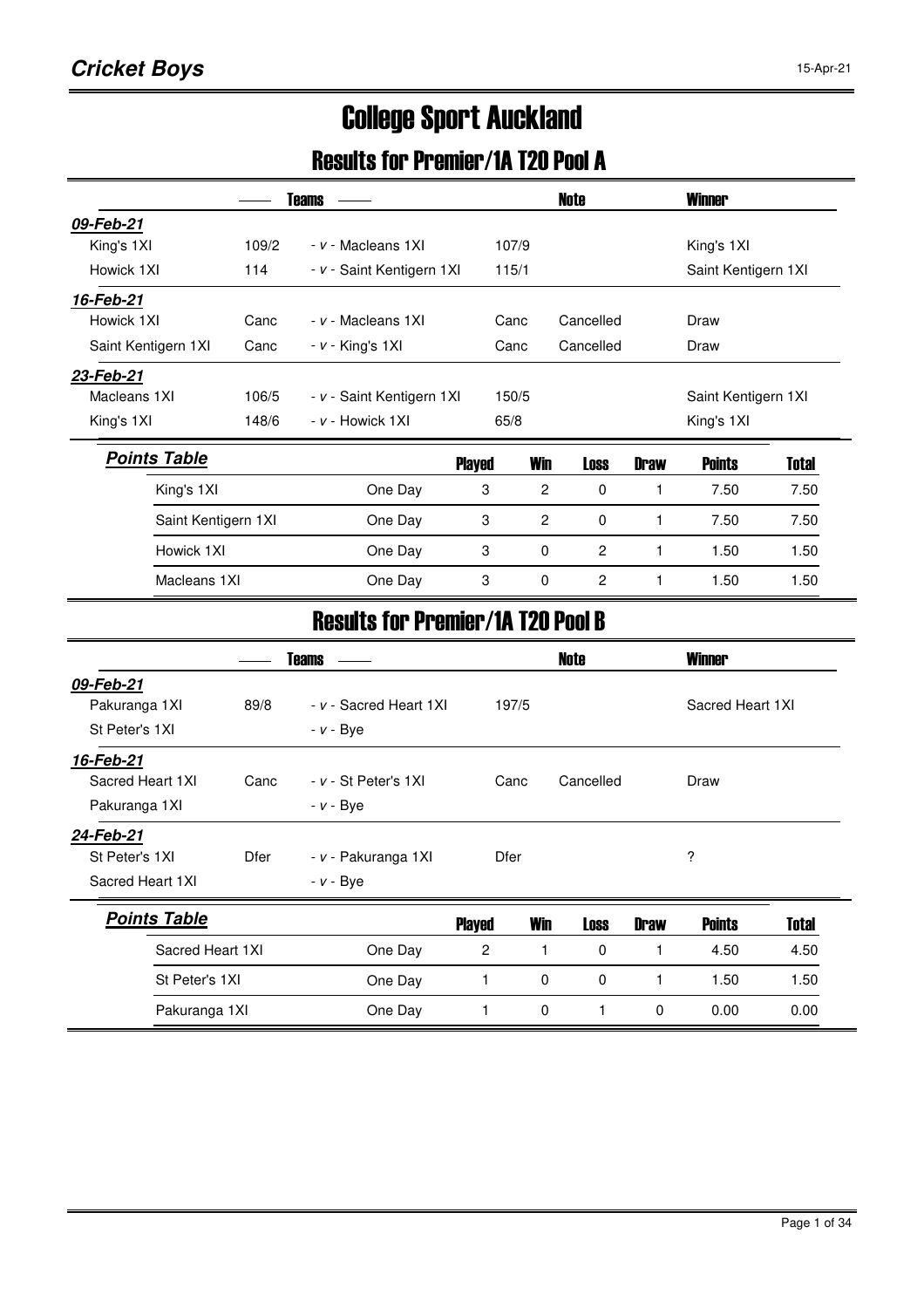### Results for Premier/1A T20 Pool C

| Teams             |                     |                  |                                          |                       |             | <b>Winner</b> |                                                   |  |  |
|-------------------|---------------------|------------------|------------------------------------------|-----------------------|-------------|---------------|---------------------------------------------------|--|--|
|                   |                     |                  |                                          |                       |             |               |                                                   |  |  |
| 89/2              | - v - Rangitoto 1XI |                  |                                          |                       |             |               |                                                   |  |  |
|                   | $- v - Bye$         |                  |                                          |                       |             |               |                                                   |  |  |
|                   |                     |                  |                                          |                       |             |               |                                                   |  |  |
| 61                | - v - Takapuna 1XI  |                  |                                          |                       |             |               |                                                   |  |  |
|                   | $- v - Bye$         |                  |                                          |                       |             |               |                                                   |  |  |
|                   |                     |                  |                                          |                       |             |               |                                                   |  |  |
| 93/4              |                     |                  |                                          |                       |             |               |                                                   |  |  |
|                   | $- v - Bye$         |                  |                                          |                       |             |               |                                                   |  |  |
|                   |                     |                  | <b>Win</b>                               | <b>Loss</b>           | <b>Draw</b> | <b>Points</b> | Total                                             |  |  |
| Takapuna 1XI      | One Day             | $\mathbf{2}$     | 2                                        | $\Omega$              | 0           | 6.00          | 6.00                                              |  |  |
| Westlake Boys 1XI | One Day             | $\boldsymbol{2}$ | 1                                        | 1                     | 0           | 3.00          | 3.00                                              |  |  |
| Rangitoto 1XI     | One Day             | $\mathbf{2}$     | 0                                        | 2                     | 0           | 0.00          | 0.00                                              |  |  |
|                   |                     |                  | - v - Westlake Boys 1XI<br><b>Played</b> | 87/4<br>146/9<br>95/3 | Note        |               | Takapuna 1XI<br>Takapuna 1XI<br>Westlake Boys 1XI |  |  |

|                     |       | <b>Teams</b>          |                |            | Note           |              | <b>Winner</b>  |              |
|---------------------|-------|-----------------------|----------------|------------|----------------|--------------|----------------|--------------|
| 09-Feb-21           |       |                       |                |            |                |              |                |              |
| Selwyn 1XI          | 99    | - v - Mt Roskill 1XI  |                | 180/5      |                |              | Mt Roskill 1XI |              |
| Mt Albert 1XI       |       | $- v - Bye$           |                |            |                |              |                |              |
| 16-Feb-21           |       |                       |                |            |                |              |                |              |
| Mt Roskill 1XI      | Canc  | $- v - Mt$ Albert 1XI |                | Canc       | Cancelled      |              | Draw           |              |
| Selwyn 1XI          |       | $- v - Bye$           |                |            |                |              |                |              |
| 23-Feb-21           |       |                       |                |            |                |              |                |              |
| Mt Albert 1XI       | 141/2 | - v - Selwyn 1XI      | 46             |            |                |              | Mt Albert 1XI  |              |
| Mt Roskill 1XI      |       | $- v - Bye$           |                |            |                |              |                |              |
| <b>Points Table</b> |       |                       | <b>Played</b>  | <b>Win</b> | <b>Loss</b>    | <b>Draw</b>  | <b>Points</b>  | <b>Total</b> |
| Mt Albert 1XI       |       | One Day               | $\overline{2}$ | 1          | $\mathbf 0$    | 1            | 4.50           | 4.50         |
| Mt Roskill 1XI      |       | One Day               | $\overline{c}$ | 1          | $\mathbf 0$    | $\mathbf{1}$ | 4.50           | 4.50         |
| Selwyn 1XI          |       | One Day               | 2              | 0          | $\overline{c}$ | 0            | 0.00           | 0.00         |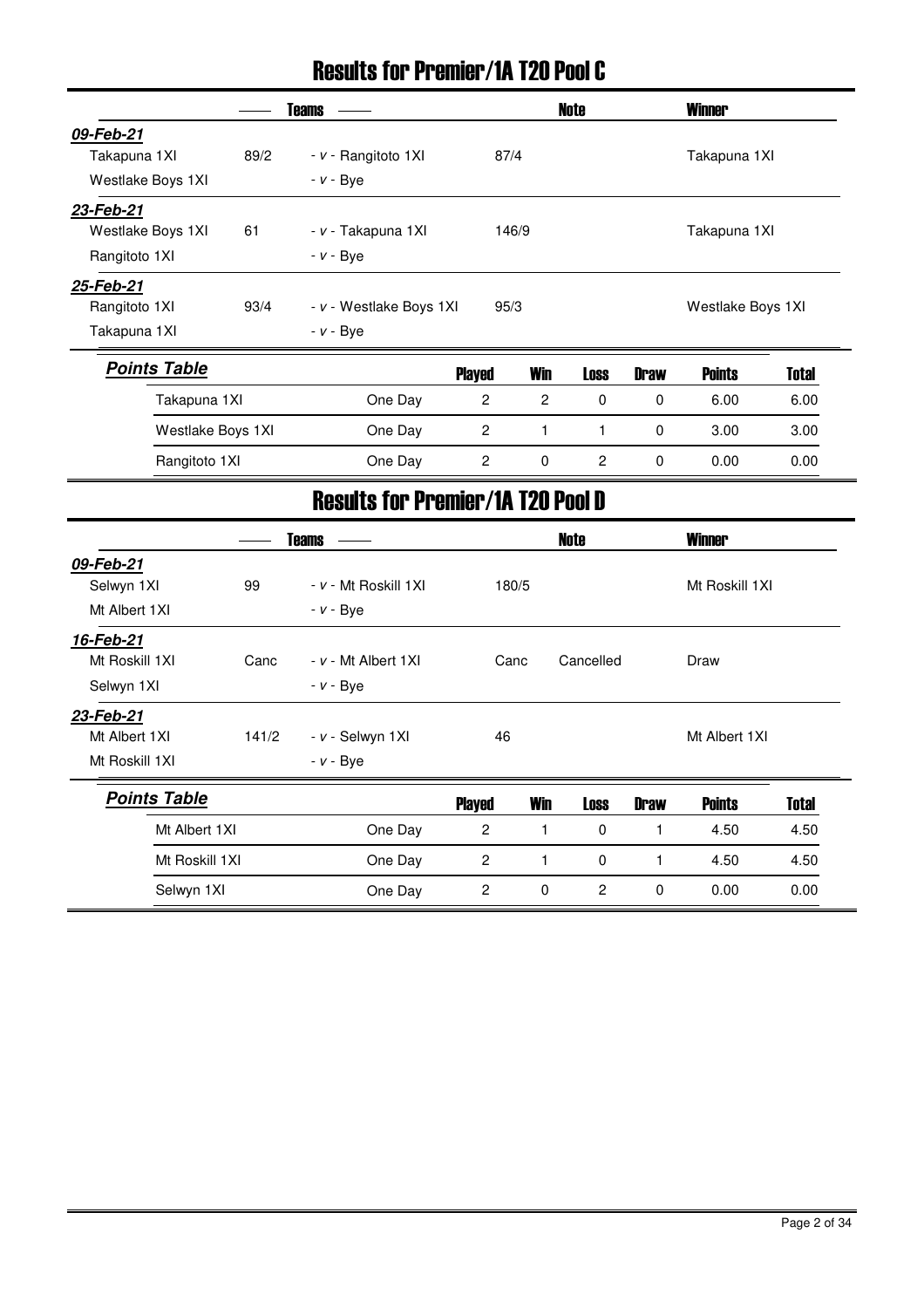## Results for Premier/1A T20 Top 8

|                     |             | <b>Teams</b>              |             | Note                       | <b>Winner</b>       |
|---------------------|-------------|---------------------------|-------------|----------------------------|---------------------|
| 09-Mar-21           |             |                           |             |                            |                     |
| King's 1XI          | 83/6        | - v - Mt Roskill 1XI      | 82/8        | A1 v D2 (QF1)              | King's 1XI          |
| Takapuna 1XI        | 126/7       | - v - St Peter's 1XI      | 116/9       | C1 v B2 (QF2)              | Takapuna 1XI        |
| Sacred Heart 1XI    | 140/4       | - v - Westlake Boys 1XI   | 105/6       | B1 v C2 (QF3)              | Sacred Heart 1XI    |
| Mt Albert 1XI       | 118/3       | - v - Saint Kentigern 1XI | 115         | D1 v A2 (QF4)              | Mt Albert 1XI       |
| 16-Mar-21           |             |                           |             |                            |                     |
| King's 1XI          | 82/6        | - v - Takapuna 1XI        | 80          | Wnr QF1 v Wnr<br>QF2 (SF1) | King's 1XI          |
| Mt Albert 1XI       | 131/5       | - v - Sacred Heart 1XI    | 112         | Wnr QF4 v Wnr<br>QF3 (SF2) | Mt Albert 1XI       |
| St Peter's 1XI      | 127/4       | - v - Mt Roskill 1XI      | 125/7       | Lsr QF2 v Lsr QF1<br>(SF3) | St Peter's 1XI      |
| Saint Kentigern 1XI | 129/3       | - v - Westlake Boys 1XI   | 107/8       | Lsr QF4 v LQF3<br>(SF4)    | Saint Kentigern 1XI |
| 30-Mar-21           |             |                           |             |                            |                     |
| King's 1XI          | <b>Dfer</b> | $- v - Mt$ Albert 1XI     | <b>Dfer</b> | Deferred                   | ?                   |
| Takapuna 1XI        | Canc        | - v - Sacred Heart 1XI    | Canc        | 3rd/4th                    | Draw                |
| St Peter's 1XI      | Canc        | - v - Saint Kentigern 1XI | Canc        | 5th/6th                    | Draw                |
| Mt Roskill 1XI      | Canc        | - v - Westlake Boys 1XI   | Canc        | 7th/8th                    | Draw                |
| 07-Apr-21           |             |                           |             |                            |                     |
| King's 1XI          | 91/8        | - v - Mt Albert 1XI       | 90/6        | 1st/2nd                    | King's 1XI          |

#### Results for Premier/1A T20 Bottom 5

|               |       | <b>Teams</b>        |       | Note                     | <b>Winner</b> |
|---------------|-------|---------------------|-------|--------------------------|---------------|
| 09-Mar-21     |       |                     |       |                          |               |
| Macleans 1XI  | 140/8 | $- v -$ Howick 1XI  | 137/6 | $2 \vee 3$ (A)           | Macleans 1XI  |
| Pakuranga 1XI | 169/9 | - v - Selwyn 1XI    | 106/9 | 4 v 5 (B)                | Pakuranga 1XI |
| Rangitoto 1XI |       | $- v - Bye$         |       |                          |               |
| 16-Mar-21     |       |                     |       |                          |               |
| Rangitoto 1XI | 77/3  | $- v -$ Howick 1XI  | 76/9  | 1 v Lsr A $(C)$          | Rangitoto 1XI |
| Macleans 1XI  | 99/3  | - v - Pakuranga 1XI | 97/6  | Wnr $A \vee W$ nr $B(D)$ | Macleans 1XI  |
| Selwyn 1XI    |       | $- v - Bye$         |       |                          |               |
| 30-Mar-21     |       |                     |       |                          |               |
| Rangitoto 1XI | Canc  | - v - Macleans 1XI  | Canc  | 9th/10th                 | Draw          |
| Howick 1XI    | Canc  | - v - Pakuranga 1XI | Canc  | 11th/12th                | Draw          |
| Selwyn 1XI    |       | - <i>v</i> - Bye    |       |                          |               |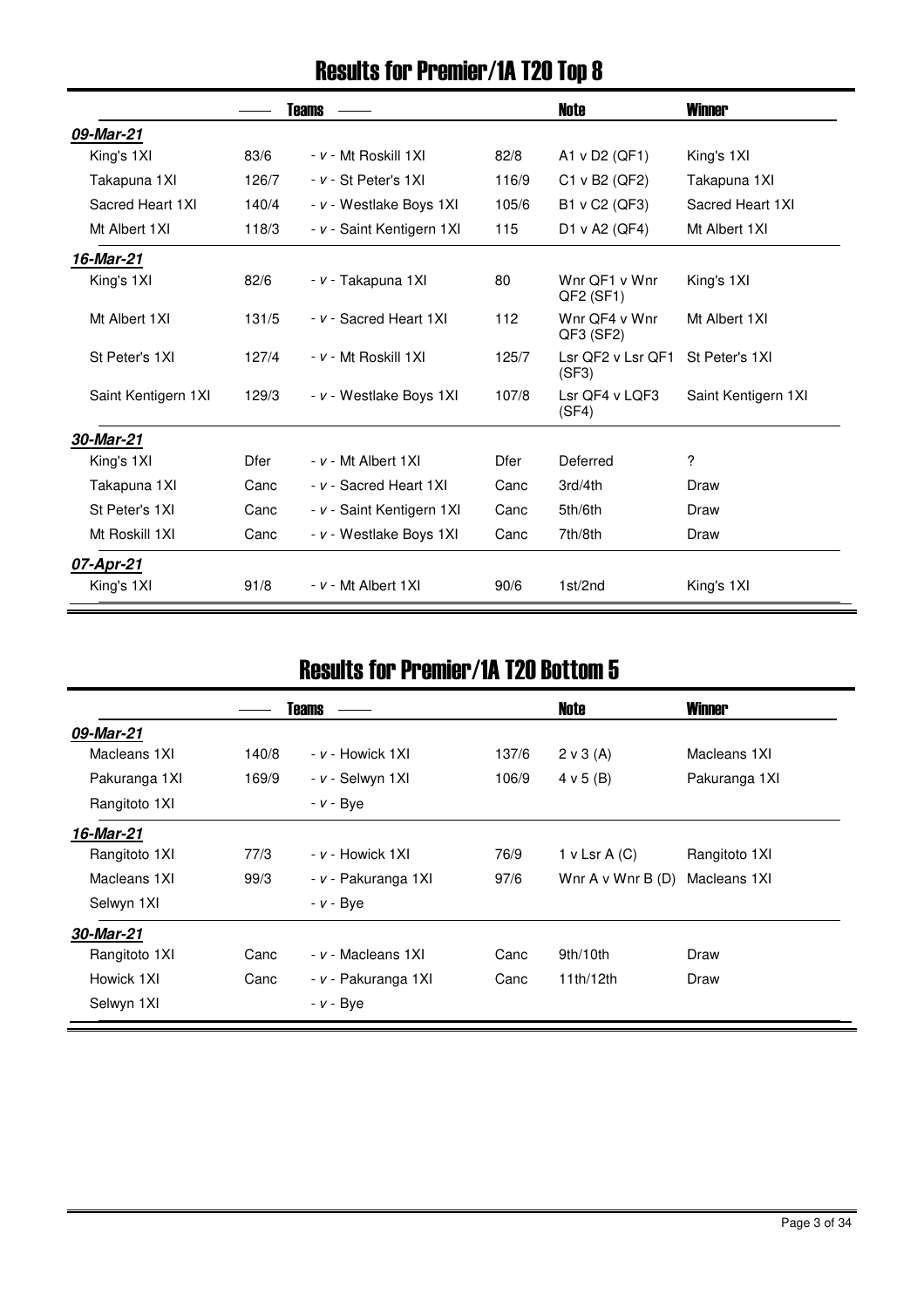### Results for 1A 2020/2021

|                     |       | <b>Teams</b>              | Note  | <b>Winner</b>    |
|---------------------|-------|---------------------------|-------|------------------|
| 17-Oct-20           |       |                           |       |                  |
| Sacred Heart 1XI    | 212/2 | - v - Howick 1XI          | 210/8 | Sacred Heart 1XI |
| Macleans 1XI        | 93    | - v - Mt Roskill 1XI      | 122   | Mt Roskill 1XI   |
| Takapuna 1XI        | 79/3  | - v - Pakuranga 1XI       | 78    | Takapuna 1XI     |
| Selwyn 1XI          | 240   | - v - Western Springs 1XI | 115   | Selwyn 1XI       |
| 31-Oct-20           |       |                           |       |                  |
| Takapuna 1XI        | Canc  | - v - Macleans 1XI        | Canc  | Draw             |
| Howick 1XI          | Canc  | - v - Pakuranga 1XI       | Canc  | Draw             |
| Selwyn 1XI          | Canc  | - v - Mt Roskill 1XI      | Canc  | Draw             |
| Sacred Heart 1XI    | Canc  | - v - Western Springs 1XI | Canc  | Draw             |
| 07-Nov-20           |       |                           |       |                  |
| Selwyn 1XI          | 92    | <i>- v -</i> Howick 1XI   | 137   | Howick 1XI       |
| Pakuranga 1XI       | 37    | - v - Sacred Heart 1XI    | 39/0  | Sacred Heart 1XI |
| Macleans 1XI        | 105/3 | - v - Western Springs 1XI | 99    | Macleans 1XI     |
| Mt Roskill 1XI      | 147   | - v - Takapuna 1XI        | 135   | Mt Roskill 1XI   |
| 14-Nov-20           |       |                           |       |                  |
| Western Springs 1XI | 169   | - v - Mt Roskill 1XI      | 174/4 | Mt Roskill 1XI   |
| Sacred Heart 1XI    | 203   | - v - Takapuna 1XI        | 190   | Sacred Heart 1XI |
| Selwyn 1XI          | 109/6 | - v - Pakuranga 1XI       | 108   | Selwyn 1XI       |
| Howick 1XI          | 116   | - v - Macleans 1XI        | 195   | Macleans 1XI     |
| 21-Nov-20           |       |                           |       |                  |
| Sacred Heart 1XI    | 183/1 | - v - Selwyn 1XI          | 182/6 | Sacred Heart 1XI |
| Takapuna 1XI        | 339/8 | - v - Western Springs 1XI | 181   | Takapuna 1XI     |
| Mt Roskill 1XI      | 146   | $- v -$ Howick 1XI        | 182   | Howick 1XI       |
| Pakuranga 1XI       | 82    | - v - Macleans 1XI        | 307/9 | Macleans 1XI     |
| 28-Nov-20           |       |                           |       |                  |
| Pakuranga 1XI       | 213   | - v - Mt Roskill 1XI      | 253/4 | Mt Roskill 1XI   |
| Western Springs 1XI | 182   | - v - Howick 1XI          | 233/9 | Howick 1XI       |
| Macleans 1XI        | 218/3 | - v - Sacred Heart 1XI    | 217   | Macleans 1XI     |
| Selwyn 1XI          | 168   | - v - Takapuna 1XI        | 379/7 | Takapuna 1XI     |
| 13-Feb-21           |       |                           |       |                  |
| Western Springs 1XI | 148   | - v - Pakuranga 1XI       | 149/2 | Pakuranga 1XI    |
| Selwyn 1XI          | 164/9 | - v - Macleans 1XI        | 165/5 | Macleans 1XI     |
| Howick 1XI          | 199   | - v - Takapuna 1XI        | 258/8 | Takapuna 1XI     |
| Mt Roskill 1XI      | 188   | - v - Sacred Heart 1XI    | 255/7 | Sacred Heart 1XI |
| 20-Feb-21           |       |                           |       |                  |
| Macleans 1XI        | 55    | - v - Takapuna 1XI        | 56/1  | Takapuna 1XI     |
| Pakuranga 1XI       | 190   | - v - Howick 1XI          | 191/9 | Howick 1XI       |
| Mt Roskill 1XI      | 77/1  | - v - Selwyn 1XI          | 76/9  | Mt Roskill 1XI   |
| Western Springs 1XI | 72    | - v - Sacred Heart 1XI    | 73/2  | Sacred Heart 1XI |
| 27-Feb-21           |       |                           |       |                  |
| Howick 1XI          | 142   | - v - Sacred Heart 1XI    | 145/6 | Sacred Heart 1XI |
| Mt Roskill 1XI      | 180   | - v - Macleans 1XI        | 106   | Mt Roskill 1XI   |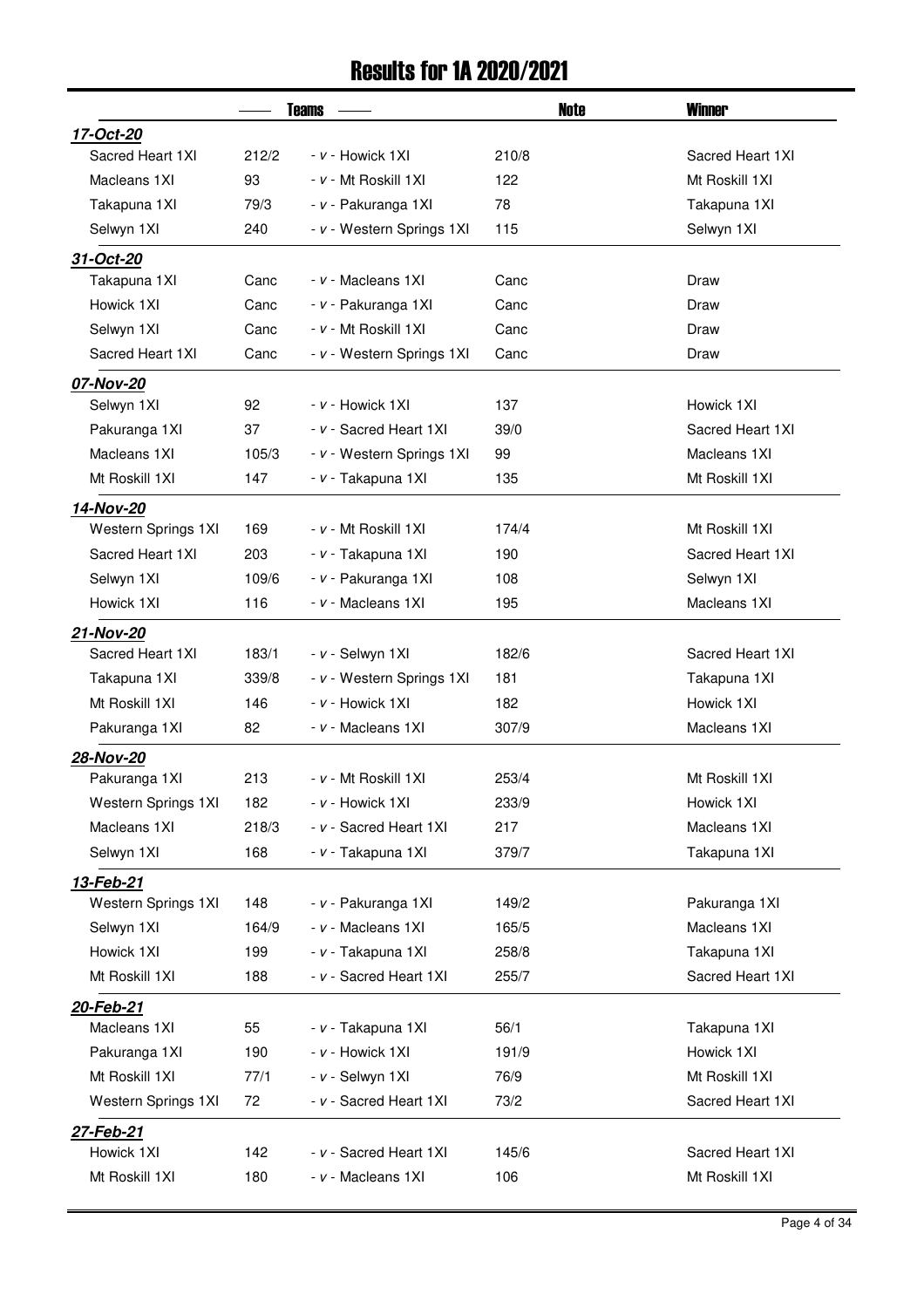| Pakuranga 1XI       | 68                      | - v - Takapuna 1XI        |               | 367/6                   |                  |                | Takapuna 1XI     |              |  |
|---------------------|-------------------------|---------------------------|---------------|-------------------------|------------------|----------------|------------------|--------------|--|
| Western Springs 1XI | 118                     | - v - Selwyn 1XI          | 274           |                         |                  |                | Selwyn 1XI       |              |  |
| 13-Mar-21           |                         |                           |               |                         |                  |                |                  |              |  |
| Mt Roskill 1XI      | 302/8                   | - v - Western Springs 1XI | 66            |                         |                  |                | Mt Roskill 1XI   |              |  |
| Takapuna 1XI        | 214                     | - v - Sacred Heart 1XI    |               | 215/7                   |                  |                | Sacred Heart 1XI |              |  |
| Pakuranga 1XI       | 131/8                   | - v - Selwyn 1XI          | 130           |                         |                  |                | Pakuranga 1XI    |              |  |
| Macleans 1XI        | 72/3                    | - v - Howick 1XI          | 70            |                         |                  |                | Macleans 1XI     |              |  |
| 20-Mar-21           |                         |                           |               |                         |                  |                |                  |              |  |
| Selwyn 1XI          | 104                     | - v - Sacred Heart 1XI    |               | 110/1                   |                  |                | Sacred Heart 1XI |              |  |
| Western Springs 1XI | 125                     | - v - Takapuna 1XI        |               | 412/7                   |                  |                | Takapuna 1XI     |              |  |
| Howick 1XI          | 246/9                   | - v - Mt Roskill 1XI      |               | 248/6                   |                  |                | Mt Roskill 1XI   |              |  |
| Macleans 1XI        | 207/6                   | - v - Pakuranga 1XI       |               | 203/5                   |                  |                | Macleans 1XI     |              |  |
| 23-Mar-21           |                         |                           |               |                         |                  |                |                  |              |  |
| Mt Roskill 1XI      | 268/8                   | - v - Pakuranga 1XI       | 77/9          |                         |                  | Mt Roskill 1XI |                  |              |  |
| Howick 1XI          | 122/2                   | - v - Western Springs 1XI |               | 118                     |                  |                | Howick 1XI       |              |  |
| Sacred Heart 1XI    | 170/5                   | - v - Macleans 1XI        |               | 169                     |                  |                | Sacred Heart 1XI |              |  |
| Takapuna 1XI        | 154/1                   | - v - Selwyn 1XI          |               | 152                     |                  |                | Takapuna 1XI     |              |  |
| 25-Mar-21           |                         |                           |               |                         |                  |                |                  |              |  |
| Pakuranga 1XI       | 295/8                   | - v - Western Springs 1XI | 139           |                         |                  |                | Pakuranga 1XI    |              |  |
| Macleans 1XI        | 229/6                   | - v - Selwyn 1XI          |               | 154/9                   |                  |                | Macleans 1XI     |              |  |
| Takapuna 1XI        | 270                     | - v - Howick 1XI          | 133           |                         |                  |                | Takapuna 1XI     |              |  |
| Sacred Heart 1XI    | 203/3                   | - v - Mt Roskill 1XI      | 200           |                         |                  |                | Sacred Heart 1XI |              |  |
| 27-Mar-21           |                         |                           |               |                         |                  |                |                  |              |  |
| Howick 1XI          | 169                     | - v - Selwyn 1XI          |               | 171/2                   |                  |                | Selwyn 1XI       |              |  |
| Sacred Heart 1XI    | 333/9                   | - v - Pakuranga 1XI       |               | 172/9                   |                  |                | Sacred Heart 1XI |              |  |
| Western Springs 1XI | 76                      | - v - Macleans 1XI        | 236           |                         |                  |                | Macleans 1XI     |              |  |
| Takapuna 1XI        | Dfer                    | - v - Mt Roskill 1XI      | Dfer          |                         |                  |                | ?                |              |  |
| 09-Apr-21           |                         |                           |               |                         |                  |                |                  |              |  |
| Sacred Heart 1XI    | 144/2                   | - v - Mt Roskill 1XI      | 141           |                         | 1 <sub>v</sub> 2 |                | Sacred Heart 1XI |              |  |
| <b>Points Table</b> |                         |                           | <b>Played</b> | <b>Win</b>              | <b>Loss</b>      | <b>Draw</b>    | <b>Points</b>    | <b>Total</b> |  |
| Sacred Heart 1XI    |                         | One Day                   | 14            | 12                      | 1                | 1              | 37.50            | 37.50        |  |
| Mt Roskill 1XI      |                         | One Day                   | 13            | 9                       | 3                | 1              | 28.50            | 28.50        |  |
|                     | Takapuna 1XI<br>One Day |                           | 13            | 9                       | 3                | 1              | 28.50            | 28.50        |  |
|                     | Macleans 1XI<br>One Day |                           | 14            | 9                       | $\overline{4}$   | $\mathbf{1}$   | 28.50            | 28.50        |  |
| Howick 1XI          |                         | One Day                   | 14            | 5                       | 8                | $\mathbf{1}$   | 16.50            | 16.50        |  |
| Selwyn 1XI          |                         | One Day                   | 14            | $\overline{\mathbf{4}}$ | 9                | $\mathbf{1}$   | 13.50            | 13.50        |  |
| Pakuranga 1XI       |                         | One Day                   | 14            | 3                       | 10               | 1              | 10.50            | 10.50        |  |

Western Springs 1XI 0 14 0 13 1 1.50 1.50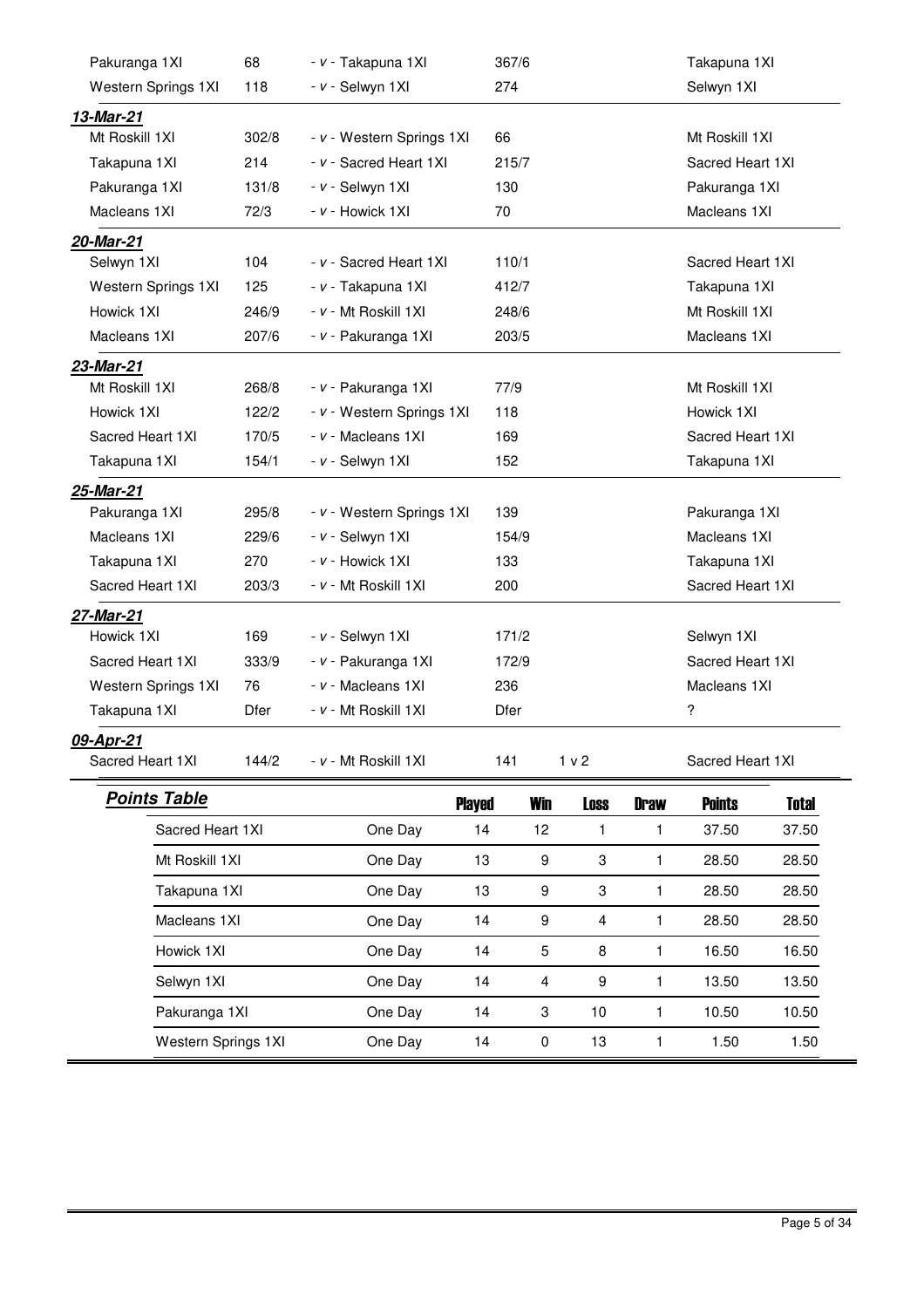#### Results for 1B 2020/2021

|                               |       | <b>Teams</b> |                                    | Note  | <b>Winner</b>           |
|-------------------------------|-------|--------------|------------------------------------|-------|-------------------------|
| 17-Oct-20                     |       |              |                                    |       |                         |
| Avondale 1XI                  | 116/4 |              | - v - Green Bay /Parnell/Elim 115  |       | Avondale 1XI            |
| Lynfield 1XI                  | 193/3 |              | - v - Long Bay 1XI                 | 192/7 | Lynfield 1XI            |
| Kristin 1XI Composite         | 66    |              | - v - Botany Downs 1XI             | 135   | Botany Downs 1XI        |
| Liston 1XI                    | 53/3  |              | $- v -$ Orewa 1XI                  | 52/11 | Liston 1XI              |
| Northcote 1XI                 | 119   |              | - v - Glendowie 1XI                | 123/8 | Glendowie 1XI           |
| 31-Oct-20                     |       |              |                                    |       |                         |
| Orewa 1XI                     | Canc  |              | - v - Lynfield 1XI                 | Canc  | Draw                    |
| Botany Downs 1XI              | Canc  |              | - v - Green Bay /Parnell/Elim 22/3 |       | Draw                    |
| Long Bay 1XI                  | Canc  |              | $- v -$ Avondale 1XI               | Canc  | Draw                    |
| Glendowie 1XI                 | Canc  |              | - v - Kristin 1XI Composite        | Canc  | Draw                    |
| Liston 1XI                    | Canc  |              | - v - Northcote 1XI                | 42/1  | Draw                    |
| 07-Nov-20                     |       |              |                                    |       |                         |
| Kristin 1XI Composite         | 204/5 |              | - v - Liston 1XI                   | 64    | Kristin 1XI Composite   |
| Long Bay 1XI                  | 78    |              | - v - Orewa 1XI                    | 79/4  | Orewa 1XI               |
| Green Bay /Parnell/Elim 125/6 |       |              | - v - Glendowie 1XI                | 259/7 | Glendowie 1XI           |
| Lynfield 1XI                  | 122/3 |              | - v - Northcote 1XI                | 121/9 | Lynfield 1XI            |
| Avondale 1XI                  | Canc  |              | - v - Botany Downs 1XI             | Canc  | Draw                    |
| 14-Nov-20                     |       |              |                                    |       |                         |
| Liston 1XI                    | 76/1  |              | - v - Green Bay /Parnell/Elim 74/9 |       | Liston 1XI              |
| Glendowie 1XI                 | 98/5  |              | - v - Botany Downs 1XI             | 97    | Glendowie 1XI           |
| Northcote 1XI                 | 166/8 |              | - v - Long Bay 1XI                 | 95    | Northcote 1XI           |
| Orewa 1XI                     | 144/9 |              | - v - Avondale 1XI                 | 143   | Orewa 1XI               |
| Lynfield 1XI                  | 185/5 |              | - v - Kristin 1XI Composite        | 145   | Lynfield 1XI            |
| 21-Nov-20                     |       |              |                                    |       |                         |
| Orewa 1XI                     | 113/1 |              | - v - Northcote 1XI                | 112/9 | Orewa 1XI               |
| Avondale 1XI                  | 143   |              | - v - Glendowie 1XI                | 225/3 | Glendowie 1XI           |
| Botany Downs 1XI              | 99/3  |              | - v - Liston 1XI                   | 98/9  | Botany Downs 1XI        |
| Long Bay 1XI                  | 102   |              | - v - Kristin 1XI Composite        | 103/3 | Kristin 1XI Composite   |
| Green Bay /Parnell/Elim 216   |       |              | - v - Lynfield 1XI                 | 299/5 | Lynfield 1XI            |
| 28-Nov-20                     |       |              |                                    |       |                         |
| Liston 1XI                    | 95    |              | - v - Glendowie 1XI                | 158   | Glendowie 1XI           |
| Northcote 1XI                 | 63    |              | - v - Avondale 1XI                 | 64/1  | Avondale 1XI            |
| Kristin 1XI Composite         | 147   |              | $- v -$ Orewa 1XI                  | 148/8 | Orewa 1XI               |
| Lynfield 1XI                  | 133   |              | - v - Botany Downs 1XI             | 134/5 | Botany Downs 1XI        |
| Green Bay /Parnell/Elim 152/3 |       |              | - v - Long Bay 1XI                 | 147   | Green Bay /Parnell/Elim |
| 13-Feb-21                     |       |              |                                    |       |                         |
| Orewa 1XI                     | 203   |              | - v - Green Bay / Parnell/Elim 111 |       | Orewa 1XI               |
| Northcote 1XI                 | 154/9 |              | - v - Kristin 1XI Composite        | 211/4 | Kristin 1XI Composite   |
| Glendowie 1XI                 | 211/9 |              | - v - Lynfield 1XI                 | 199   | Glendowie 1XI           |
| Avondale 1XI                  | 240/5 |              | - v - Liston 1XI                   | 55    | Avondale 1XI            |
| Botany Downs 1XI              | 181/9 |              | - v - Long Bay 1XI                 | 47    | Botany Downs 1XI        |
| 20-Feb-21                     |       |              |                                    |       |                         |

Page 6 of 34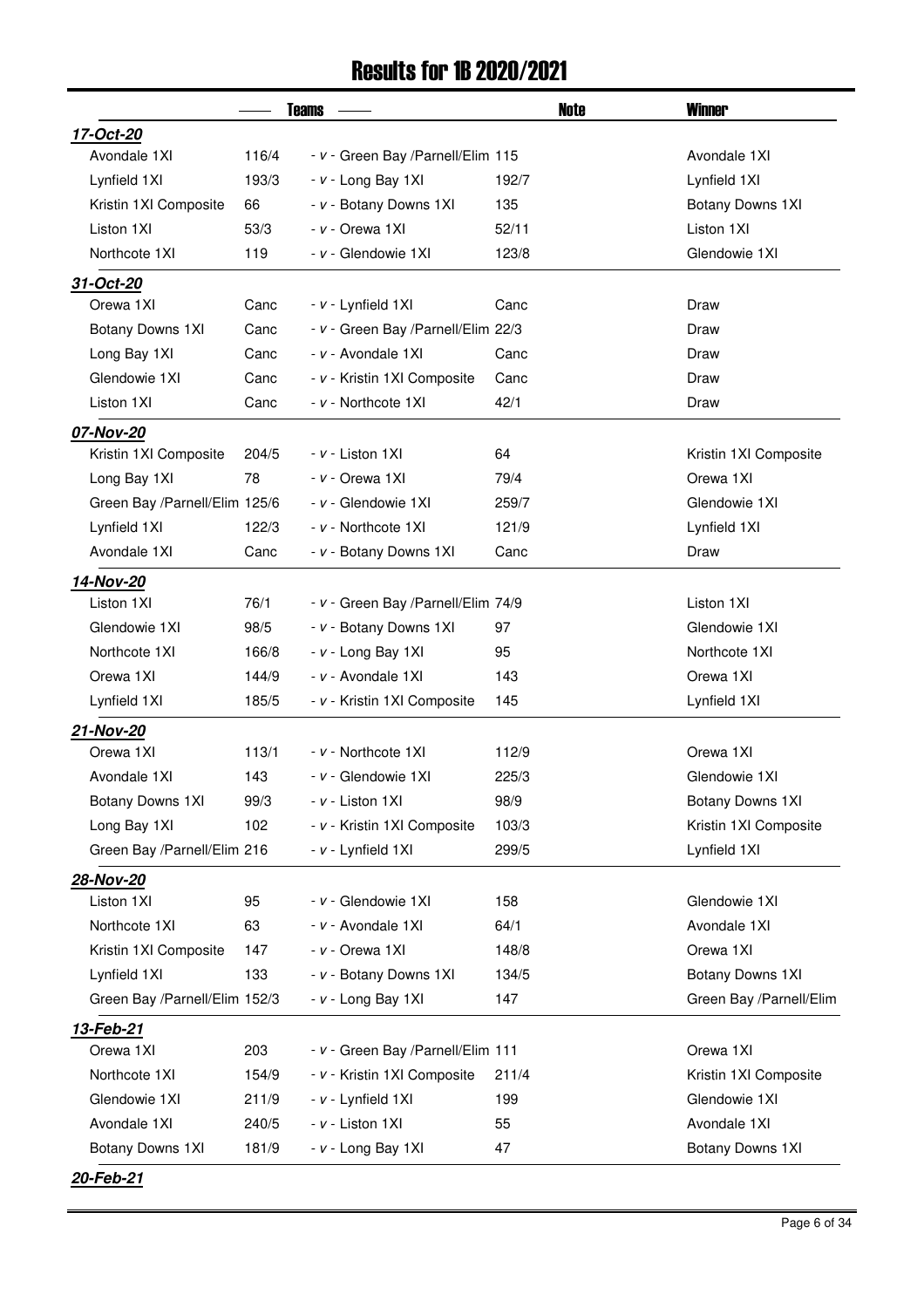| Botany Downs 1XI            | 83<br>$- v -$ Orewa 1XI |                                   |               |                |                | Orewa 1XI      |                       |              |  |
|-----------------------------|-------------------------|-----------------------------------|---------------|----------------|----------------|----------------|-----------------------|--------------|--|
| Lynfield 1XI                | 231/7                   | $- v -$ Liston 1XI                | 32            |                |                |                | Lynfield 1XI          |              |  |
| Green Bay /Parnell/Elim 240 |                         | - v - Northcote 1XI               |               | 243/4          |                |                | Northcote 1XI         |              |  |
| Long Bay 1XI                | 153/9                   | - v - Glendowie 1XI               | 256/7         |                |                |                | Glendowie 1XI         |              |  |
| Kristin 1XI Composite       | 122                     | - v - Avondale 1XI                | 154/6         |                |                |                | Avondale 1XI          |              |  |
| 27-Feb-21                   |                         |                                   |               |                |                |                |                       |              |  |
| Liston 1XI                  | 158                     | - v - Long Bay 1XI                | 159/5         |                |                |                |                       | Long Bay 1XI |  |
| Kristin 1XI Composite       | 235/5                   | - v - Green Bay /Parnell/Elim 141 |               |                |                |                | Kristin 1XI Composite |              |  |
| Avondale 1XI                | 137                     | - v - Lynfield 1XI                | 172           |                |                |                | Lynfield 1XI          |              |  |
| Northcote 1XI               | 34/9                    | - v - Botany Downs 1XI            | 35/1          |                |                |                | Botany Downs 1XI      |              |  |
| Glendowie 1XI               | 242/5                   | - v - Orewa 1XI                   | 244/3         |                |                |                | Orewa 1XI             |              |  |
| <b>Points Table</b>         |                         |                                   | <b>Played</b> | <b>Win</b>     | <b>Loss</b>    | <b>Draw</b>    | <b>Points</b>         | <b>Total</b> |  |
| Glendowie 1XI               |                         | One Day                           | 9             | 7              | 1              | 1              | 22.50                 | 22.50        |  |
| Orewa 1XI                   |                         | One Day                           | 9             | $\overline{7}$ | 1              | $\mathbf{1}$   | 22.50                 | 22.50        |  |
| Lynfield 1XI                |                         | One Day                           | 9             | 6              | $\mathbf{2}$   | 1              | 19.50                 | 19.50        |  |
| Botany Downs 1XI            |                         | One Day                           | 9             | 5              | $\overline{c}$ | $\overline{c}$ | 18.00                 | 18.00        |  |
| Avondale 1XI                |                         | One Day                           | 9             | $\overline{4}$ | 3              | $\overline{c}$ | 15.00                 | 15.00        |  |
|                             | Kristin 1XI Composite   |                                   | 9             | $\overline{4}$ | 4              | 1              | 13.50                 | 13.50        |  |
| Liston 1XI                  |                         |                                   | 9             | $\overline{c}$ | 6              | 1              | 7.50                  | 7.50         |  |
|                             | Northcote 1XI           |                                   | 9             | $\overline{c}$ | 6              | $\mathbf{1}$   | 7.50                  | 7.50         |  |
| Green Bay /Parnell/Elim     |                         | One Day                           | 9             | 1              | $\overline{7}$ | 1              | 4.50                  | 4.50         |  |
| Long Bay 1XI                |                         | One Day                           | 9             | 1              | $\overline{7}$ | $\mathbf{1}$   | 4.50                  | 4.50         |  |

## Results for 1B Top 4

|                     | <b>Teams</b>            |                        |               |                           | Note           |             | <b>Winner</b>    |              |  |  |
|---------------------|-------------------------|------------------------|---------------|---------------------------|----------------|-------------|------------------|--------------|--|--|
| 13-Mar-21           |                         |                        |               |                           |                |             |                  |              |  |  |
| Glendowie 1XI       | 95                      | - v - Botany Downs 1XI | 96/6          |                           |                |             | Botany Downs 1XI |              |  |  |
| Lynfield 1XI        | 166/8                   | $- v -$ Orewa 1XI      |               | 167/9                     |                |             | Orewa 1XI        |              |  |  |
| 20-Mar-21           |                         |                        |               |                           |                |             |                  |              |  |  |
| Botany Downs 1XI    | 202/5                   | - v - Lynfield 1XI     |               | 165                       |                |             | Botany Downs 1XI |              |  |  |
| Orewa 1XI           | 106/1                   | - v - Glendowie 1XI    |               | 104                       |                |             | Orewa 1XI        |              |  |  |
| 27-Mar-21           |                         |                        |               |                           |                |             |                  |              |  |  |
| Orewa 1XI           | 84                      | - v - Botany Downs 1XI | 189           |                           |                |             | Botany Downs 1XI |              |  |  |
| Glendowie 1XI       | 156                     | - v - Lynfield 1XI     | 241/8         |                           |                |             | Lynfield 1XI     |              |  |  |
| <b>Points Table</b> |                         |                        | <b>Played</b> | <b>Win</b>                | <b>Loss</b>    | <b>Draw</b> | <b>Points</b>    | <b>Total</b> |  |  |
| Botany Downs 1XI    |                         | One Day                | 3             | 3                         | 0              | 0           | 9.00             | 9.00         |  |  |
| Orewa 1XI           |                         | One Day                | 3             | 2                         | 1              | 0           | 6.00             | 6.00         |  |  |
|                     | Lynfield 1XI<br>One Day |                        | 3             |                           | $\overline{2}$ | $\Omega$    | 3.00             | 3.00         |  |  |
| Glendowie 1XI       |                         | One Day                | 3             | 3<br>$\Omega$<br>$\Omega$ |                |             | 0.00             | 0.00         |  |  |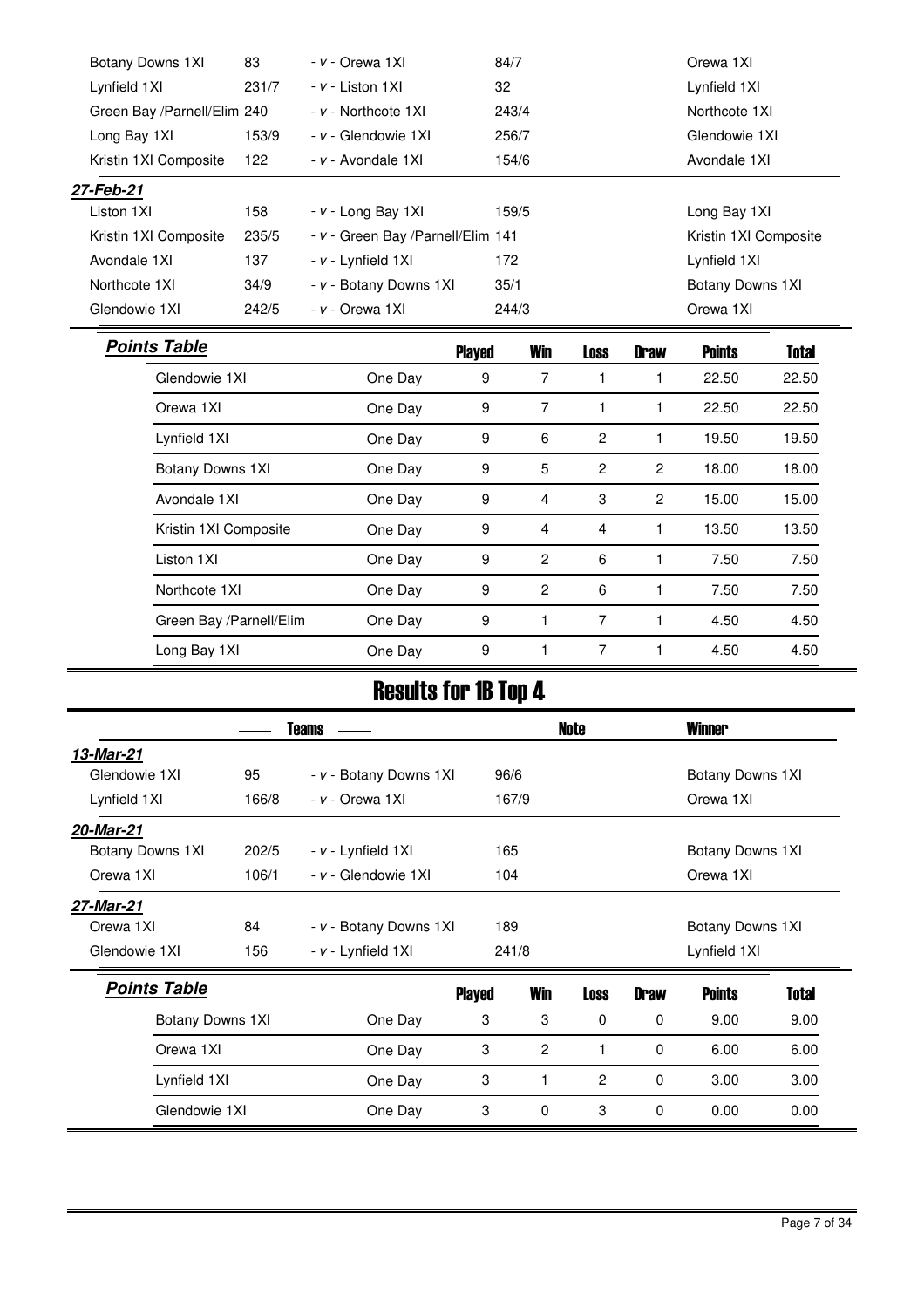### Results for 1B Bottom 6

|                             |       | <b>Teams</b>                       |       | Note                     | <b>Winner</b>           |
|-----------------------------|-------|------------------------------------|-------|--------------------------|-------------------------|
| 13-Mar-21                   |       |                                    |       |                          |                         |
| Avondale 1XI                | 175/7 | - v - Kristin Composite            | 126/9 | 5 v 6(A)                 | Avondale 1XI            |
| Northcote 1XI               | 180/5 | - v - Green Bay / Parnell/Elim 113 |       | 7 v 10 (B)               | Northcote 1XI           |
| Liston 1XI                  | 131/8 | - v - Long Bay                     | 130   | $8 \vee 9$ (C)           | Liston 1XI              |
| 20-Mar-21                   |       |                                    |       |                          |                         |
| Avondale 1XI                | 120/1 | $- v -$ Liston 1XI                 | 114   | Wnr $A \vee W$ nr $C(D)$ | Avondale 1XI            |
| Kristin Composite           | 215/5 | - v - Northcote 1XI                | 43    | Lsr $A \vee W$ nr $B(E)$ | Kristin Composite       |
| Green Bay /Parnell/Elim 175 |       | $- v -$ Long Bay                   | 94    | 9th/10th                 | Green Bay /Parnell/Elim |
| 27-Mar-21                   |       |                                    |       |                          |                         |
| Avondale 1XI                | 94    | - v - Kristin Composite            | 180/8 | 5th/6th                  | Kristin Composite       |
| Liston 1XI                  | 98    | - v - Northcote 1XI                | 176   | 7th/8th                  | Northcote 1XI           |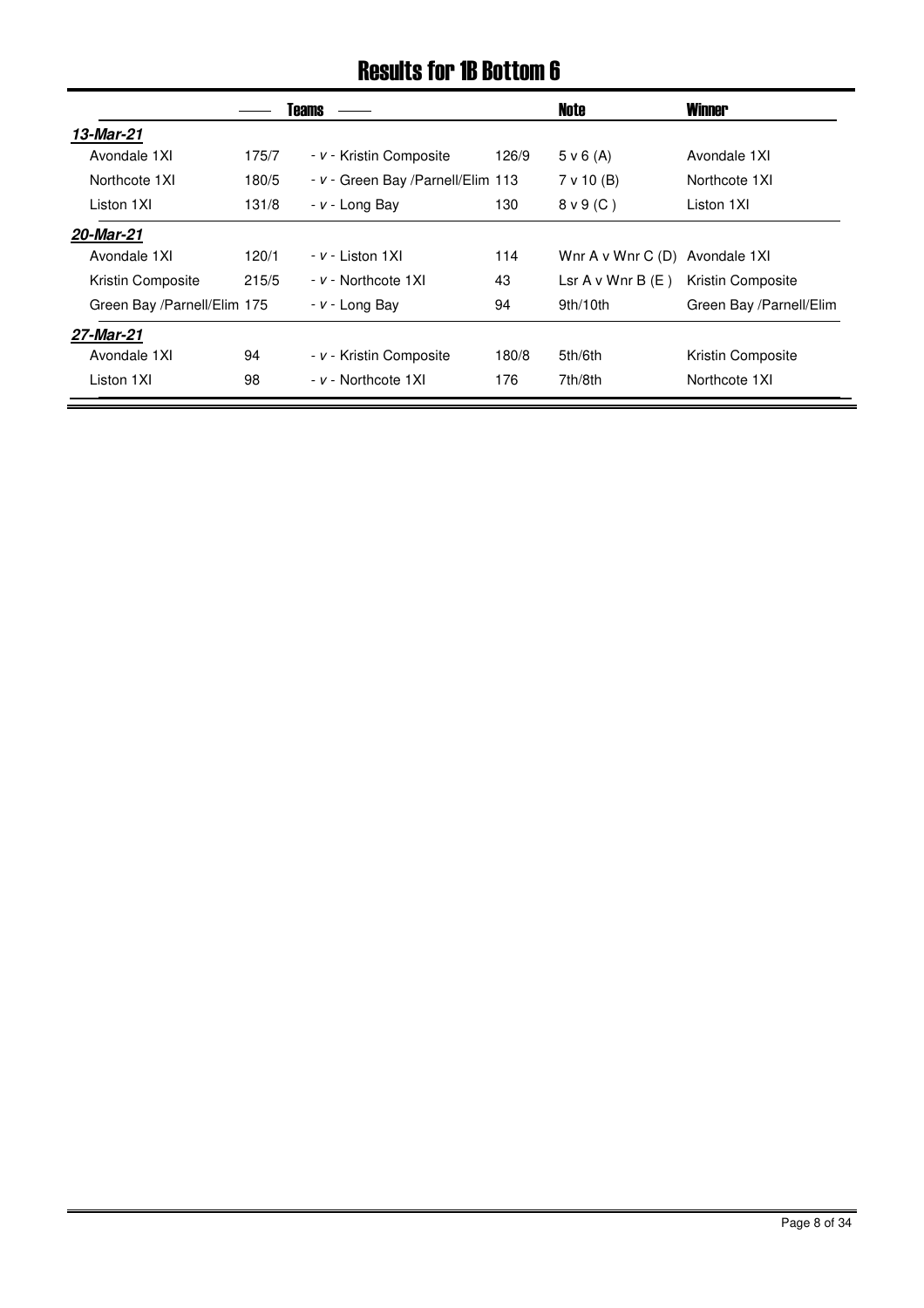## Results for Senior Open Afternoon Pool A

|                           | <b>Teams</b> |                          | <b>Note</b> |                                  |              | <b>Winner</b>             |                |
|---------------------------|--------------|--------------------------|-------------|----------------------------------|--------------|---------------------------|----------------|
| 13-Feb-21                 |              |                          |             |                                  |              |                           |                |
| Mt Roskill 2XI            | 192          | - v - Takapuna           | 94          |                                  |              | Mt Roskill 2XI            |                |
| <b>Botany Downs</b>       | 202/9        | - v - Auck Grammar White | 93          |                                  |              | <b>Botany Downs</b>       |                |
| Auck Grammar Gold         | 101/3        | - v - Orewa 2XI          | 99          |                                  |              | Auck Grammar Gold         |                |
| 20-Feb-21                 |              |                          |             |                                  |              |                           |                |
| <b>Botany Downs</b>       | 255/7        | - v - Auck Grammar Gold  | 238/8       |                                  |              | <b>Botany Downs</b>       |                |
| Orewa 2XI                 | 159          | - v - Takapuna           | 160/4       |                                  |              | Takapuna                  |                |
| <b>Auck Grammar White</b> | 166/9        | - v - Mt Roskill 2XI     | 168/0       |                                  |              | Mt Roskill 2XI            |                |
| 27-Feb-21                 |              |                          |             |                                  |              |                           |                |
| <b>Auck Grammar White</b> | 128          | - v - Auck Grammar Gold  | 232/8       |                                  |              | Auck Grammar Gold         |                |
| Mt Roskill 2XI            | <b>WBD</b>   | - v - Orewa 2XI          | <b>LBD</b>  |                                  |              |                           | Mt Roskill 2XI |
| Takapuna                  | 167          | - v - Botany Downs       | 181/9       |                                  |              | <b>Botany Downs</b>       |                |
| 06-Mar-21                 |              |                          |             |                                  |              |                           |                |
| <b>Botany Downs</b>       | Canc         | - v - Orewa 2XI          | Canc        | Cancelled                        |              | Draw                      |                |
| Auck Grammar Gold         | Canc         | - v - Mt Roskill 2XI     | Canc        | Cancelled                        |              | Draw                      |                |
| Takapuna                  | Canc         | - v - Auck Grammar White | Canc        | Cancelled                        |              | Draw                      |                |
| 13-Mar-21                 |              |                          |             |                                  |              |                           |                |
| Orewa 2XI                 | 121          | - v - Auck Grammar White | 178/6       |                                  |              | <b>Auck Grammar White</b> |                |
| Auck Grammar Gold         | 99/9         | - v - Takapuna           | 101/1       |                                  |              | Takapuna                  |                |
| Mt Roskill 2XI            | 122/6        | - v - Botany Downs       | 116         |                                  |              | Mt Roskill 2XI            |                |
| <b>Points Table</b>       |              | <b>Played</b>            |             | <b>Win</b><br><b>Loss</b>        | <b>Draw</b>  | <b>Points</b>             | <b>Total</b>   |
| Mt Roskill 2XI            |              | One Day                  | 5           | $\overline{4}$<br>0              | 1            | 13.50                     | 13.50          |
| <b>Botany Downs</b>       |              | One Day                  | 5           | 3<br>$\mathbf{1}$                | 1            | 10.50                     | 10.50          |
| Auck Grammar Gold         |              | One Day                  | 5           | $\overline{c}$<br>$\overline{c}$ | $\mathbf{1}$ | 7.50                      | 7.50           |
| Takapuna                  |              | One Day                  | 5           | $\overline{c}$<br>$\overline{c}$ | $\mathbf{1}$ | 7.50                      | 7.50           |
| <b>Auck Grammar White</b> |              | One Day                  | 5           | $\mathbf{1}$<br>3                | $\mathbf{1}$ | 4.50                      | 4.50           |
| Orewa 2XI                 |              | One Day                  | 5           | 0<br>$\overline{4}$              | $\mathbf{1}$ | 1.50                      | 1.50           |
|                           |              |                          |             |                                  |              |                           |                |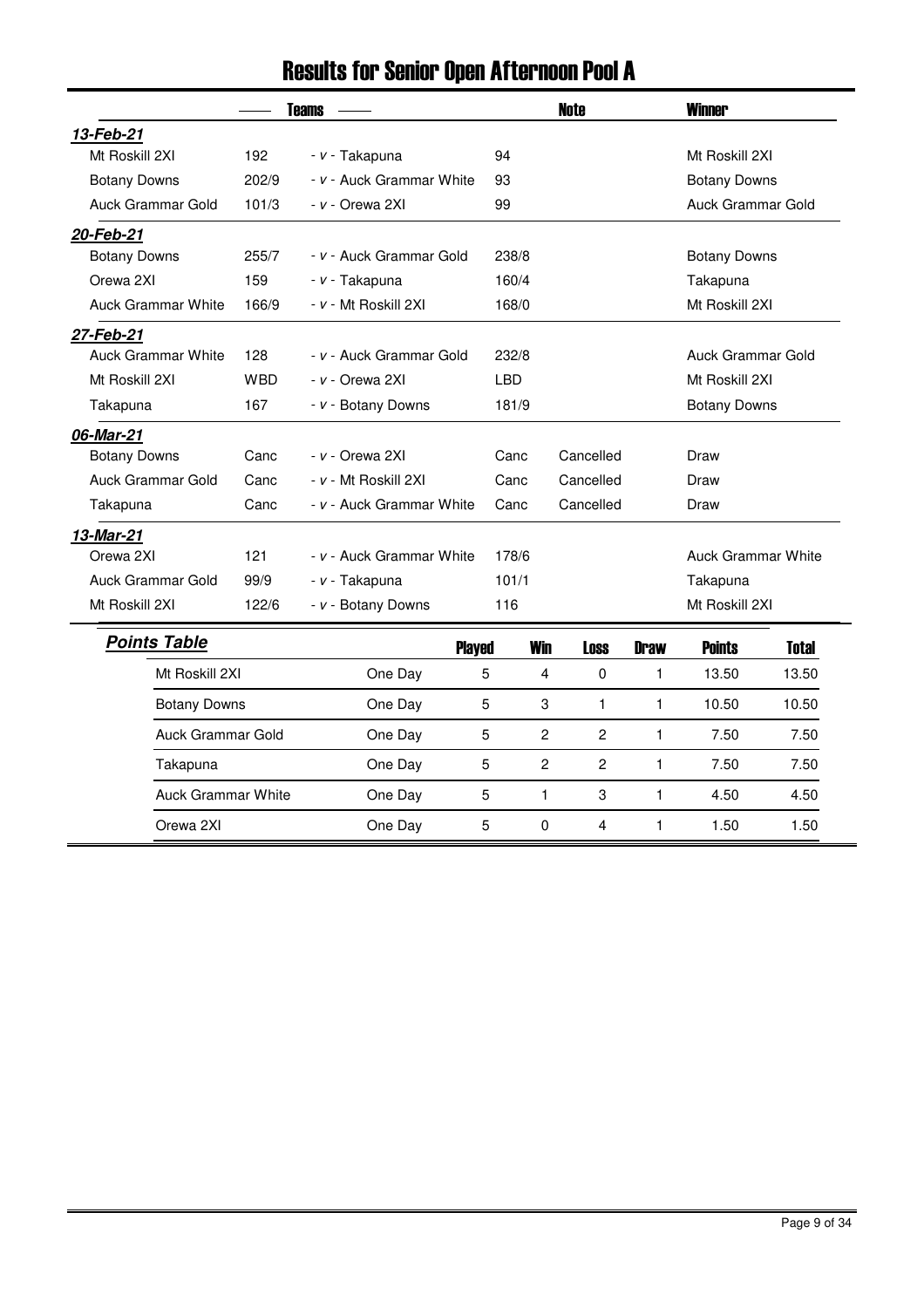## Results for Senior Open Afternoon Pool B

|                          | <b>Teams</b>      |                         |                   | <b>Note</b>    |                |              | <b>Winner</b>     |                   |  |
|--------------------------|-------------------|-------------------------|-------------------|----------------|----------------|--------------|-------------------|-------------------|--|
| 13-Feb-21                |                   |                         |                   |                |                |              |                   |                   |  |
| <b>Auck Grammar Blue</b> | 173/8             | - v - Westlake Boys 4XI | 169               |                |                |              | Auck Grammar Blue |                   |  |
| Lynfield 2XI             | 114               | - v - Macleans 2XI      | 115/5             |                |                |              | Macleans 2XI      |                   |  |
| Westlake Boys 3XI        | 231               | - v - Sacred Heart 3XI  | 203/7             |                |                |              | Westlake Boys 3XI |                   |  |
| 20-Feb-21                |                   |                         |                   |                |                |              |                   |                   |  |
| Westlake Boys 3XI        | 79/9              | - v - Westlake Boys 4XI | 85/3              |                |                |              | Westlake Boys 4XI |                   |  |
| Macleans 2XI             | 210/3             | - v - Auck Grammar Blue | 104               |                |                |              | Macleans 2XI      |                   |  |
| Lynfield 2XI             | 249/9             | - v - Sacred Heart 3XI  | 228/8             |                |                |              | Lynfield 2XI      |                   |  |
| 27-Feb-21                |                   |                         |                   |                |                |              |                   |                   |  |
| <b>Auck Grammar Blue</b> | 113/6             | - v - Westlake Boys 3XI | 112               |                |                |              | Auck Grammar Blue |                   |  |
| Westlake Boys 4XI        | 126/2             | - v - Lynfield 2XI      | 125               |                |                |              |                   | Westlake Boys 4XI |  |
| Macleans 2XI             | 333/4             | - v - Sacred Heart 3XI  | 124               |                |                | Macleans 2XI |                   |                   |  |
| 06-Mar-21                |                   |                         |                   |                |                |              |                   |                   |  |
| Lynfield 2XI             | Canc              | - v - Westlake Boys 3XI | Cancelled<br>Canc |                |                | Draw         |                   |                   |  |
| Westlake Boys 4XI        | Canc              | - v - Macleans 2XI      | Cancelled<br>Canc |                |                |              | Draw              |                   |  |
| <b>Auck Grammar Blue</b> | Canc              | - v - Sacred Heart 3XI  | Canc              |                | Cancelled      |              | Draw              |                   |  |
| 13-Mar-21                |                   |                         |                   |                |                |              |                   |                   |  |
| Westlake Boys 3XI        | 74/2              | - v - Macleans 2XI      | 72                |                |                |              | Westlake Boys 3XI |                   |  |
| <b>Auck Grammar Blue</b> | 112/5             | - v - Lynfield 2XI      | 111/9             |                |                |              | Auck Grammar Blue |                   |  |
| Westlake Boys 4XI        | 282/8             | - v - Sacred Heart 3XI  | 236/4             |                |                |              | Westlake Boys 4XI |                   |  |
| <b>Points Table</b>      |                   |                         | <b>Played</b>     | <b>Win</b>     | <b>Loss</b>    | <b>Draw</b>  | <b>Points</b>     | <b>Total</b>      |  |
| <b>Auck Grammar Blue</b> |                   | One Day                 | 5                 | 3              | $\mathbf{1}$   | 1            | 10.50             | 10.50             |  |
| Macleans 2XI             |                   | One Day                 | 5                 | 3              | $\mathbf{1}$   | $\mathbf{1}$ | 10.50             | 10.50             |  |
|                          | Westlake Boys 4XI |                         | 5                 | 3              | $\mathbf{1}$   | $\mathbf{1}$ | 10.50             | 10.50             |  |
| Westlake Boys 3XI        |                   | One Day                 | 5                 | $\overline{c}$ | 2              | $\mathbf{1}$ | 7.50              | 7.50              |  |
| Lynfield 2XI             |                   | One Day                 | 5                 | $\mathbf{1}$   | 3              | $\mathbf{1}$ | 4.50              | 4.50              |  |
| Sacred Heart 3XI         |                   | One Day                 | 5                 | $\mathbf 0$    | $\overline{4}$ | $\mathbf{1}$ | 1.50              | 1.50              |  |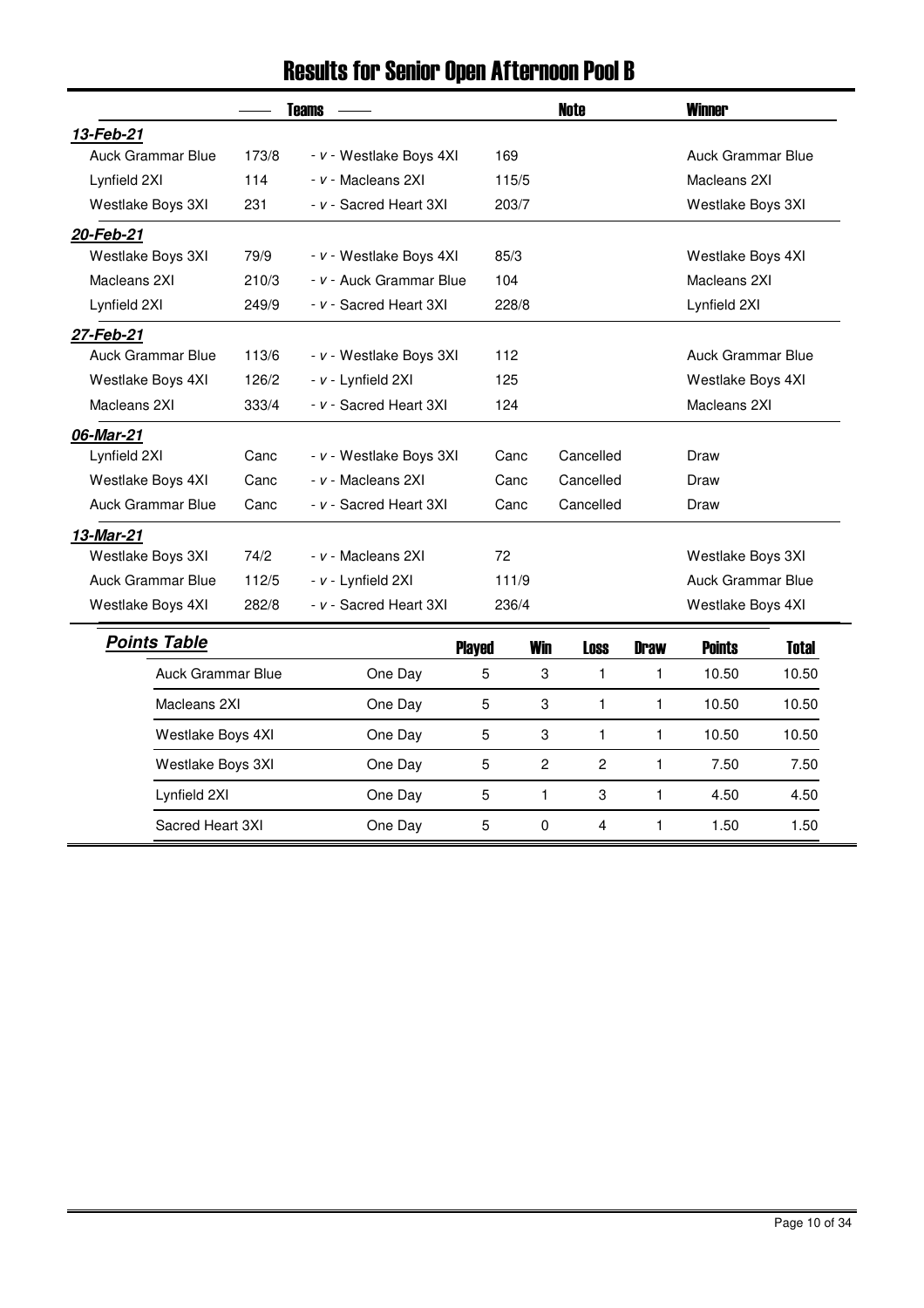## Results for Senior Open Afternoon Finals

|                           |            | Teams                   |       | Note            | <b>Winner</b>      |
|---------------------------|------------|-------------------------|-------|-----------------|--------------------|
| 20-Mar-21                 |            |                         |       |                 |                    |
| Mt Roskill 2XI            | 251        | - v - Westlake Boys 4XI | 73    | A1 v B2 $(A)$   | Mt Roskill 2XI     |
| Botany Downs              | 52         | - v - Macleans 2XI      | 55/1  | A2 $v$ B1 (B)   | Macleans 2XI       |
| Auck Grammar Gold         | 63         | - v - Westlake Boys 3XI | 173/7 | A3 v B4 (C)     | Westlake Boys 3XI  |
| Takapuna                  | 72         | - v - Auck Grammar Blue | 73/2  | A4 v B3 $(D)$   | Auck Grammar Blue  |
| <b>Auck Grammar White</b> | 190        | - v - Sacred Heart 3XI  | 183   | A5 $v$ B6 $(E)$ | Auck Grammar White |
| Orewa 2XI                 | 162        | - v - Lynfield 2XI      | 164/5 | A6 v B5 (F)     | Lynfield 2XI       |
| 27-Mar-21                 |            |                         |       |                 |                    |
| Mt Roskill 2XI            | 124        | - v - Macleans 2XI      | 63    | 1st/2nd         | Mt Roskill 2XI     |
| Westlake Boys 4XI         | 84         | - v - Botany Downs      | 72    | 3rd/4th         | Westlake Boys 4XI  |
| Westlake Boys 3XI         | 173/9      | - v - Auck Grammar Blue | 176/6 | 5th/6th         | Auck Grammar Blue  |
| Auck Grammar Gold         | 154/8      | - v - Takapuna          | 155/2 | 7th/8th         | Takapuna           |
| Auck Grammar White        | 159        | - v - Lynfield 2XI      | 161/3 | 9th/10th        | Lynfield 2XI       |
| Sacred Heart 3XI          | <b>WBD</b> | <i>- v -</i> Orewa 2XI  | LBD   | 11th/12th       | Sacred Heart 3XI   |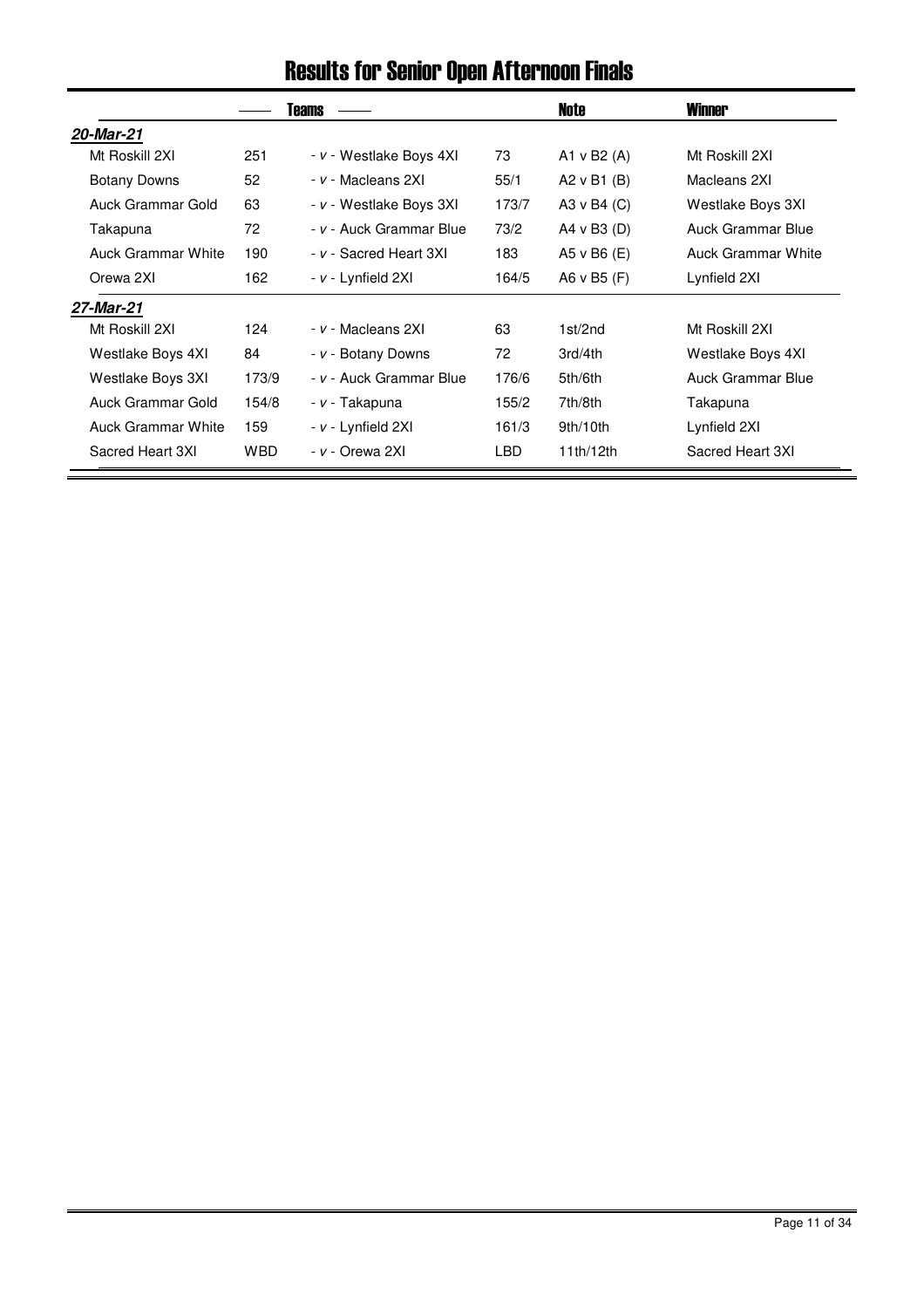## Results for Senior A T20 Pool A

|       |                           |              | Note              | <b>Winner</b>            |
|-------|---------------------------|--------------|-------------------|--------------------------|
|       |                           |              |                   |                          |
| 94/8  | - v - Saint Kentigern 4XI | 156/5        |                   | Saint Kentigern 4XI      |
| 81    | - v - King's Black        | 151/5        |                   | King's Black             |
| 141/6 | - v - Auck Grammar Blue   | 124/6        |                   | Auck Grammar Green       |
|       | $- v - Bye$               |              |                   |                          |
|       |                           |              |                   |                          |
| 92    | - v - Mt Albert Blue      | 181/3        |                   | Mt Albert Blue           |
| 128/6 | - v - Auck Grammar Green  | 129/2        |                   | Auck Grammar Green       |
| 205/6 | - v - King's Blue         | 123/7        |                   | King's Black             |
|       | $- v - Bye$               |              |                   |                          |
|       |                           |              |                   |                          |
| 128   | - v - Mt Albert Blue      | 129/3        |                   | Mt Albert Blue           |
| 211/4 | - v - Avondale 2XI        | 135/8        |                   | King's Blue              |
| 74    | - v - Saint Kentigern 4XI | 113          |                   | Saint Kentigern 4XI      |
|       | $- v - Bye$               |              |                   |                          |
|       |                           |              |                   |                          |
| Canc  | - v - Auck Grammar Green  | Canc         | Cancelled         | Draw                     |
| Canc  | - v - Auck Grammar Blue   | Canc         | Cancelled         | Draw                     |
| Canc  | - v - Avondale 2XI        | Canc         | Cancelled         | Draw                     |
|       | <i>- v -</i> Bye          |              |                   |                          |
|       |                           |              |                   |                          |
| 95/4  | - v - King's Blue         | 94/7         |                   | <b>Auck Grammar Blue</b> |
| 155/7 | - v - Auck Grammar Green  | 168/3        |                   | Auck Grammar Green       |
| 119   | - v - Mt Albert Blue      | 150          |                   | Mt Albert Blue           |
|       | $- v - Bye$               |              |                   |                          |
|       |                           |              |                   |                          |
| 141/8 | - v - King's Black        | 141/4        |                   | Draw                     |
| 106   | - v - Saint Kentigern 4XI | 187/3        |                   | Saint Kentigern 4XI      |
| 186/2 | - v - Avondale 2XI        | 185/5        |                   | Auck Grammar Green       |
|       | $- v - Bye$               |              |                   |                          |
|       |                           |              |                   |                          |
| 140/3 | - v - King's Black        | 141/5        |                   | King's Black             |
|       |                           |              |                   |                          |
| Dfer  | - v - King's Black        | <b>Dfer</b>  | Deferred to 24/03 | ?                        |
| 83    | - v - Auck Grammar Blue   | 133/7        |                   | <b>Auck Grammar Blue</b> |
| 102/1 | - v - King's Blue         | 101          |                   | Mt Albert Blue           |
|       | $- v - Bye$               |              |                   |                          |
|       |                           | <b>Teams</b> |                   |                          |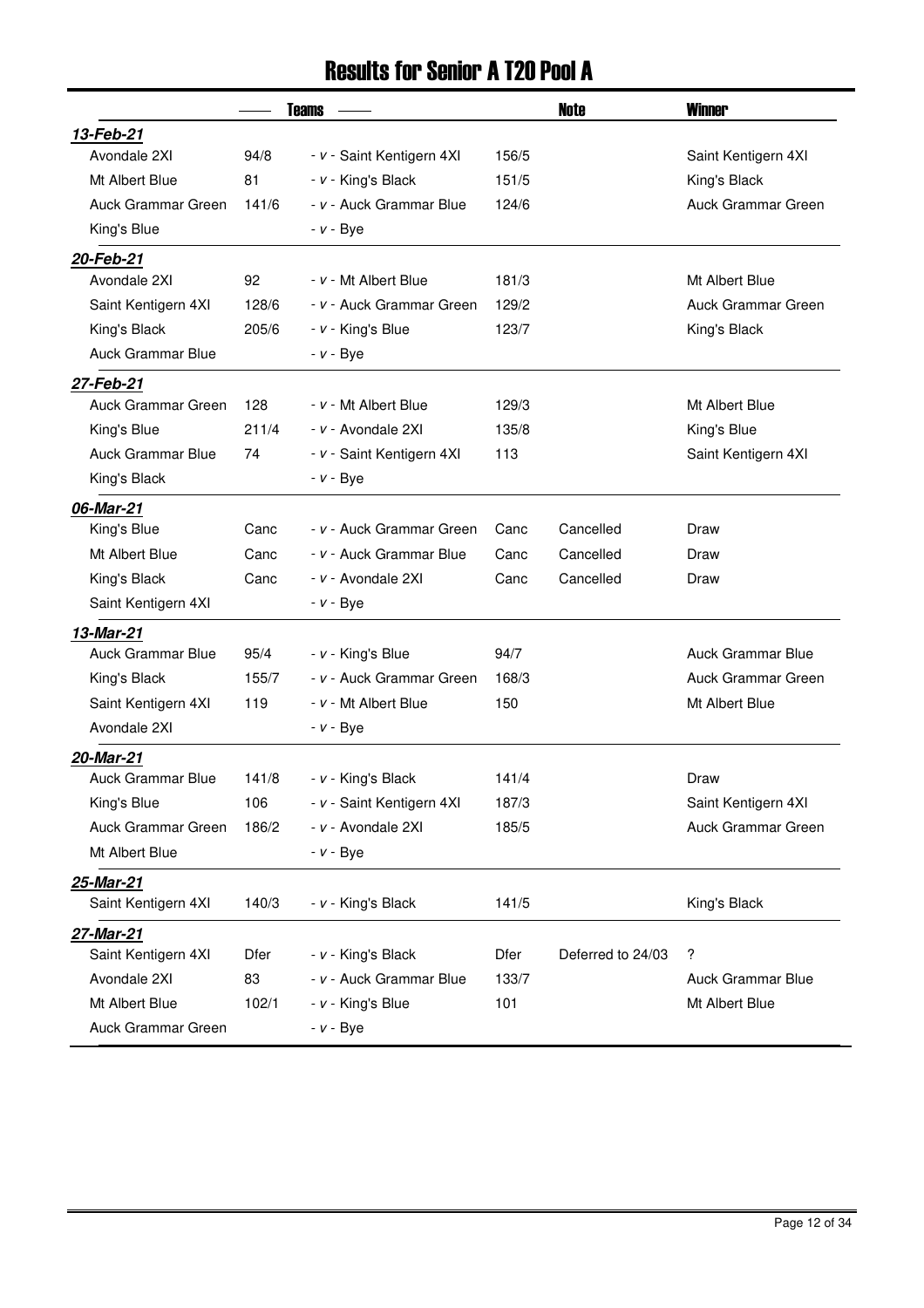| <b>Points Table</b> |         | <b>Played</b> | <b>Win</b> | <b>Loss</b>    | <b>Draw</b> | <b>Points</b> | <b>Total</b> |
|---------------------|---------|---------------|------------|----------------|-------------|---------------|--------------|
| Auck Grammar Green  | One Day | 6             | 4          |                |             | 13.50         | 13.50        |
| Mt Albert Blue      | One Day | 6             | 4          |                |             | 13.50         | 13.50        |
| King's Black        | One Day | 6             | 3          |                | 2           | 12.00         | 12.00        |
| Auck Grammar Blue   | One Day | 6             | 2          | $\overline{c}$ | 2           | 9.00          | 9.00         |
| Saint Kentigern 4XI | One Day | 6             | 3          | 3              | $\Omega$    | 9.00          | 9.00         |
| King's Blue         | One Day | 6             |            | 4              |             | 4.50          | 4.50         |
| Avondale 2XI        | One Day | 6             | 0          | 5              | 1           | 1.50          | 1.50         |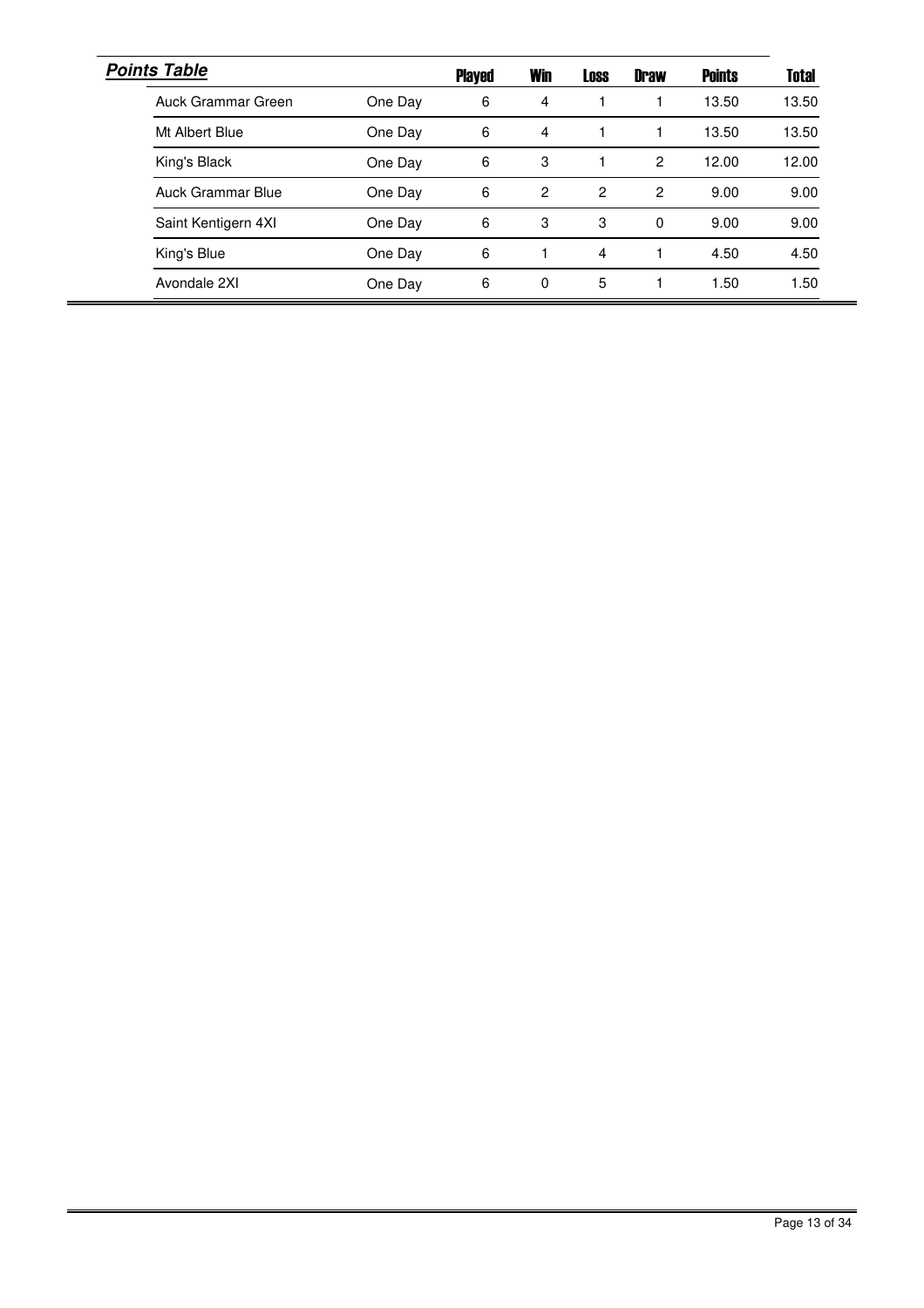### Results for Senior A T20 Pool B

|                          |       | <b>Teams</b>               |            | Note      | <b>Winner</b>            |
|--------------------------|-------|----------------------------|------------|-----------|--------------------------|
| 13-Feb-21                |       |                            |            |           |                          |
| Saint Kentigern Yr13     | 181/5 | - v - Auck Grammar Purple  | 98/7       |           | Saint Kentigern Yr13     |
| Papatoetoe               | 195/2 | - v - Mt Albert Gold       | 137/8      |           | Papatoetoe               |
| Glendowie                | 122/1 | - v - Rangitoto 2XI        | 120/2      |           | Glendowie                |
| <b>Auck Grammar Pink</b> | 144/9 | - v - Mt Roskill 3XI       | 159/8      |           | Mt Roskill 3XI           |
| 20-Feb-21                |       |                            |            |           |                          |
| Saint Kentigern Yr13     | Canc  | - v - Papatoetoe           | Canc       |           | Draw                     |
| Auck Grammar Purple      | 156/3 | - v - Glendowie            | 94/9       |           | Auck Grammar Purple      |
| Mt Albert Gold           | 152/4 | - v - Auck Grammar Pink    | 147/8      |           | Mt Albert Gold           |
| Rangitoto 2XI            | 86    | - v - Mt Roskill 3XI       | 131/8      |           | Mt Roskill 3XI           |
| 27-Feb-21                |       |                            |            |           |                          |
| Glendowie                | Canc  | - v - Papatoetoe           | Canc       |           | Draw                     |
| <b>Auck Grammar Pink</b> | 100   | - v - Saint Kentigern Yr13 | 101/1      |           | Saint Kentigern Yr13     |
| Rangitoto 2XI            | 133/6 | - v - Auck Grammar Purple  | 134/8      |           | Auck Grammar Purple      |
| Mt Albert Gold           | 117/8 | - v - Mt Roskill 3XI       | 116        |           | Mt Albert Gold           |
| 06-Mar-21                |       |                            |            |           |                          |
| Auck Grammar Pink        | Canc  | - v - Glendowie            | Canc       | Cancelled | Draw                     |
| Papatoetoe               | Canc  | - v - Rangitoto 2XI        | Canc       | Cancelled | Draw                     |
| Mt Albert Gold           | Canc  | - v - Saint Kentigern Yr13 | Canc       | Cancelled | Draw                     |
| Auck Grammar Purple      | Canc  | - v - Mt Roskill 3XI       | Canc       | Cancelled | Draw                     |
| 13-Mar-21                |       |                            |            |           |                          |
| Rangitoto 2XI            | 170/8 | - v - Auck Grammar Pink    | 161/5      |           | Rangitoto 2XI            |
| Mt Albert Gold           | 75/2  | - v - Glendowie            | 72/9       |           | Mt Albert Gold           |
| Auck Grammar Purple      | 90    | - v - Papatoetoe           | 216/5      |           | Papatoetoe               |
| Saint Kentigern Yr13     | 133/4 | - v - Mt Roskill 3XI       | 92/5       |           | Saint Kentigern Yr13     |
| 20-Mar-21                |       |                            |            |           |                          |
| Rangitoto 2XI            | 114/6 | - v - Mt Albert Gold       | 152/5      |           | Mt Albert Gold           |
| <b>Auck Grammar Pink</b> | 68/8  | - v - Auck Grammar Purple  | 67         |           | <b>Auck Grammar Pink</b> |
| Glendowie                | 79/6  | - v - Saint Kentigern Yr13 | 264/1      |           | Saint Kentigern Yr13     |
| Papatoetoe               | 117/4 | - v - Mt Roskill 3XI       | 116        |           | Papatoetoe               |
| 27-Mar-21                |       |                            |            |           |                          |
| Auck Grammar Purple      | 145/7 | - v - Mt Albert Gold       | 128        |           | Auck Grammar Purple      |
| Saint Kentigern Yr13     | WBD   | - v - Rangitoto 2XI        | <b>LBD</b> |           | Saint Kentigern Yr13     |
| Papatoetoe               | 187/8 | - v - Auck Grammar Pink    | 70         |           | Papatoetoe               |
| Glendowie                | 129/6 | - v - Mt Roskill 3XI       | 166/7      |           | Mt Roskill 3XI           |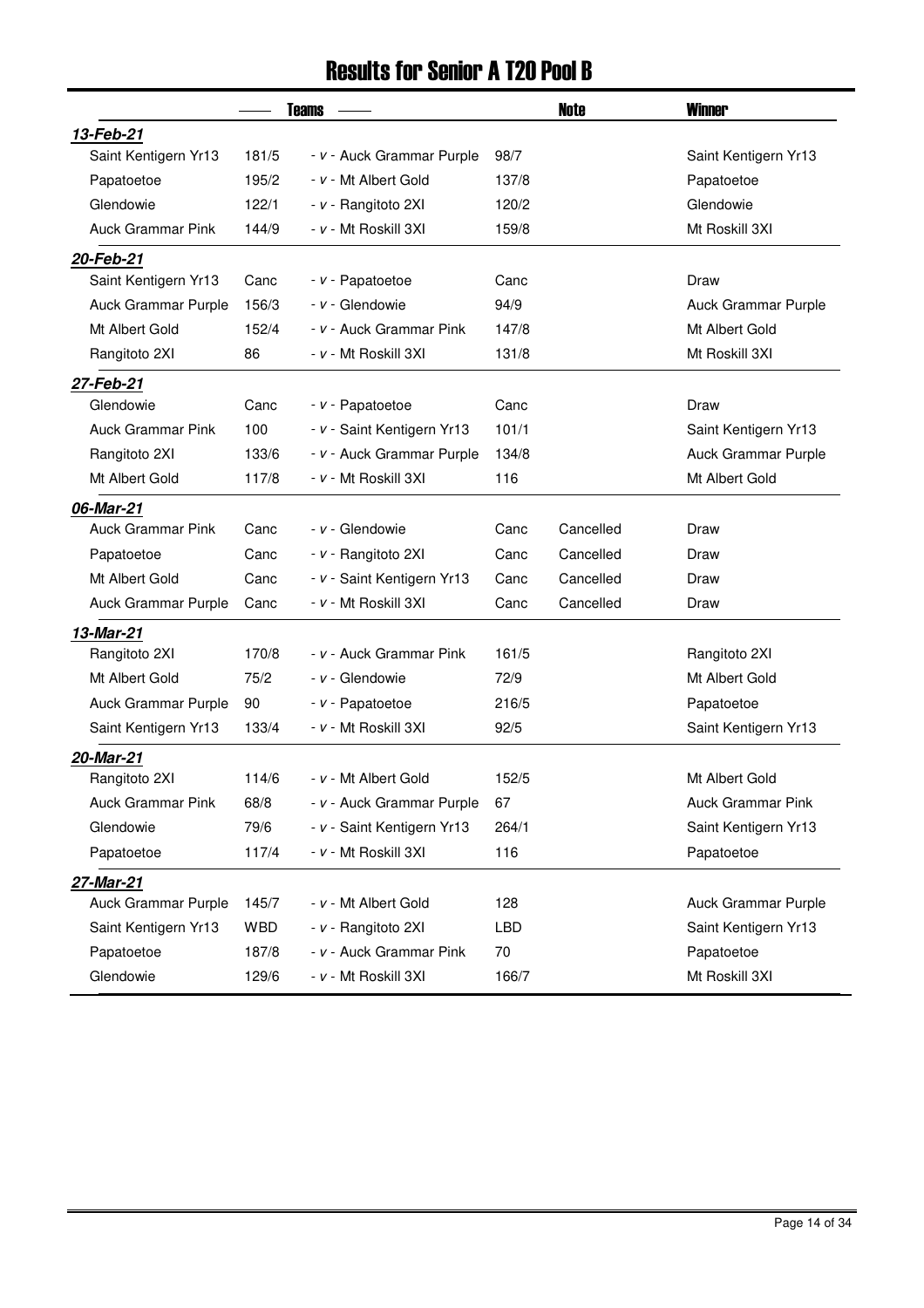| <b>Points Table</b>      |         | <b>Played</b> | <b>Win</b> | <b>Loss</b>    | <b>Draw</b> | <b>Points</b> | <b>Total</b> |
|--------------------------|---------|---------------|------------|----------------|-------------|---------------|--------------|
| Saint Kentigern Yr13     | One Day | 7             | 5          | 0              | 2           | 18.00         | 18.00        |
| Papatoetoe               | One Day | 7             | 4          | $\Omega$       | 3           | 16.50         | 16.50        |
| Mt Albert Gold           | One Day | 7             | 4          | $\overline{2}$ |             | 13.50         | 13.50        |
| Auck Grammar Purple      | One Day | 7             | 3          | 3              | 1           | 10.50         | 10.50        |
| Mt Roskill 3XI           | One Day | 7             | 3          | 3              | $\mathbf 1$ | 10.50         | 10.50        |
| Glendowie                | One Day | 7             | 1          | 4              | 2           | 6.00          | 6.00         |
| <b>Auck Grammar Pink</b> | One Day | 7             |            | 5              | 1           | 4.50          | 4.50         |
| Rangitoto 2XI            | One Day | 7             | 1          | 5              | $\mathbf 1$ | 4.50          | 4.50         |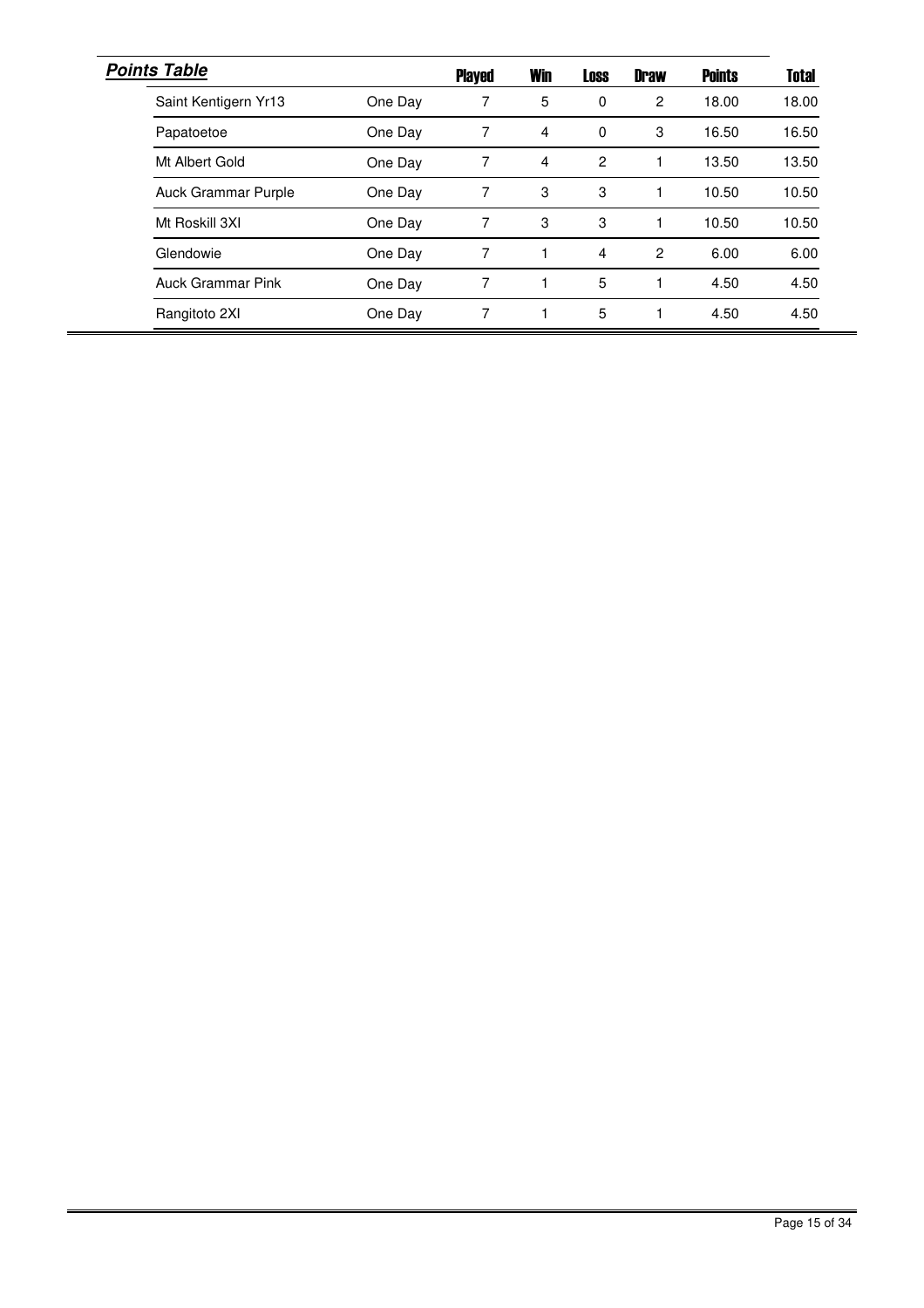## Results for Senior B T20 Cent/South/East

|                           |            | <b>Teams</b>             |       | Note              | <b>Winner</b>  |
|---------------------------|------------|--------------------------|-------|-------------------|----------------|
| 13-Feb-21                 |            |                          |       |                   |                |
| King's Yellow             | Dfer       | - v - King's White       | Dfer  | Deferred to 17/02 | ?              |
| St Peter's 3XI            | 90/9       | - v - Macleans A         | 125/3 |                   | Macleans A     |
| Aorere                    | 110        | - v - St Peter's 5XI     | 135   |                   | St Peter's 5XI |
| Auck Grammar Black        |            | $- v - Bye$              |       |                   |                |
| 17-Feb-21                 |            |                          |       |                   |                |
| King's White              | 185        | - v - King's Yellow      | 151   |                   | King's White   |
| 20-Feb-21                 |            |                          |       |                   |                |
| St Peter's 5XI            | 115        | - v - St Peter's 3XI     | 154   |                   | St Peter's 3XI |
| <b>Auck Grammar Black</b> | 124        | - v - King's White       | 188/2 |                   | King's White   |
| Macleans A                | 142/7      | - v - King's Yellow      | 143/3 |                   | King's Yellow  |
| Aorere                    |            | $- v - Bye$              |       |                   |                |
| 27-Feb-21                 |            |                          |       |                   |                |
| Macleans A                | 176/6      | - v - St Peter's 5XI     | 122/9 |                   | Macleans A     |
| King's White              | 183        | - v - Aorere             | 55    |                   | King's White   |
| King's Yellow             | 163/8      | - v - Auck Grammar Black | 72    |                   | King's Yellow  |
| St Peter's 3XI            |            | $- v - Bye$              |       |                   |                |
| 06-Mar-21                 |            |                          |       |                   |                |
| Aorere                    | Canc       | - v - Auck Grammar Black | Canc  | Cancelled         | Draw           |
| St Peter's 5XI            | Canc       | - v - King's Yellow      | Canc  | Cancelled         | Draw           |
| St Peter's 3XI            | Canc       | - v - King's White       | Canc  | Cancelled         | Draw           |
| Macleans A                |            | $- v - Bye$              |       |                   |                |
| 13-Mar-21                 |            |                          |       |                   |                |
| King's Yellow             | 181/6      | - v - Aorere             | 170/4 |                   | King's Yellow  |
| <b>Auck Grammar Black</b> | 145/5      | - v - St Peter's 3XI     | 188/5 |                   | St Peter's 3XI |
| King's White              | 148/8      | - v - Macleans A         | 131/4 |                   | King's White   |
| St Peter's 5XI            |            | $- v - Bye$              |       |                   |                |
| 20-Mar-21                 |            |                          |       |                   |                |
| Macleans A                | 52/1       | - v - Auck Grammar Black | 51    |                   | Macleans A     |
| St Peter's 3XI            | 163/3      | - v - Aorere             | 165/0 |                   | Aorere         |
| King's White              | 178        | - v - St Peter's 5XI     | 110   |                   | King's White   |
| King's Yellow             |            | $- v - Bye$              |       |                   |                |
| 27-Mar-21                 |            |                          |       |                   |                |
| Aorere                    | 117/7      | - v - Macleans A         | 165/3 |                   | Macleans A     |
| King's Yellow             | <b>LBD</b> | - v - St Peter's 3XI     | WBD   |                   | St Peter's 3XI |
| <b>Auck Grammar Black</b> | 143/5      | - v - St Peter's 5XI     | 144/1 |                   | St Peter's 5XI |
| King's White              |            | $- v - Bye$              |       |                   |                |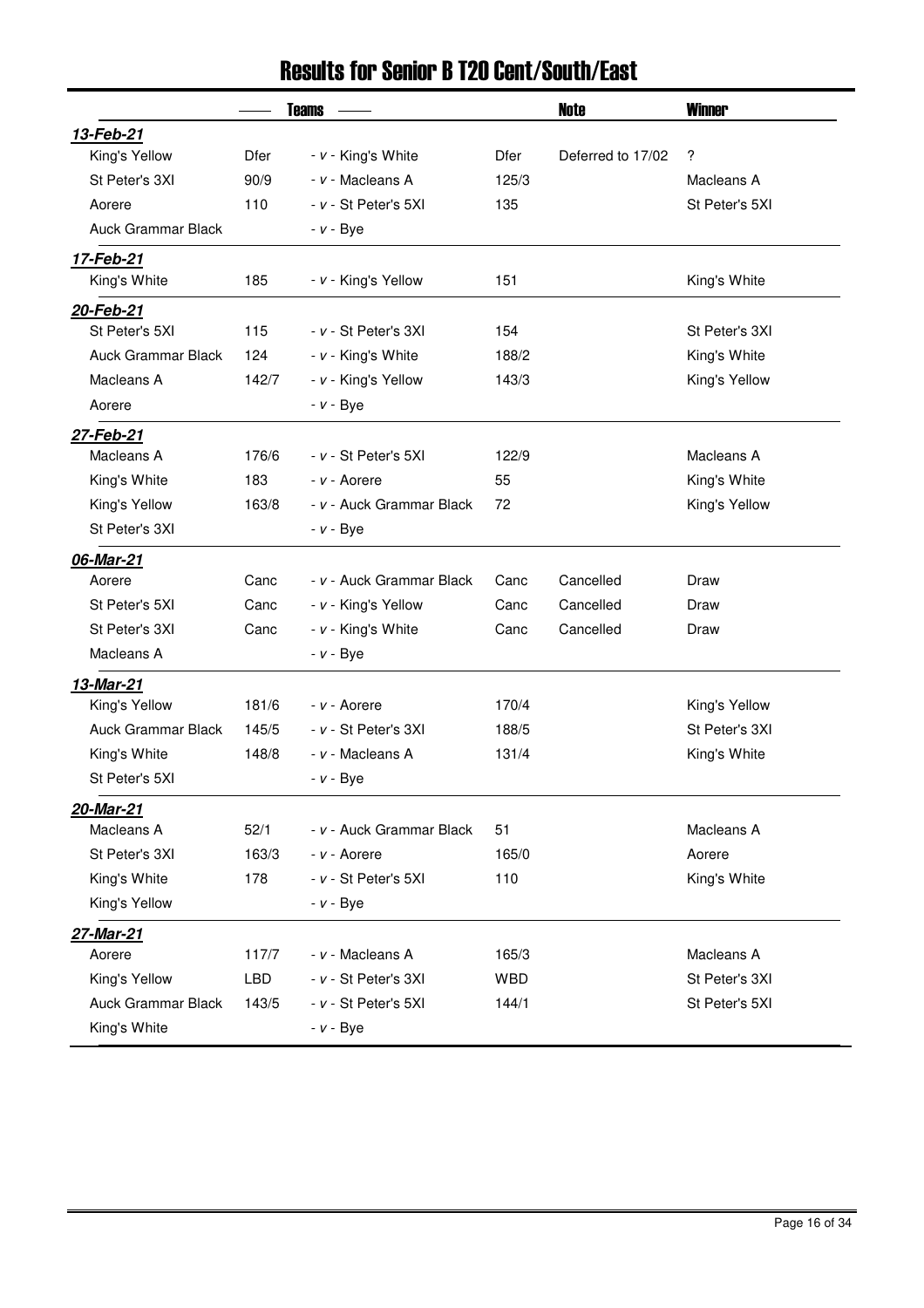| <b>Points Table</b> |         | <b>Played</b> | <b>Win</b>     | <b>Loss</b> | <b>Draw</b> | <b>Points</b> | <b>Total</b> |
|---------------------|---------|---------------|----------------|-------------|-------------|---------------|--------------|
| King's White        | One Day | 6             | 5              | 0           |             | 16.50         | 16.50        |
| Macleans A          | One Day | 6             | $\overline{4}$ | 2           | 0           | 12.00         | 12.00        |
| King's Yellow       | One Day | 6             | 3              | 2           |             | 10.50         | 10.50        |
| St Peter's 3XI      | One Day | 6             | 3              | 2           |             | 10.50         | 10.50        |
| St Peter's 5XI      | One Day | 6             | 2              | 3           |             | 7.50          | 7.50         |
| Aorere              | One Day | 6             |                | 4           |             | 4.50          | 4.50         |
| Auck Grammar Black  | One Day | 6             | 0              | 5           |             | 1.50          | 1.50         |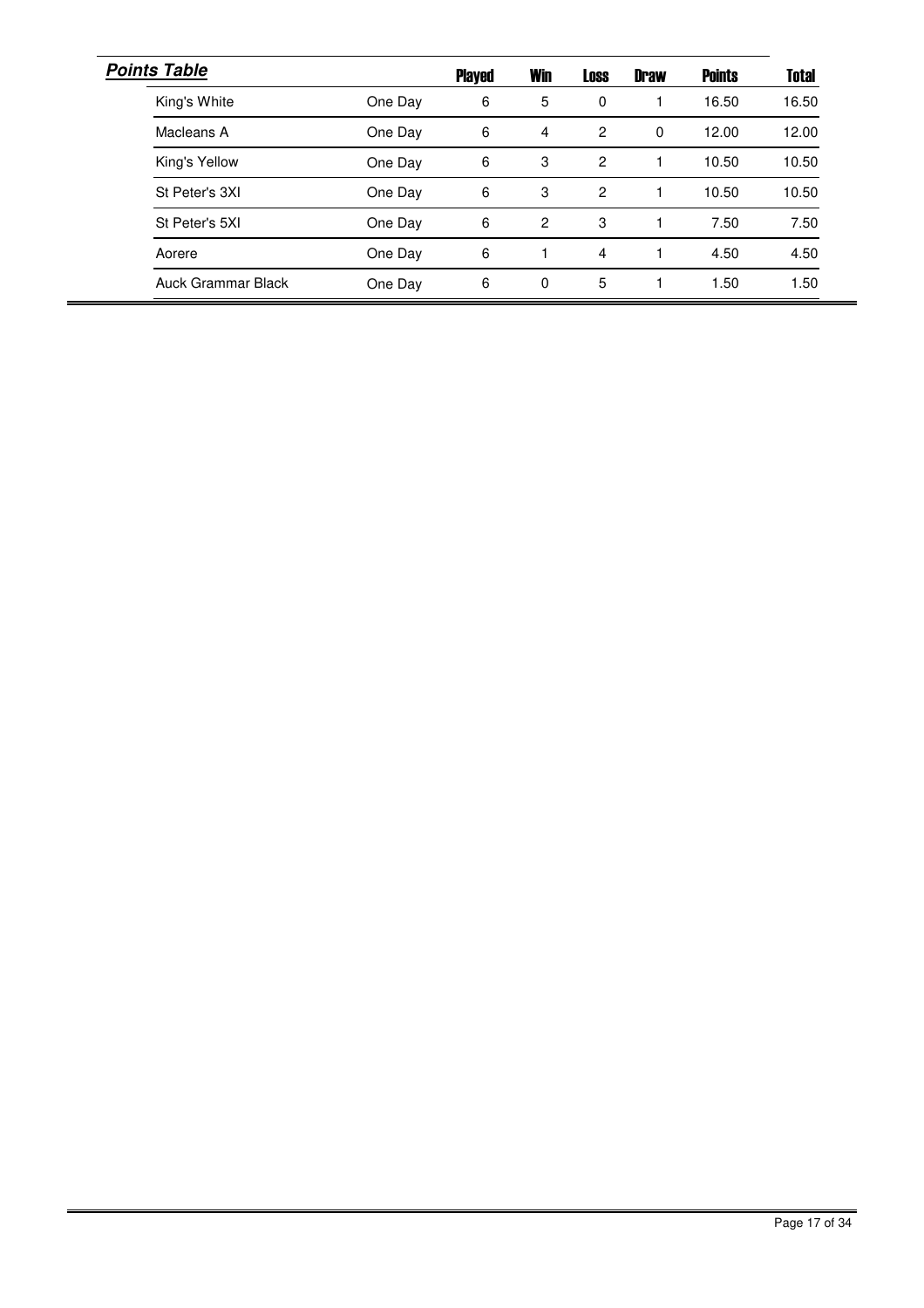### Results for Senior B T20 Cent/North

|                         |            | <b>Teams</b>            |       | <b>Note</b> | <b>Winner</b>           |
|-------------------------|------------|-------------------------|-------|-------------|-------------------------|
| 13-Feb-21               |            |                         |       |             |                         |
| <b>Auck Grammar Red</b> | 188/5      | - v - One Tree Hill     | 88    |             | <b>Auck Grammar Red</b> |
| Kaipara Composite       | 103/6      | - v - Northcote 2XI     | 100   |             | Kaipara Composite       |
| St Peter's 4XI          | 137        | - v - Birkenhead        | 187/4 |             | <b>Birkenhead</b>       |
| St Paul's 1XI           |            | $- v - Bye$             |       |             |                         |
| 20-Feb-21               |            |                         |       |             |                         |
| <b>Auck Grammar Red</b> | 188        | - v - Kaipara Composite | 124/7 |             | Auck Grammar Red        |
| One Tree Hill           | 87/7       | - v - St Peter's 4XI    | 89/5  |             | St Peter's 4XI          |
| Northcote 2XI           | 85/8       | $- v - St$ Paul's 1XI   | 115/7 |             | St Paul's 1XI           |
| <b>Birkenhead</b>       |            | $- v - Bye$             |       |             |                         |
| 27-Feb-21               |            |                         |       |             |                         |
| St Peter's 4XI          | 143/4      | - v - Kaipara Composite | 141/4 |             | St Peter's 4XI          |
| St Paul's 1XI           | 85/6       | - v - Auck Grammar Red  | 87/7  |             | <b>Auck Grammar Red</b> |
| <b>Birkenhead</b>       | 185/2      | - v - One Tree Hill     | 76    |             | <b>Birkenhead</b>       |
| Northcote 2XI           |            | $- v - Bye$             |       |             |                         |
| 06-Mar-21               |            |                         |       |             |                         |
| St Paul's 1XI           | Canc       | - v - St Peter's 4XI    | Canc  | Cancelled   | Draw                    |
| Kaipara Composite       | Canc       | - v - Birkenhead        | Canc  | Cancelled   | Draw                    |
| Northcote 2XI           | Canc       | - v - Auck Grammar Red  | Canc  | Cancelled   | Draw                    |
| One Tree Hill           |            | <i>- v -</i> Bye        |       |             |                         |
| 13-Mar-21               |            |                         |       |             |                         |
| <b>Birkenhead</b>       | 148/7      | $- v - St$ Paul's 1XI   | 179   |             | St Paul's 1XI           |
| Northcote 2XI           | 113/7      | - v - St Peter's 4XI    | 114/4 |             | St Peter's 4XI          |
| One Tree Hill           | 154/7      | - v - Kaipara Composite | 155/1 |             | Kaipara Composite       |
| Auck Grammar Red        |            | <i>- v -</i> Bye        |       |             |                         |
| 20-Mar-21               |            |                         |       |             |                         |
| Birkenhead              | 119/8      | - v - Northcote 2XI     | 78/8  |             | <b>Birkenhead</b>       |
| St Paul's 1XI           | N/R        | - v - One Tree Hill     | N/R   |             | ?                       |
| St Peter's 4XI          | 138/7      | - v - Auck Grammar Red  | 169/5 |             | Auck Grammar Red        |
| Kaipara Composite       |            | $- v - Bye$             |       |             |                         |
| 27-Mar-21               |            |                         |       |             |                         |
| One Tree Hill           | 143/6      | - v - Northcote 2XI     | 106/7 |             | One Tree Hill           |
| <b>Auck Grammar Red</b> | 156/9      | - v - Birkenhead        | 157/7 |             | <b>Birkenhead</b>       |
| Kaipara Composite       | <b>WBD</b> | $- v - St$ Paul's 1XI   | LBD   |             | Kaipara Composite       |
| St Peter's 4XI          |            | $- v - Bye$             |       |             |                         |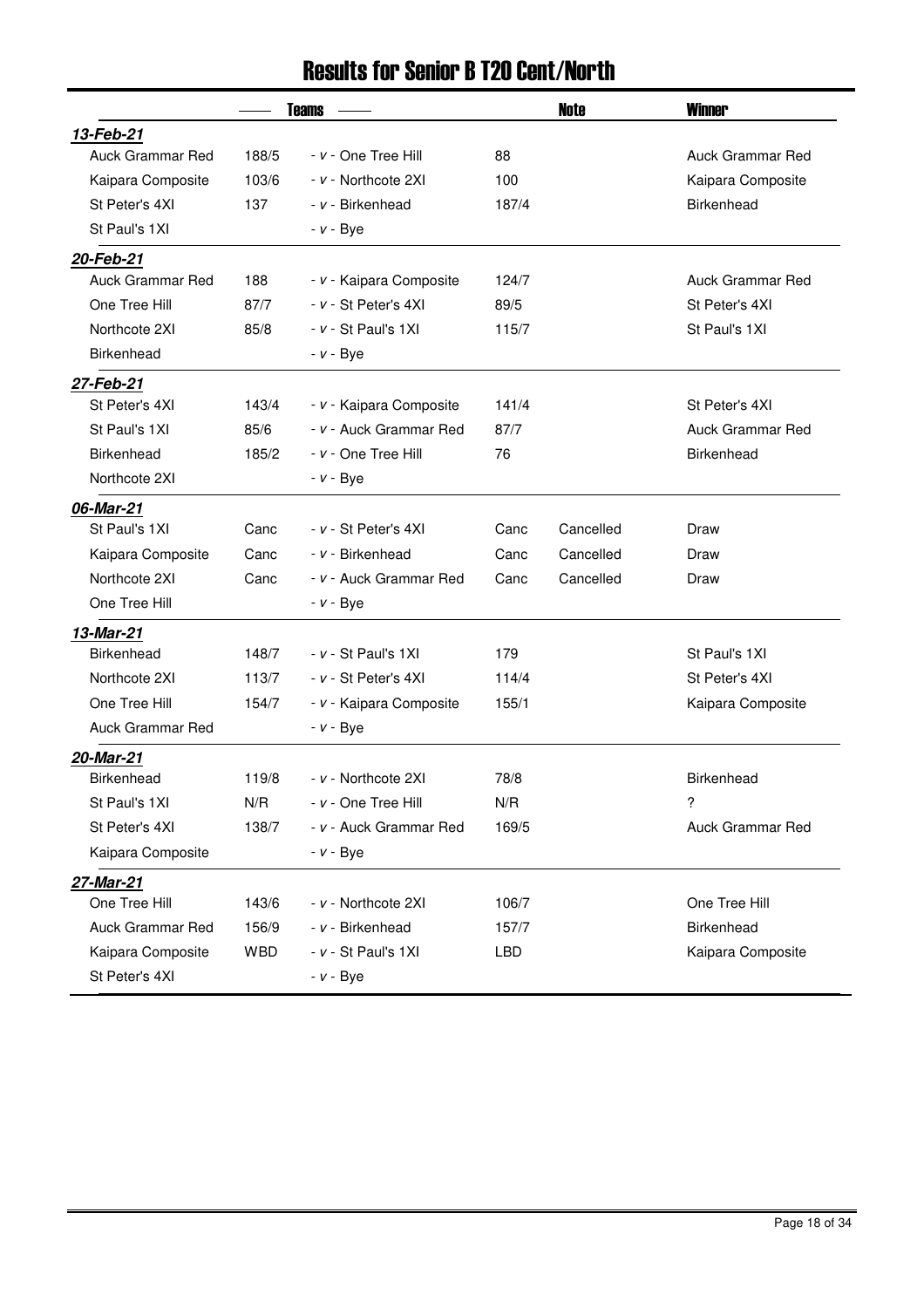| <b>Points Table</b> |         | <b>Played</b> | <b>Win</b>     | <b>Loss</b> | <b>Draw</b> | <b>Points</b> | <b>Total</b> |
|---------------------|---------|---------------|----------------|-------------|-------------|---------------|--------------|
| Auck Grammar Red    | One Day | 6             | 4              |             |             | 13.50         | 13.50        |
| Birkenhead          | One Day | 6             | 4              |             |             | 13.50         | 13.50        |
| Kaipara Composite   | One Day | 6             | 3              | 2           |             | 10.50         | 10.50        |
| St Peter's 4XI      | One Day | 6             | 3              | 2           |             | 10.50         | 10.50        |
| St Paul's 1XI       | One Day | 5             | $\overline{c}$ | 2           |             | 7.50          | 7.50         |
| One Tree Hill       | One Day | 5             |                | 4           | 0           | 3.00          | 3.00         |
| Northcote 2XI       | One Day | 6             | $\Omega$       | 5           |             | 1.50          | 1.50         |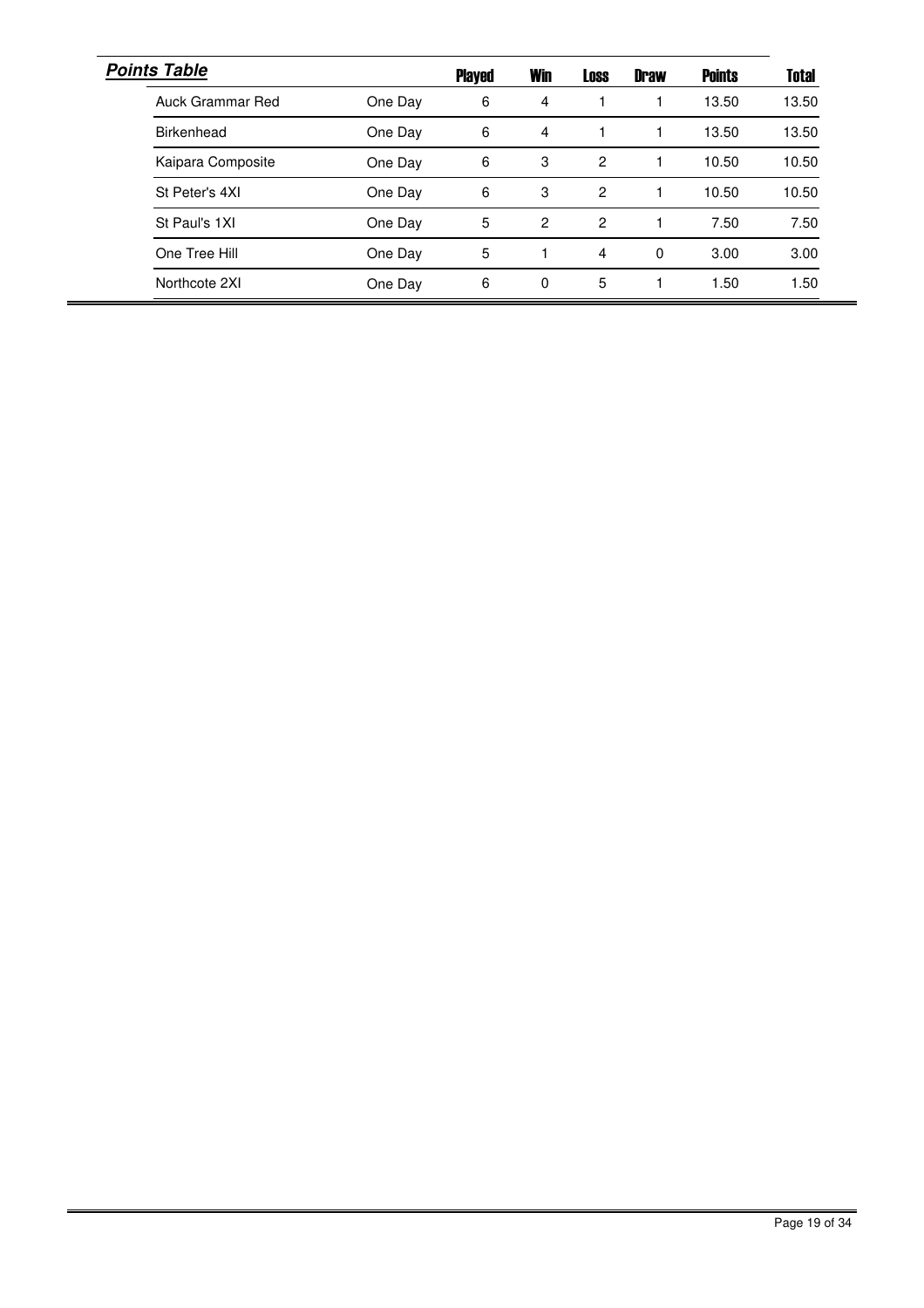## Results for Senior B T20 Cent/West

|                          |            | <b>Teams</b>              |            | Note      | <b>Winner</b>            |
|--------------------------|------------|---------------------------|------------|-----------|--------------------------|
| 13-Feb-21                |            |                           |            |           |                          |
| Western Springs 2XI      | 128/8      | - v - Lynfield Green      | 125/8      |           | Western Springs 2XI      |
| St Peter's 6XI           | 64         | - v - Rutherford Kotuku   | 254/2      |           | <b>Rutherford Kotuku</b> |
| Green Bay 2XI            | <b>WBD</b> | - v - Dilworth            | <b>LBD</b> |           | Green Bay 2XI            |
| Sunderland               |            | $- v - Bye$               |            |           |                          |
| 20-Feb-21                |            |                           |            |           |                          |
| Western Springs 2XI      | 169/7      | $- v - St$ Peter's $6XI$  | 168/4      |           | Western Springs 2XI      |
| <b>Rutherford Kotuku</b> | 162/8      | - v - Green Bay 2XI       | 136/7      |           | <b>Rutherford Kotuku</b> |
| Sunderland               | 108/5      | - v - Dilworth            | 92/6       |           | Sunderland               |
| Lynfield Green           |            | $- v - Bye$               |            |           |                          |
| 27-Feb-21                |            |                           |            |           |                          |
| Green Bay 2XI            | 141/8      | - v - Western Springs 2XI | 115        |           | Green Bay 2XI            |
| Sunderland               | 79/3       | - v - Lynfield Green      | 78/8       |           | Sunderland               |
| <b>Dilworth</b>          | 139/6      | - v - Rutherford Kotuku   | 140/8      |           | <b>Rutherford Kotuku</b> |
| St Peter's 6XI           |            | $- v - Bye$               |            |           |                          |
| 06-Mar-21                |            |                           |            |           |                          |
| St Peter's 6XI           | Canc       | - v - Sunderland          | Canc       | Cancelled | Draw                     |
| <b>Rutherford Kotuku</b> | Canc       | - v - Western Springs 2XI | Canc       | Cancelled | Draw                     |
| Lynfield Green           | Canc       | $- v -$ Dilworth          | Canc       | Cancelled | Draw                     |
| Green Bay 2XI            |            | $- v - Bye$               |            |           |                          |
| 13-Mar-21                |            |                           |            |           |                          |
| Sunderland               | 180/0      | - v - Green Bay 2XI       | 146        |           | Sunderland               |
| Lynfield Green           | 170        | - v - St Peter's 6XI      | 169/6      |           | Lynfield Green           |
| <b>Dilworth</b>          | 113/2      | - v - Western Springs 2XI | 112/6      |           | <b>Dilworth</b>          |
| <b>Rutherford Kotuku</b> |            | $- v - Bye$               |            |           |                          |
| 20-Mar-21                |            |                           |            |           |                          |
| Sunderland               | 135/5      | - v - Rutherford Kotuku   | 162/4      |           | <b>Rutherford Kotuku</b> |
| Green Bay 2XI            | 189/3      | - v - Lynfield Green      | 98         |           | Green Bay 2XI            |
| St Peter's 6XI           | 127        | - v - Dilworth            | 30         |           | St Peter's 6XI           |
| Western Springs 2XI      |            | $- v - Bye$               |            |           |                          |
| 27-Mar-21                |            |                           |            |           |                          |
| Lynfield Green           | 112/7      | - v - Rutherford Kotuku   | 211/4      |           | Rutherford Kotuku        |
| Western Springs 2XI      | 128        | - v - Sunderland          | 175/6      |           | Sunderland               |
| St Peter's 6XI           | 137        | - v - Green Bay 2XI       | 139/2      |           | Green Bay 2XI            |
| Dilworth                 |            | $- v - Bve$               |            |           |                          |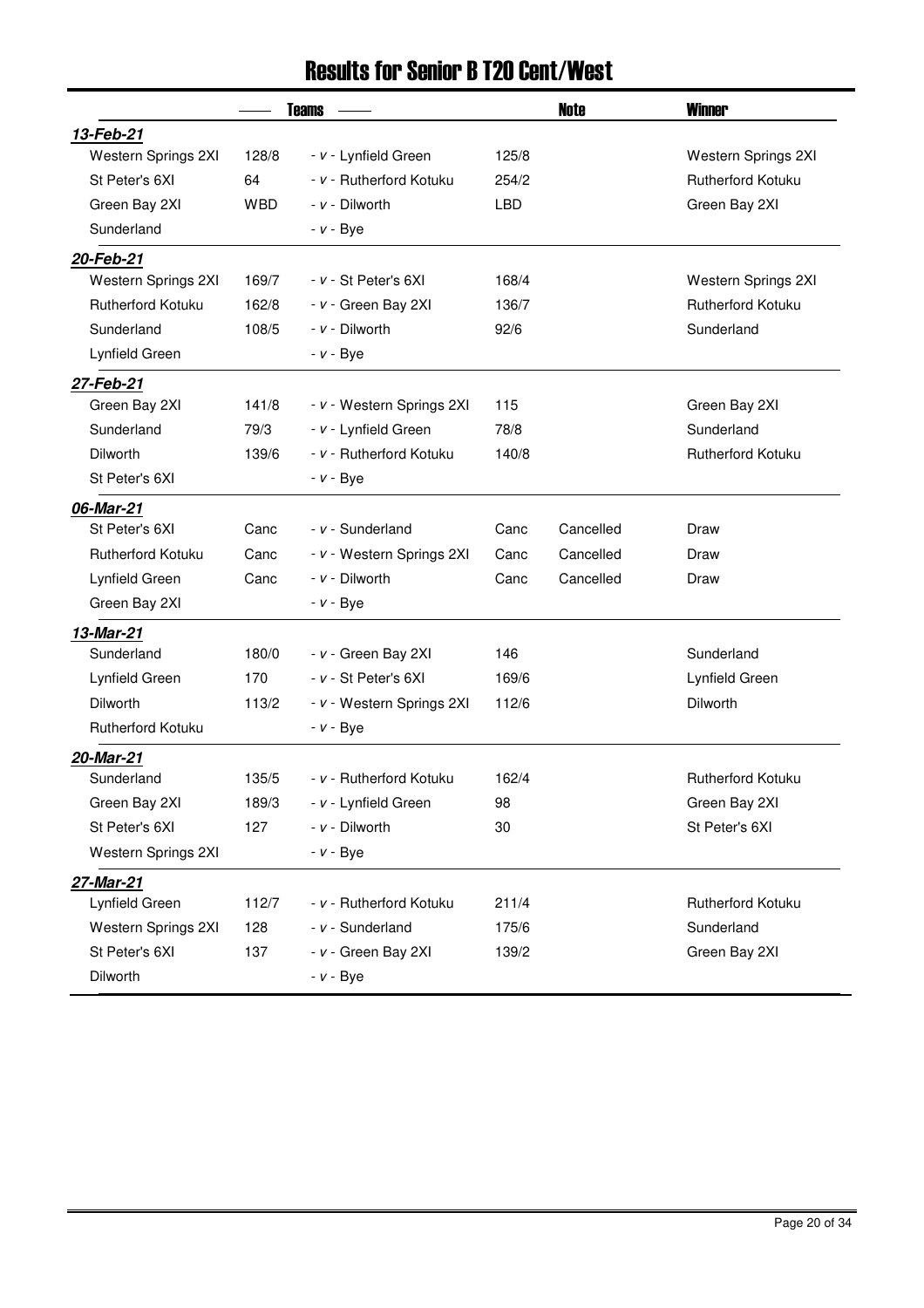| <b>Points Table</b> |         | <b>Played</b> | <b>Win</b>     | <b>Loss</b> | <b>Draw</b> | <b>Points</b> | <b>Total</b> |
|---------------------|---------|---------------|----------------|-------------|-------------|---------------|--------------|
| Rutherford Kotuku   | One Day | 6             | 5              | 0           |             | 16.50         | 16.50        |
| Sunderland          | One Day | 6             | 4              |             |             | 13.50         | 13.50        |
| Green Bay 2XI       | One Day | 6             | 4              | 2           | $\Omega$    | 12.00         | 12.00        |
| Western Springs 2XI | One Day | 6             | $\overline{c}$ | 3           |             | 7.50          | 7.50         |
| <b>Dilworth</b>     | One Day | 6             |                | 4           |             | 4.50          | 4.50         |
| Lynfield Green      | One Day | 6             |                | 4           |             | 4.50          | 4.50         |
| St Peter's 6XI      | One Day | 6             |                | 4           |             | 4.50          | 4.50         |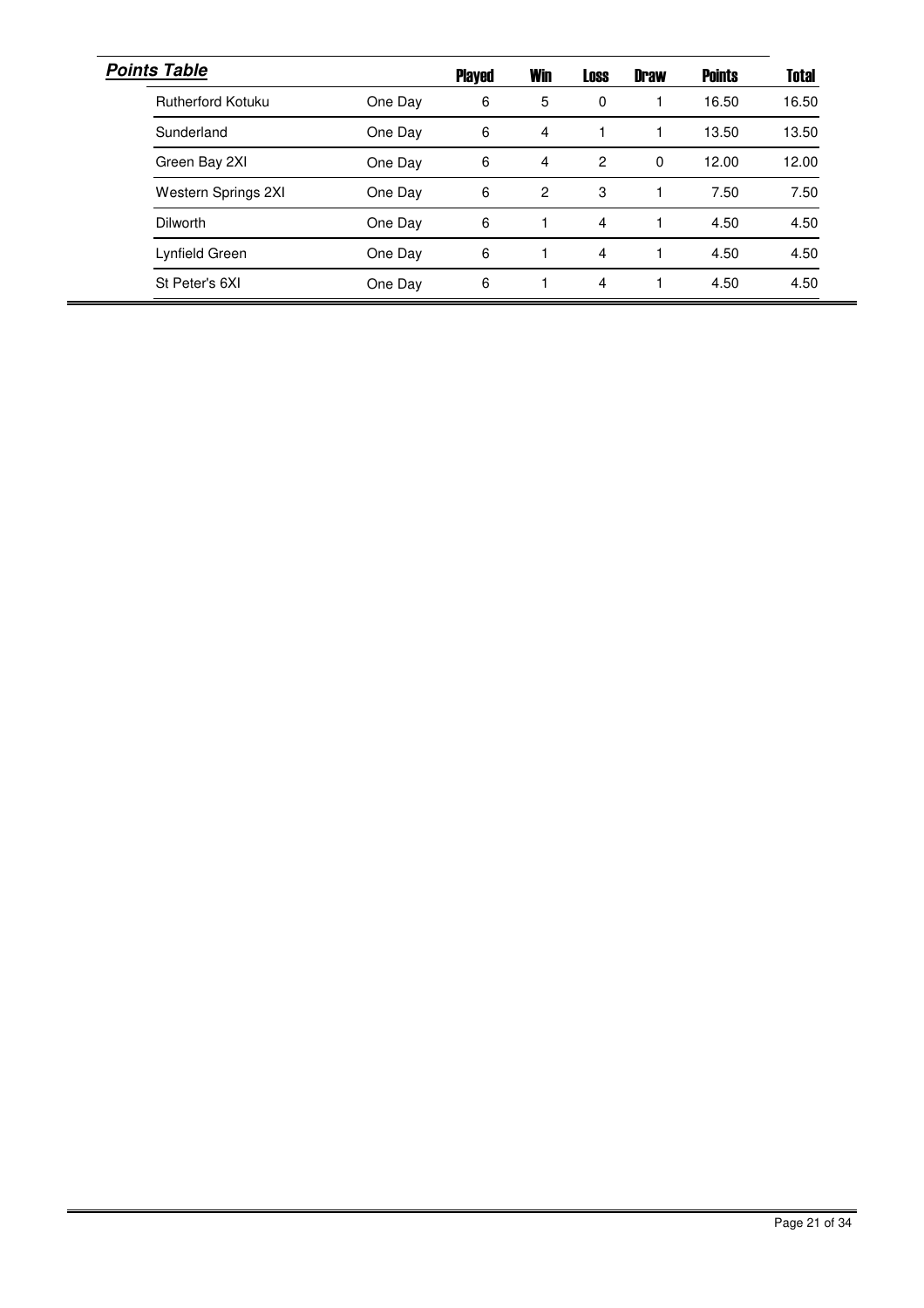## Results for Junior Open Afternoon Cent/North

|                            |       | <b>Teams</b>                     |       | <b>Note</b> | <b>Winner</b>             |
|----------------------------|-------|----------------------------------|-------|-------------|---------------------------|
| 13-Feb-21                  |       |                                  |       |             |                           |
| <b>Auck Grammar Crowe</b>  | 202/8 | - v - Westlake Boys Red          | 203/5 |             | Westlake Boys Red         |
| Kingsway Composite         | 217   | - v - Northcote Colts            | 47    |             | Kingsway Composite        |
| Orewa                      | 118   | - v - Auck Grammar Jamieso 245/7 |       |             | Auck Grammar Jamieso      |
| <b>Kristin Colts</b>       |       | $- v - Bye$                      |       |             |                           |
| 20-Feb-21                  |       |                                  |       |             |                           |
| Auck Grammar Jamieso 156/7 |       | - v - Kingsway Composite         | 153/7 |             | Auck Grammar Jamieso      |
| <b>Kristin Colts</b>       | 162   | - v - Westlake Boys Red          | 163/7 |             | Westlake Boys Red         |
| <b>Northcote Colts</b>     | 106/5 | - v - Auck Grammar Crowe         | 107/1 |             | <b>Auck Grammar Crowe</b> |
| Orewa                      |       | - <i>v</i> - Bye                 |       |             |                           |
| 27-Feb-21                  |       |                                  |       |             |                           |
| <b>Northcote Colts</b>     | 77    | - v - Auck Grammar Jamieso 363/6 |       |             | Auck Grammar Jamieso      |
| Westlake Boys Red          | 179/1 | - v - Orewa                      | 177/6 |             | Westlake Boys Red         |
| <b>Auck Grammar Crowe</b>  | 185/6 | - v - Kristin Colts              | 160/9 |             | <b>Auck Grammar Crowe</b> |
| Kingsway Composite         |       | <i>- v -</i> Bye                 |       |             |                           |
| 06-Mar-21                  |       |                                  |       |             |                           |
| Orewa                      | Canc  | - v - Kristin Colts              | Canc  | Cancelled   | Draw                      |
| Auck Grammar Jamieso Canc  |       | - v - Auck Grammar Crowe         | Canc  | Cancelled   | Draw                      |
| Kingsway Composite         | Canc  | - v - Westlake Boys Red          | Canc  | Cancelled   | Draw                      |
| Northcote Colts            |       | - <i>v</i> - Bye                 |       |             |                           |
| 13-Mar-21                  |       |                                  |       |             |                           |
| <b>Auck Grammar Crowe</b>  | 244/5 | - v - Orewa                      | 103   |             | <b>Auck Grammar Crowe</b> |
| <b>Kristin Colts</b>       | 178/9 | - v - Kingsway Composite         | 189/8 |             | Kingsway Composite        |
| Westlake Boys Red          | 225/8 | - v - Northcote Colts            | 75    |             | Westlake Boys Red         |
| Auck Grammar Jamieso       |       | <i>- v -</i> Bye                 |       |             |                           |
| 20-Mar-21                  |       |                                  |       |             |                           |
| Northcote Colts            | 92    | - v - Kristin Colts              | 93/0  |             | <b>Kristin Colts</b>      |
| Kingsway Composite         | 140/3 | - v - Orewa                      | 139   |             | Kingsway Composite        |
| Westlake Boys Red          | 99/5  | - v - Auck Grammar Jamieso 98    |       |             | Westlake Boys Red         |
| <b>Auck Grammar Crowe</b>  |       | $- v - Bye$                      |       |             |                           |
| <u>27-Mar-21</u>           |       |                                  |       |             |                           |
| Orewa                      | 246/9 | - v - Northcote Colts            | 128   |             | Orewa                     |
| <b>Auck Grammar Crowe</b>  | 119/3 | - v - Kingsway Composite         | 118/9 |             | <b>Auck Grammar Crowe</b> |
| <b>Kristin Colts</b>       | 208/6 | - v - Auck Grammar Jamieso 201/9 |       |             | Kristin Colts             |
| Westlake Boys Red          |       | $- v - Bye$                      |       |             |                           |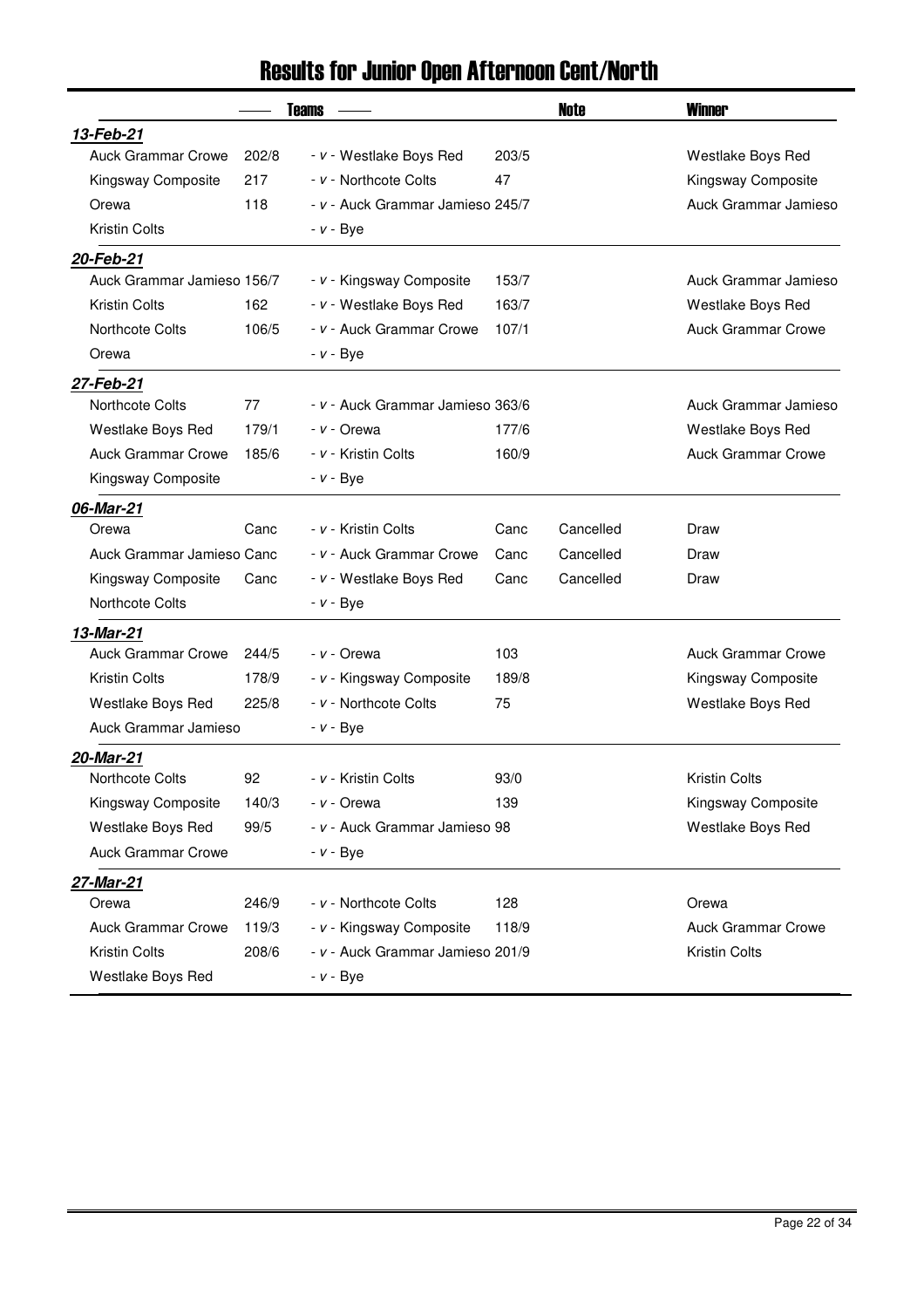| <b>Points Table</b>   |         | <b>Played</b> | <b>Win</b>     | <b>Loss</b> | <b>Draw</b> | <b>Points</b> | <b>Total</b> |
|-----------------------|---------|---------------|----------------|-------------|-------------|---------------|--------------|
| Westlake Boys Red     | One Day | 6             | 5              | 0           |             | 16.50         | 16.50        |
| Auck Grammar Crowe    | One Day | 6             | 4              |             |             | 13.50         | 13.50        |
| Auck Grammar Jamieson | One Day | 6             | 3              | 2           |             | 10.50         | 10.50        |
| Kingsway Composite    | One Day | 6             | 3              | 2           |             | 10.50         | 10.50        |
| <b>Kristin Colts</b>  | One Day | 6             | $\overline{c}$ | 3           |             | 7.50          | 7.50         |
| Orewa                 | One Day | 6             |                | 4           |             | 4.50          | 4.50         |
| Northcote Colts       | One Day | 6             | $\Omega$       | 6           | $\Omega$    | 0.00          | 0.00         |

## Results for Junior Open Afternoon Cent/West

|                            |       | <b>Teams</b>     |                                 |               |              | <b>Note</b>    |             | <b>Winner</b>        |              |
|----------------------------|-------|------------------|---------------------------------|---------------|--------------|----------------|-------------|----------------------|--------------|
| 13-Feb-21                  |       |                  |                                 |               |              |                |             |                      |              |
| Auck Grammar Ferguso 124   |       |                  | - v - Mt Albert                 |               | 127/6        |                |             | Mt Albert            |              |
| Avondale Jnr A             | 139/2 |                  | - v - Lynfield Jnr A            | 138           |              |                |             | Avondale Jnr A       |              |
| Auck Grammar Neesha        |       | - <i>v</i> - Bye |                                 |               |              |                |             |                      |              |
| 20-Feb-21                  |       |                  |                                 |               |              |                |             |                      |              |
| Auck Grammar Neesha 128    |       |                  | $- v - Mt$ Albert               |               | 132/6        |                |             | Mt Albert            |              |
| Lynfield Jnr A             | 57    |                  | - v - Auck Grammar Ferguso 142  |               |              |                |             | Auck Grammar Ferguso |              |
| Avondale Jnr A             |       | - <i>v</i> - Bye |                                 |               |              |                |             |                      |              |
| 27-Feb-21                  |       |                  |                                 |               |              |                |             |                      |              |
| Auck Grammar Ferguso 95    |       |                  | - v - Auck Grammar Neesha 99/2  |               |              |                |             | Auck Grammar Neesha  |              |
| Mt Albert                  | 127   |                  | - v - Avondale Jnr A            |               | 249/6        |                |             | Avondale Jnr A       |              |
| Lynfield Jnr A             |       | <i>- v -</i> Bye |                                 |               |              |                |             |                      |              |
| 13-Mar-21                  |       |                  |                                 |               |              |                |             |                      |              |
| Auck Grammar Neesha 185/5  |       |                  | - v - Lynfield Jnr A            |               | 184/8        |                |             | Auck Grammar Neesha  |              |
| Auck Grammar Ferguso 194/9 |       |                  | - v - Avondale Jnr A            |               | 244/8        |                |             | Avondale Jnr A       |              |
| Mt Albert                  |       | $- v - Bye$      |                                 |               |              |                |             |                      |              |
| 20-Mar-21                  |       |                  |                                 |               |              |                |             |                      |              |
| Avondale Jnr A             | 163   |                  | - v - Auck Grammar Neesha 164/0 |               |              |                |             | Auck Grammar Neesha  |              |
| Mt Albert                  | 183   |                  | - v - Lynfield Jnr A            |               | 165/7        |                |             | Mt Albert            |              |
| Auck Grammar Ferguso       |       | $- v - Bye$      |                                 |               |              |                |             |                      |              |
| 27-Mar-21                  |       |                  |                                 |               |              |                |             |                      |              |
| Avondale Jnr A             | 196/6 |                  | - v - Auck Grammar Neesha 195   |               |              | 1 v 2          |             | Avondale Jnr A       |              |
| Mt Albert                  | 202   |                  | - v - Auck Grammar Ferguso 34   |               |              | 3 <sub>v</sub> |             | Mt Albert            |              |
| Lynfield Jnr A             |       | $- v - Bye$      |                                 |               |              |                |             |                      |              |
| <b>Points Table</b>        |       |                  |                                 | <b>Played</b> | <b>Win</b>   | Loss           | <b>Draw</b> | <b>Points</b>        | <b>Total</b> |
| Auck Grammar Neesham       |       |                  | One Day                         | 4             | 3            | $\mathbf{1}$   | 0           | 9.00                 | 9.00         |
| Avondale Jnr A             |       |                  | One Day                         | 4             | 3            | $\mathbf{1}$   | 0           | 9.00                 | 9.00         |
| Mt Albert                  |       |                  | One Day                         | 4             | 3            | 1              | 0           | 9.00                 | 9.00         |
| Auck Grammar Ferguson      |       |                  | One Day                         | 4             | $\mathbf{1}$ | 3              | 0           | 3.00                 | 3.00         |
| Lynfield Jnr A             |       |                  | One Day                         | 4             | 0            | 4              | $\Omega$    | 0.00                 | 0.00         |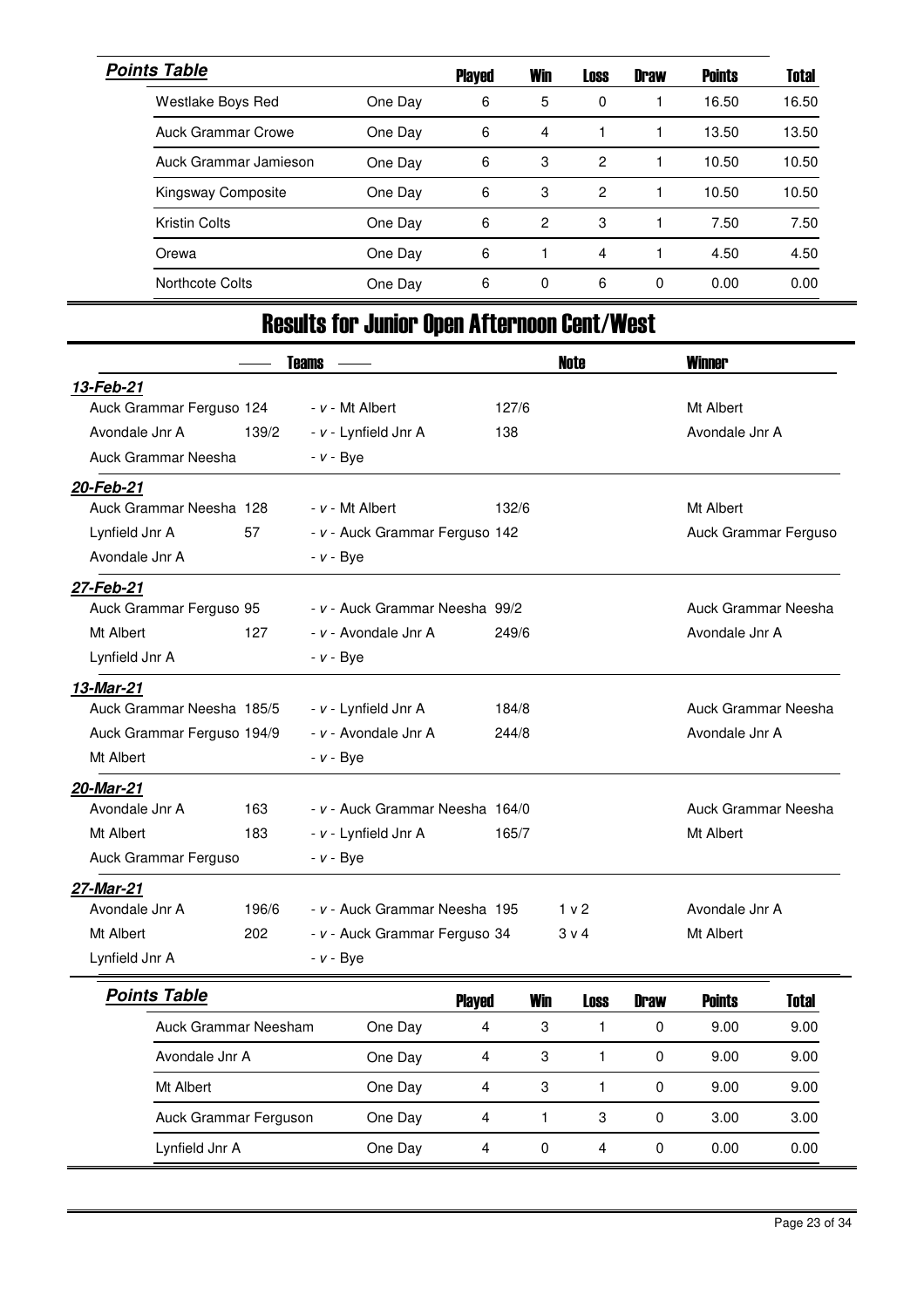|                       | <b>Teams</b> |                             |            | <b>Note</b>    | <b>Winner</b> |                       |              |
|-----------------------|--------------|-----------------------------|------------|----------------|---------------|-----------------------|--------------|
| 13-Feb-21             |              |                             |            |                |               |                       |              |
| King's Yr9 Colts      | 153/6        | - v - Saint Kentigern Blue  | 152/6      |                |               | King's Yr9 Colts      |              |
| <b>Macleans</b>       | 119/1        | - v - Botany Downs          | 118        |                |               | Macleans              |              |
| Saint Kentigern White | 134          | - v - Howick                | 135/9      |                | Howick        |                       |              |
| 20-Feb-21             |              |                             |            |                |               |                       |              |
| <b>Macleans</b>       | 111/3        | - v - Saint Kentigern White | 110        |                |               | Macleans              |              |
| Howick                | 183/5        | - v - Saint Kentigern Blue  | 184/5      |                |               | Saint Kentigern Blue  |              |
| <b>Botany Downs</b>   | 134          | - v - King's Yr9 Colts      | 140/0      |                |               | King's Yr9 Colts      |              |
| 27-Feb-21             |              |                             |            |                |               |                       |              |
| <b>Botany Downs</b>   | 46           | - v - Saint Kentigern White | 47/2       |                |               | Saint Kentigern White |              |
| King's Yr9 Colts      | 211/7        | - v - Howick                | 108        |                |               | King's Yr9 Colts      |              |
| Saint Kentigern Blue  | 149/5        | - v - Macleans              | 148/9      |                |               | Saint Kentigern Blue  |              |
| 13-Mar-21             |              |                             |            |                |               |                       |              |
| <b>Howick</b>         | 152/8        | - v - Botany Downs          | 119        |                |               | Howick                |              |
| Saint Kentigern White | 146/7        | - v - Saint Kentigern Blue  | 69         |                |               | Saint Kentigern White |              |
| King's Yr9 Colts      | 162/7        | - v - Macleans              | 165/6      |                |               | Macleans              |              |
| 20-Mar-21             |              |                             |            |                |               |                       |              |
| <b>Macleans</b>       | 225          | - v - Howick                | 176        |                |               | Macleans              |              |
| Saint Kentigern White | 118          | - v - King's Yr9 Colts      | 124/9      |                |               | King's Yr9 Colts      |              |
| Saint Kentigern Blue  | 150          | - v - Botany Downs          | 19         |                |               | Saint Kentigern Blue  |              |
| 27-Mar-21             |              |                             |            |                |               |                       |              |
| <b>Macleans</b>       | 125          | - v - King's Yr9 Colts      | 126        | 1 <sub>v</sub> |               | King's Yr9 Colts      |              |
| Saint Kentigern Blue  | 136          | - v - Saint Kentigern White | 116        | 3 v 4          |               | Saint Kentigern Blue  |              |
| Howick                | 152/8        | - v - Botany Downs          | 119/       | 5 v 6          |               | Howick                |              |
| <b>Points Table</b>   |              | <b>Played</b>               | <b>Win</b> | <b>Loss</b>    | <b>Draw</b>   | <b>Points</b>         | <b>Total</b> |
| King's Yr9 Colts      |              | One Day                     | 5<br>4     | 1              | 0             | 12.00                 | 12.00        |

Macleans 5 4 1 0 12.00 One Day 12.00 Saint Kentigern Blue **5** 3 2 0 9.00 9.00

Howick 5 2 3 0 6.00 One Day 6.00 Saint Kentigern White 5 2 3 0 6.00 One Day 6.00 Botany Downs **5** 0 0.00 0.00 0.00 0.00

### Results for Junior Open Afternoon South/East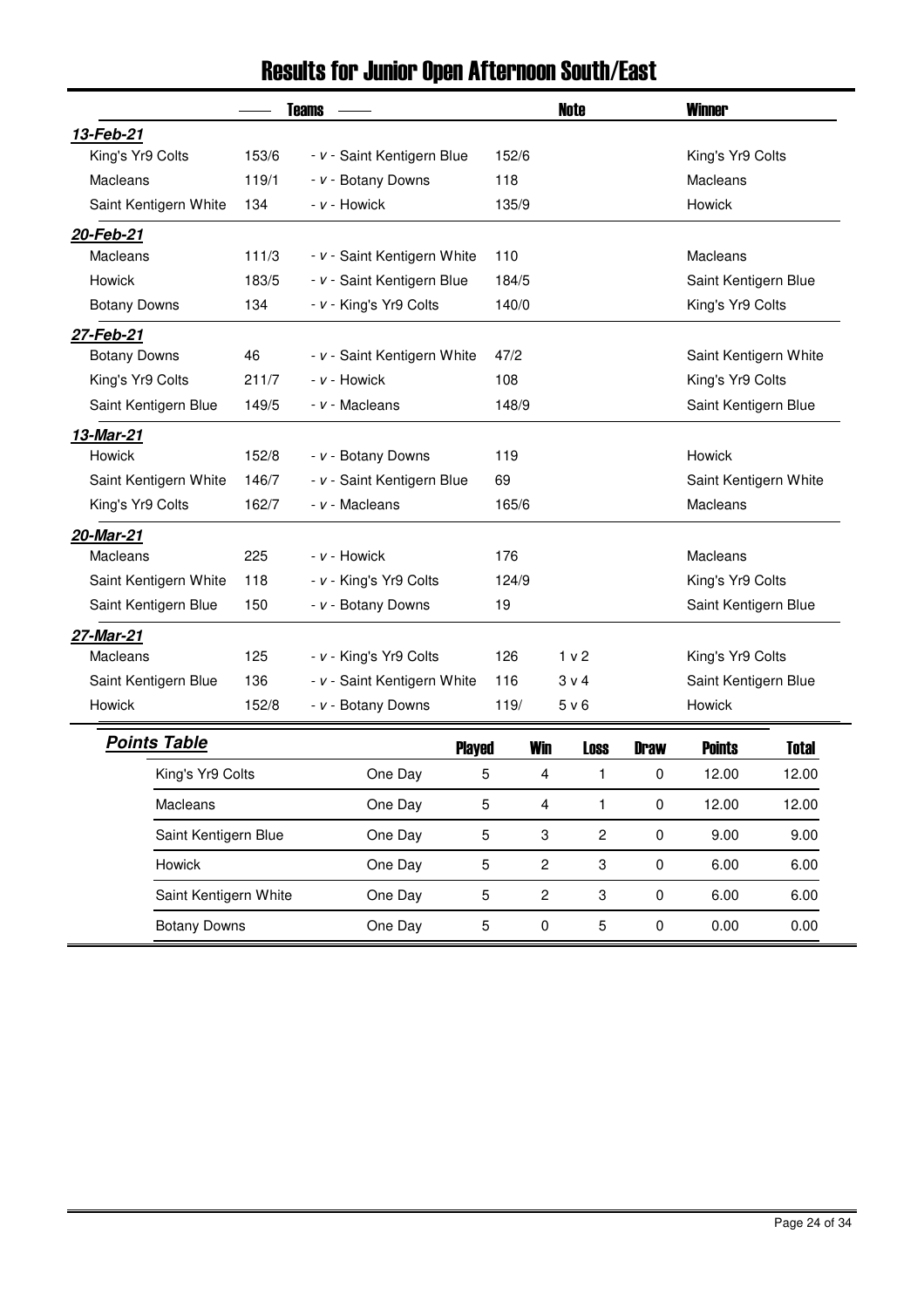## Results for Junior A T20 Cent/North

|                     |       | <b>Teams</b>              |       |            | <b>Note</b>    |                | <b>Winner</b>       |       |  |
|---------------------|-------|---------------------------|-------|------------|----------------|----------------|---------------------|-------|--|
| 20-Feb-21           |       |                           |       |            |                |                |                     |       |  |
| St Peter's Jnr A    | 89/9  | - v - Mt Albert Gold      | 123/1 |            |                |                | Mt Albert Gold      |       |  |
| Westlake Boys White | 106/2 | - v - Westlake Boys Blue  | 100/8 |            |                |                | Westlake Boys White |       |  |
| 27-Feb-21           |       |                           |       |            |                |                |                     |       |  |
| Mt Albert Gold      | 130/6 | - v - Westlake Boys White | 132/3 |            |                |                | Westlake Boys White |       |  |
| Westlake Boys Blue  | 110/6 | - v - St Peter's Jnr A    | 79/5  |            |                |                | Westlake Boys Blue  |       |  |
| 06-Mar-21           |       |                           |       |            |                |                |                     |       |  |
| Westlake Boys Blue  | Canc  | - v - Mt Albert Gold      | Canc  |            | Cancelled      |                | Draw                |       |  |
| St Peter's Jnr A    | Canc  | - v - Westlake Boys White | Canc  |            | Cancelled      |                | Draw                |       |  |
| 13-Mar-21           |       |                           |       |            |                |                |                     |       |  |
| Westlake Boys White | 175/9 | - v - St Peter's Jnr A    | 148/4 |            |                |                | Westlake Boys White |       |  |
| Mt Albert Gold      | 109/7 | - v - Westlake Boys Blue  | 109/7 |            | Draw           |                |                     |       |  |
| 20-Mar-21           |       |                           |       |            |                |                |                     |       |  |
| Westlake Boys Blue  | 115/9 | - v - Westlake Boys White | 116/3 |            |                |                | Westlake Boys White |       |  |
| Mt Albert Gold      | 142/5 | - v - St Peter's Jnr A    | 104/8 |            |                |                | Mt Albert Gold      |       |  |
| 27-Mar-21           |       |                           |       |            |                |                |                     |       |  |
| St Peter's Jnr A    | 103/8 | - v - Westlake Boys Blue  | 120   |            |                |                | Westlake Boys Blue  |       |  |
| Westlake Boys White | 91    | - v - Mt Albert Gold      | 92/6  |            |                |                | Mt Albert Gold      |       |  |
| <b>Points Table</b> |       | <b>Played</b>             |       | <b>Win</b> | Loss           | <b>Draw</b>    | <b>Points</b>       | Total |  |
| Westlake Boys White |       | One Day                   | 6     | 4          | 1              | 1              | 13.50               | 13.50 |  |
| Mt Albert Gold      |       | One Day                   | 6     | 3          | 1              | 2              | 12.00               | 12.00 |  |
| Westlake Boys Blue  |       | One Day                   | 6     | 2          | $\overline{c}$ | $\overline{c}$ | 9.00                | 9.00  |  |
| St Peter's Jnr A    |       | One Day                   | 6     | 0          | 5              | 1              | 1.50                | 1.50  |  |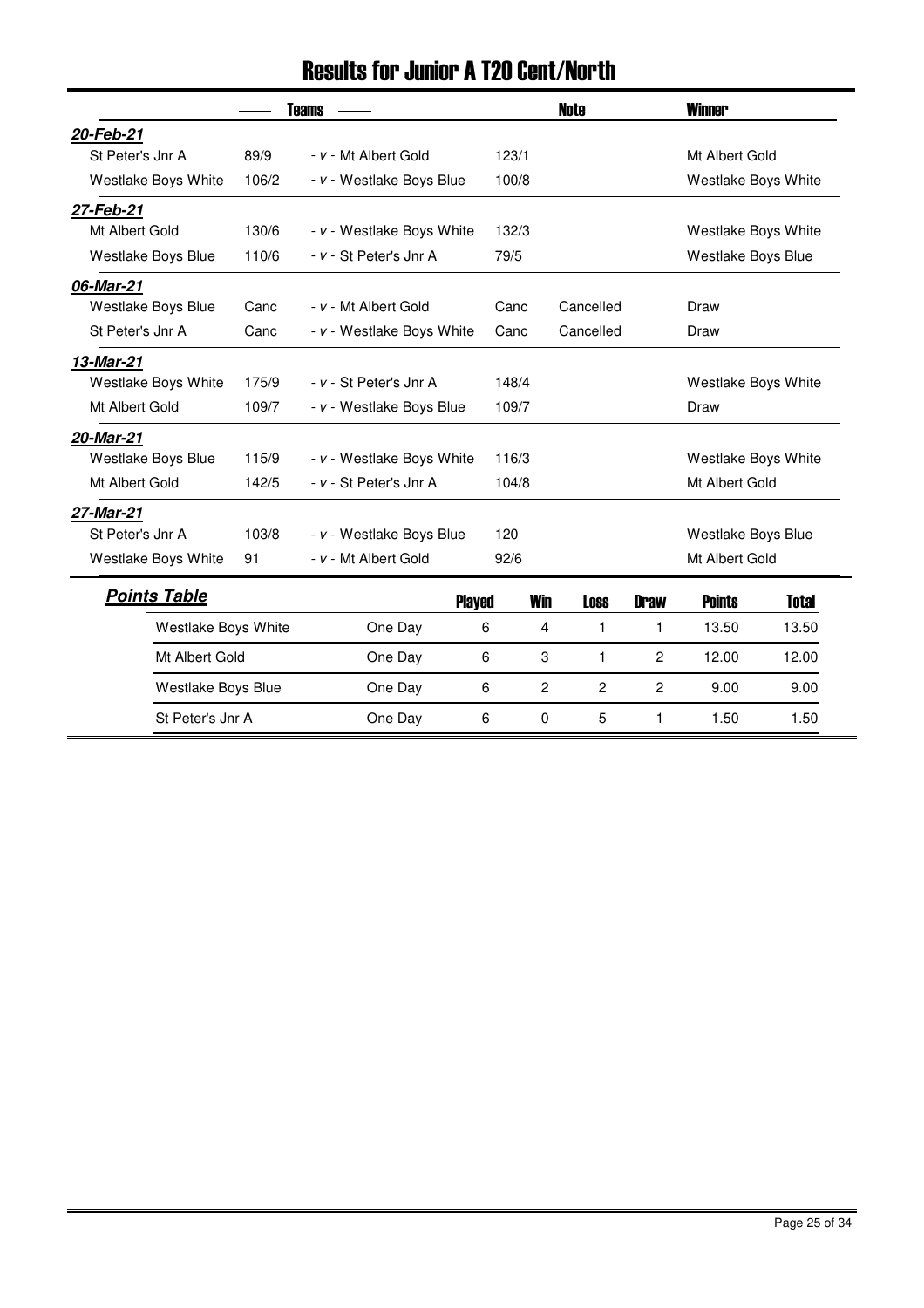### Results for Junior A T20 Cent/West

|                           | <b>Teams</b> |                          |               |            | <b>Note</b>      |             | <b>Winner</b>             |       |  |
|---------------------------|--------------|--------------------------|---------------|------------|------------------|-------------|---------------------------|-------|--|
| 13-Feb-21                 |              |                          |               |            |                  |             |                           |       |  |
| Mt Roskill                | 62/8         | - v - Avondale Jnr B     | 214/4         |            |                  |             | Avondale Jnr B            |       |  |
| Mt Albert Blue            | 144/5        | - v - Mt Albert White    | 143/2         |            |                  |             | Mt Albert Blue            |       |  |
| <b>Auck Grammar White</b> |              | - v - Bye                |               |            |                  |             |                           |       |  |
| 20-Feb-21                 |              |                          |               |            |                  |             |                           |       |  |
| Mt Roskill                | 118          | - v - Mt Albert Blue     | 119/0         |            |                  |             | Mt Albert Blue            |       |  |
| Avondale Jnr B            | 180/3        | - v - Auck Grammar White | 179/4         |            |                  |             | Avondale Jnr B            |       |  |
| Mt Albert White           |              | - <i>v</i> - Bye         |               |            |                  |             |                           |       |  |
| 27-Feb-21                 |              |                          |               |            |                  |             |                           |       |  |
| <b>Auck Grammar White</b> | 181/3        | - v - Mt Albert Blue     | 86/6          |            |                  |             | <b>Auck Grammar White</b> |       |  |
| Mt Albert White           | 170/8        | - v - Mt Roskill         | 180/4         |            |                  |             | Mt Roskill                |       |  |
| Avondale Jnr B            |              | <i>- v -</i> Bye         |               |            |                  |             |                           |       |  |
| 13-Mar-21                 |              |                          |               |            |                  |             |                           |       |  |
| Avondale Jnr B            | 180/7        | - v - Mt Albert White    | 121/8         |            |                  |             | Avondale Jnr B            |       |  |
| <b>Auck Grammar White</b> | 212/2        | - v - Mt Roskill         | 104           |            |                  |             | <b>Auck Grammar White</b> |       |  |
| Mt Albert Blue            |              | - <i>v</i> - Bye         |               |            |                  |             |                           |       |  |
| 20-Mar-21                 |              |                          |               |            |                  |             |                           |       |  |
| Mt Albert White           | 117          | - v - Auck Grammar White | 226/4         |            |                  |             | <b>Auck Grammar White</b> |       |  |
| Mt Albert Blue            | 148/4        | - v - Avondale Jnr B     | 145/3         |            |                  |             | Mt Albert Blue            |       |  |
| Mt Roskill                |              | <i>- v -</i> Bye         |               |            |                  |             |                           |       |  |
| 27-Mar-21                 |              |                          |               |            |                  |             |                           |       |  |
| <b>Auck Grammar White</b> | 122/2        | - v - Avondale Jnr B     | 121           |            | 1 <sub>v</sub> 2 |             | <b>Auck Grammar White</b> |       |  |
| Mt Albert Blue            | 174/3        | - v - Mt Roskill         | 94            |            | $3 \vee 4$       |             | Mt Albert Blue            |       |  |
| Mt Albert White           |              | - <i>v</i> - Bye         |               |            |                  |             |                           |       |  |
| <b>Points Table</b>       |              |                          | <b>Played</b> | <b>Win</b> | Loss             | <b>Draw</b> | <b>Points</b>             | Total |  |
| <b>Auck Grammar White</b> |              | One Day                  | 5             | 4          | $\mathbf{1}$     | 0           | 12.00                     | 12.00 |  |
| Mt Albert Blue            |              | One Day                  | 5             | 4          | 1                | 0           | 12.00                     | 12.00 |  |
| Avondale Jnr B            |              | One Day                  | 5             | 3          | $\overline{c}$   | 0           | 9.00                      | 9.00  |  |
| Mt Roskill                |              | One Day                  | 5             | 1          | 4                | 0           | 3.00                      | 3.00  |  |
| Mt Albert White           |              | One Day                  | 4             | $\Omega$   | 4                | 0           | 0.00                      | 0.00  |  |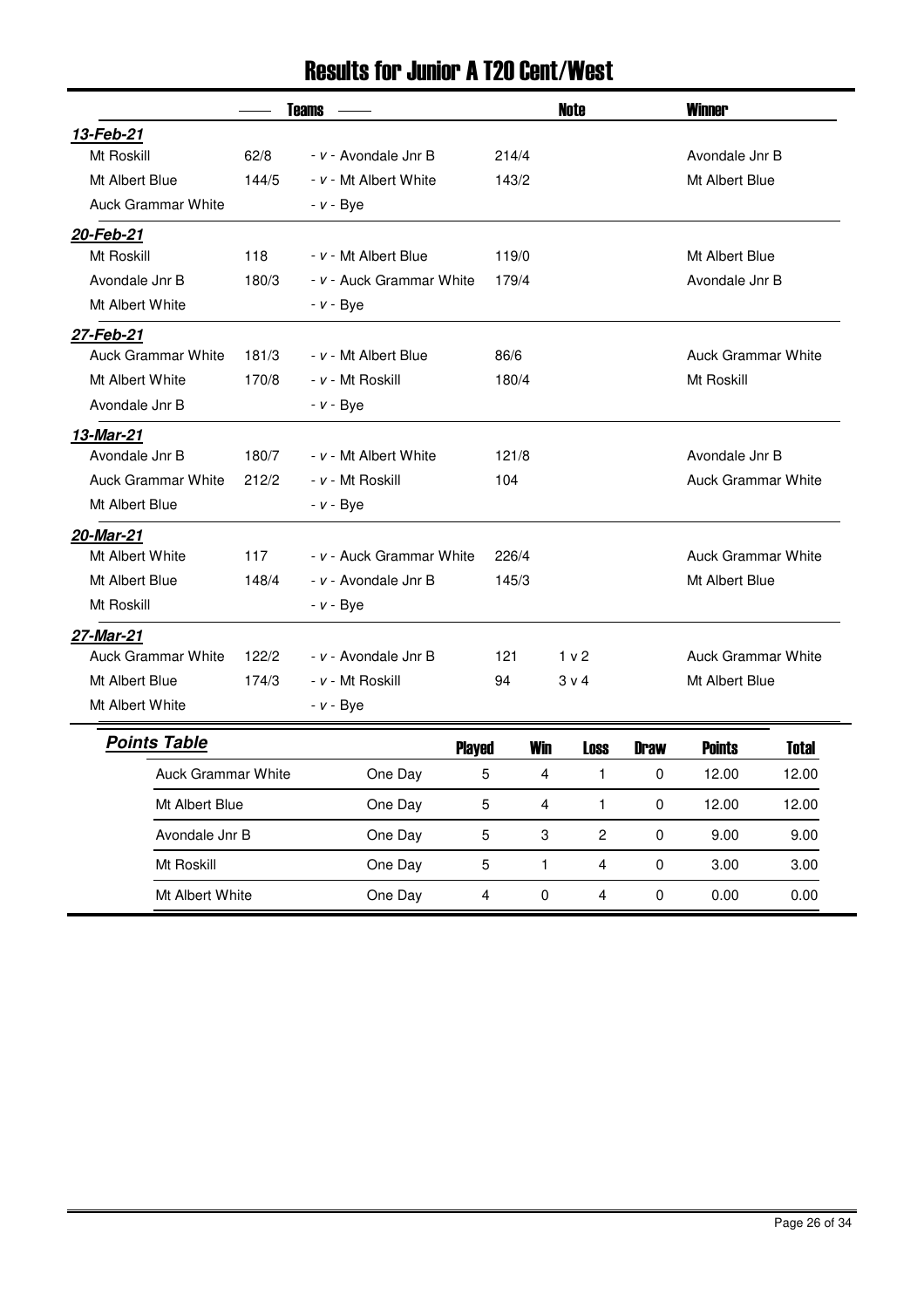## Results for Junior A T20 South/East

|                        |            | <b>Teams</b>              |            | <b>Note</b> | <b>Winner</b>          |
|------------------------|------------|---------------------------|------------|-------------|------------------------|
| 13-Feb-21              |            |                           |            |             |                        |
| Selwyn Green           | 81/0       | - v - King's Yr9 A        | 80/9       |             | Selwyn Green           |
| Saint Kentigern Red    | <b>WBD</b> | - v - Pakuranga           | <b>LBD</b> |             | Saint Kentigern Red    |
| <b>Mission Heights</b> | 138/3      | - v - Selwyn Blue         | 81/5       |             | <b>Mission Heights</b> |
| Glendowie              | <b>WBD</b> | - v - Howick              | <b>LBD</b> |             | Glendowie              |
| 20-Feb-21              |            |                           |            |             |                        |
| Selwyn Green           | 55/7       | - v - Saint Kentigern Red | 149/2      |             | Saint Kentigern Red    |
| King's Yr9 A           | 62         | - v - Mission Heights     | 63/1       |             | <b>Mission Heights</b> |
| Pakuranga              | 107/5      | - v - Glendowie           | 105/7      |             | Pakuranga              |
| Selwyn Blue            | 157/7      | - v - Howick              | 141/8      |             | Selwyn Blue            |
| 27-Feb-21              |            |                           |            |             |                        |
| <b>Mission Heights</b> | 153/2      | - v - Saint Kentigern Red | 99/8       |             | <b>Mission Heights</b> |
| Glendowie              | 118        | - v - Selwyn Green        | 136/5      |             | Selwyn Green           |
| Selwyn Blue            | 132/2      | - v - King's Yr9 A        | 131/4      |             | Selwyn Blue            |
| Pakuranga              | 129/4      | - v - Howick              | 61         |             | Pakuranga              |
| 06-Mar-21              |            |                           |            |             |                        |
| Glendowie              | Canc       | - v - Mission Heights     | Canc       | Cancelled   | Draw                   |
| Saint Kentigern Red    | Canc       | - v - Selwyn Blue         | Canc       | Cancelled   | Draw                   |
| Pakuranga              | Canc       | - v - Selwyn Green        | Canc       | Cancelled   | Draw                   |
| Howick                 | Canc       | - v - King's Yr9 A        | Canc       | Cancelled   | Draw                   |
| 13-Mar-21              |            |                           |            |             |                        |
| Selwyn Blue            | 158/7      | - v - Glendowie           | 147/7      |             | Selwyn Blue            |
| Pakuranga              | N/R        | - v - Mission Heights     | N/R        |             | ?                      |
| King's Yr9 A           | 63         | - v - Saint Kentigern Red | 64/3       |             | Saint Kentigern Red    |
| Selwyn Green           | 93         | - v - Howick              | 105/4      |             | <b>Howick</b>          |
| 20-Mar-21              |            |                           |            |             |                        |
| Selwyn Blue            | 125/6      | - v - Pakuranga           | 109/9      |             | Selwyn Blue            |
| Glendowie              | 80/2       | $- v -$ King's Yr9 A      | 79/4       |             | Glendowie              |
| <b>Mission Heights</b> | 119/5      | - v - Selwyn Green        | 117/8      |             | <b>Mission Heights</b> |
| Saint Kentigern Red    | 84/4       | - v - Howick              | 83/6       |             | Saint Kentigern Red    |
| 27-Mar-21              |            |                           |            |             |                        |
| King's Yr9 A           | 65         | - v - Pakuranga           | 66/3       |             | Pakuranga              |
| Selwyn Green           | 200/2      | - v - Selwyn Blue         | 148/8      |             | Selwyn Green           |
| Saint Kentigern Red    | 117/3      | - v - Glendowie           | 89/6       |             | Saint Kentigern Red    |
| <b>Mission Heights</b> | 183/3      | - v - Howick              | 101/6      |             | <b>Mission Heights</b> |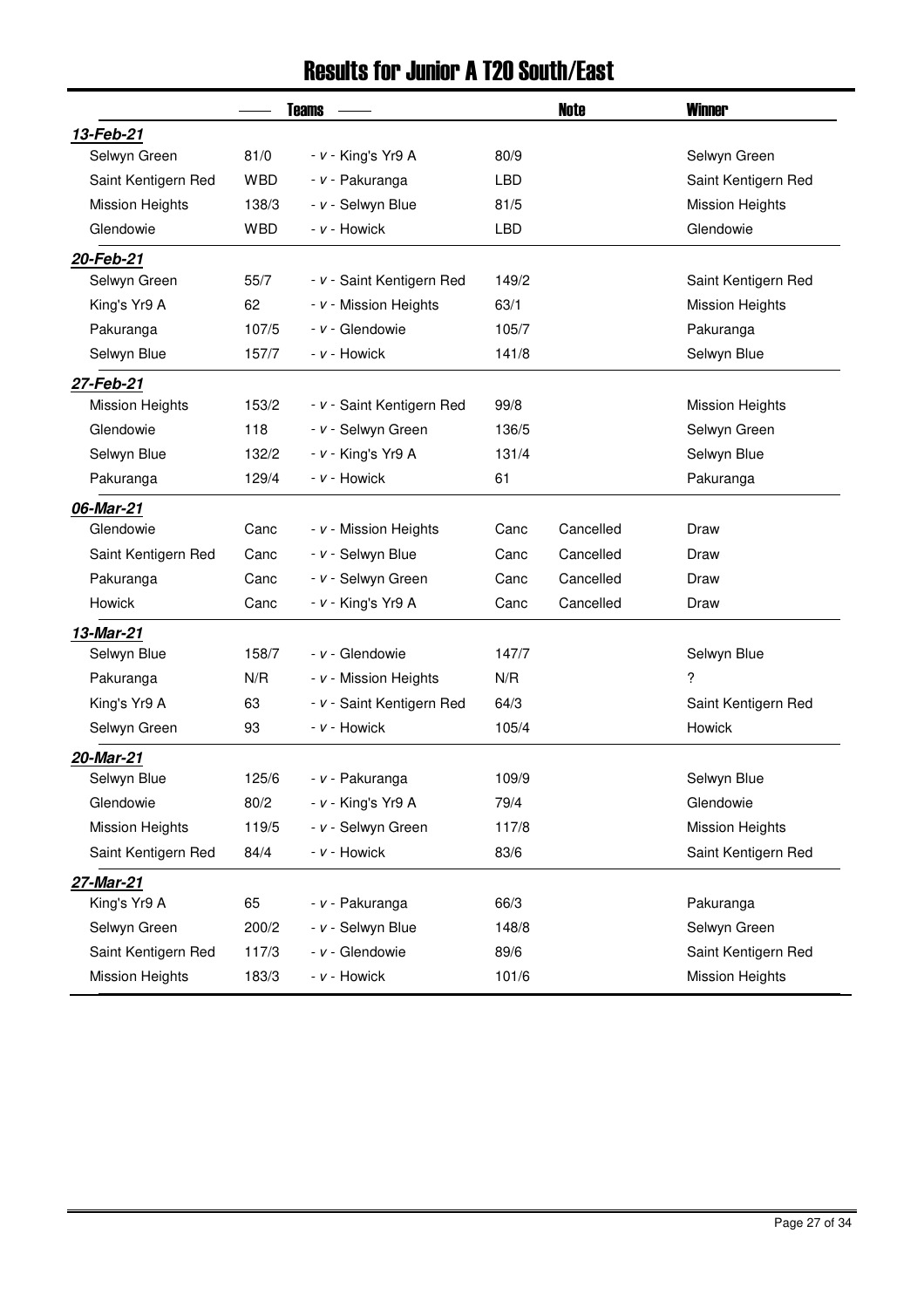| <b>Points Table</b>    |         | <b>Played</b> | <b>Win</b>     | <b>Loss</b>    | <b>Draw</b> | <b>Points</b> | <b>Total</b> |
|------------------------|---------|---------------|----------------|----------------|-------------|---------------|--------------|
| <b>Mission Heights</b> | One Day | 6             | 5              | 0              |             | 16.50         | 16.50        |
| Saint Kentigern Red    | One Day | 7             | 5              |                |             | 16.50         | 16.50        |
| Selwyn Blue            | One Day | 7             | 4              | 2              |             | 13.50         | 13.50        |
| Pakuranga              | One Day | 6             | 3              | $\overline{c}$ |             | 10.50         | 10.50        |
| Selwyn Green           | One Day | 7             | 3              | 3              |             | 10.50         | 10.50        |
| Glendowie              | One Day | 7             | $\overline{2}$ | 4              |             | 7.50          | 7.50         |
| <b>Howick</b>          | One Day |               |                | 5              |             | 4.50          | 4.50         |
| King's Yr9 A           | One Day | 7             | 0              | 6              |             | 1.50          | 1.50         |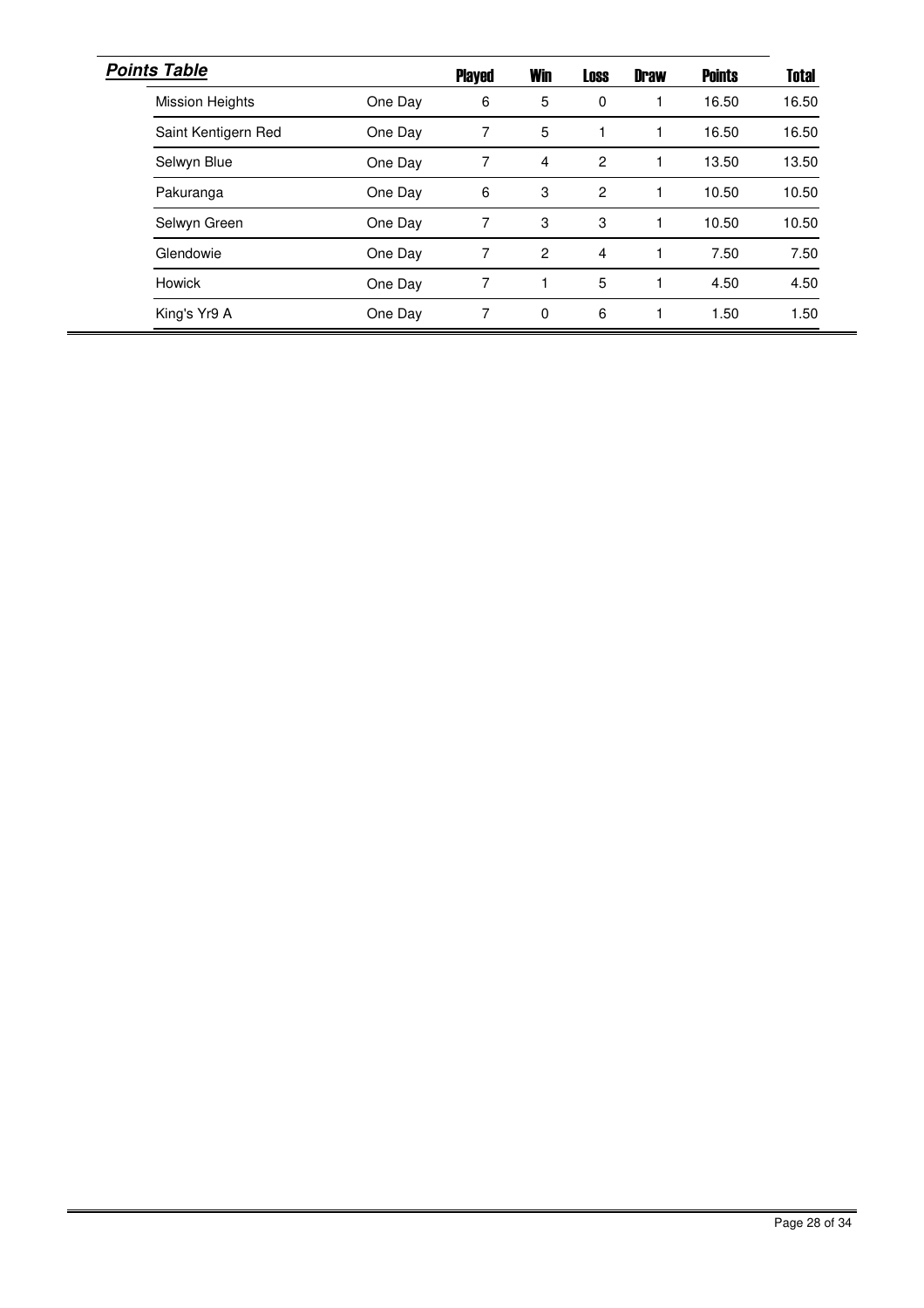## Results for Junior B T20 Cent/North 1

|                           |            | <b>Teams</b>             |                   | <b>Note</b>    |             | <b>Winner</b>      |              |  |
|---------------------------|------------|--------------------------|-------------------|----------------|-------------|--------------------|--------------|--|
| 13-Feb-21                 |            |                          |                   |                |             |                    |              |  |
| Long Bay                  | 152/4      | - v - Takapuna           | 112/6             |                |             | Long Bay           |              |  |
| Onehunga                  | 70/4       | - v - St Peter's Jnr B   | 68                |                |             | Onehunga           |              |  |
| Westlake Boys Gold        | 128        | - v - Auck Grammar Green | 158/3             |                |             | Auck Grammar Green |              |  |
| 20-Feb-21                 |            |                          |                   |                |             |                    |              |  |
| Onehunga                  | 231/5      | - v - Westlake Boys Gold | 119/9             |                |             | Onehunga           |              |  |
| <b>Auck Grammar Green</b> | 124/4      | - v - Takapuna           | 124/3             |                |             | Draw               |              |  |
| St Peter's Jnr B          | 86/6       | $- v -$ Long Bay         | 86/6              |                |             | Draw               |              |  |
| 27-Feb-21                 |            |                          |                   |                |             |                    |              |  |
| St Peter's Jnr B          | 156/6      | - v - Westlake Boys Gold | 173/3             |                |             | Westlake Boys Gold |              |  |
| Long Bay                  | 99         | - v - Auck Grammar Green | 100/3             |                |             | Auck Grammar Green |              |  |
| Takapuna                  | 132/6      | - v - Onehunga           | 152/8             |                |             | Onehunga           |              |  |
| 13-Mar-21                 |            |                          |                   |                |             |                    |              |  |
| Auck Grammar Green        | 134/7      | - v - St Peter's Jnr B   | 119               |                |             | Auck Grammar Green |              |  |
| Westlake Boys Gold        | 139/8      | - v - Takapuna           | 130/5             |                |             | Westlake Boys Gold |              |  |
| Long Bay                  | 96         | - v - Onehunga           | 100/8             |                |             | Onehunga           |              |  |
| 20-Mar-21                 |            |                          |                   |                |             |                    |              |  |
| Onehunga                  | 213/8      | - v - Auck Grammar Green | 119               |                |             | Onehunga           |              |  |
| Westlake Boys Gold        | 100/7      | $- v -$ Long Bay         | 150/9             |                |             | Long Bay           |              |  |
| Takapuna                  | <b>LBD</b> | - v - St Peter's Jnr B   | <b>WBD</b>        |                |             | St Peter's Jnr B   |              |  |
| 27-Mar-21                 |            |                          |                   |                |             |                    |              |  |
| Onehunga                  | 194/5      | - v - Auck Grammar Green | 176               | 1 v 2          |             | Onehunga           |              |  |
| Long Bay                  | 145/9      | - v - Westlake Boys Gold | 149/4             | 3 v 4          |             | Westlake Boys Gold |              |  |
| St Peter's Jnr B          | 63         | - v - Takapuna           | 67/2              | 5 v 6          |             | Takapuna           |              |  |
| <b>Points Table</b>       |            | <b>Played</b>            | <b>Win</b>        | <b>Loss</b>    | <b>Draw</b> | <b>Points</b>      | <b>Total</b> |  |
| Onehunga                  |            | One Day                  | 5<br>5            | 0              | 0           | 15.00              | 15.00        |  |
| Auck Grammar Green        |            | One Day                  | 5<br>3            | 1              | 1           | 10.50              | 10.50        |  |
| Long Bay                  |            | One Day                  | 5<br>$\mathbf{2}$ | $\overline{c}$ | 1           | 7.50               | 7.50         |  |
| Westlake Boys Gold        |            | One Day                  | $\mathbf{2}$<br>5 | 3              | $\pmb{0}$   | 6.00               | 6.00         |  |
| St Peter's Jnr B          |            | One Day                  | 5<br>$\mathbf{1}$ | 3              | 1           | 4.50               | 4.50         |  |

Takapuna 5 0 4 1 1.50 One Day 1.50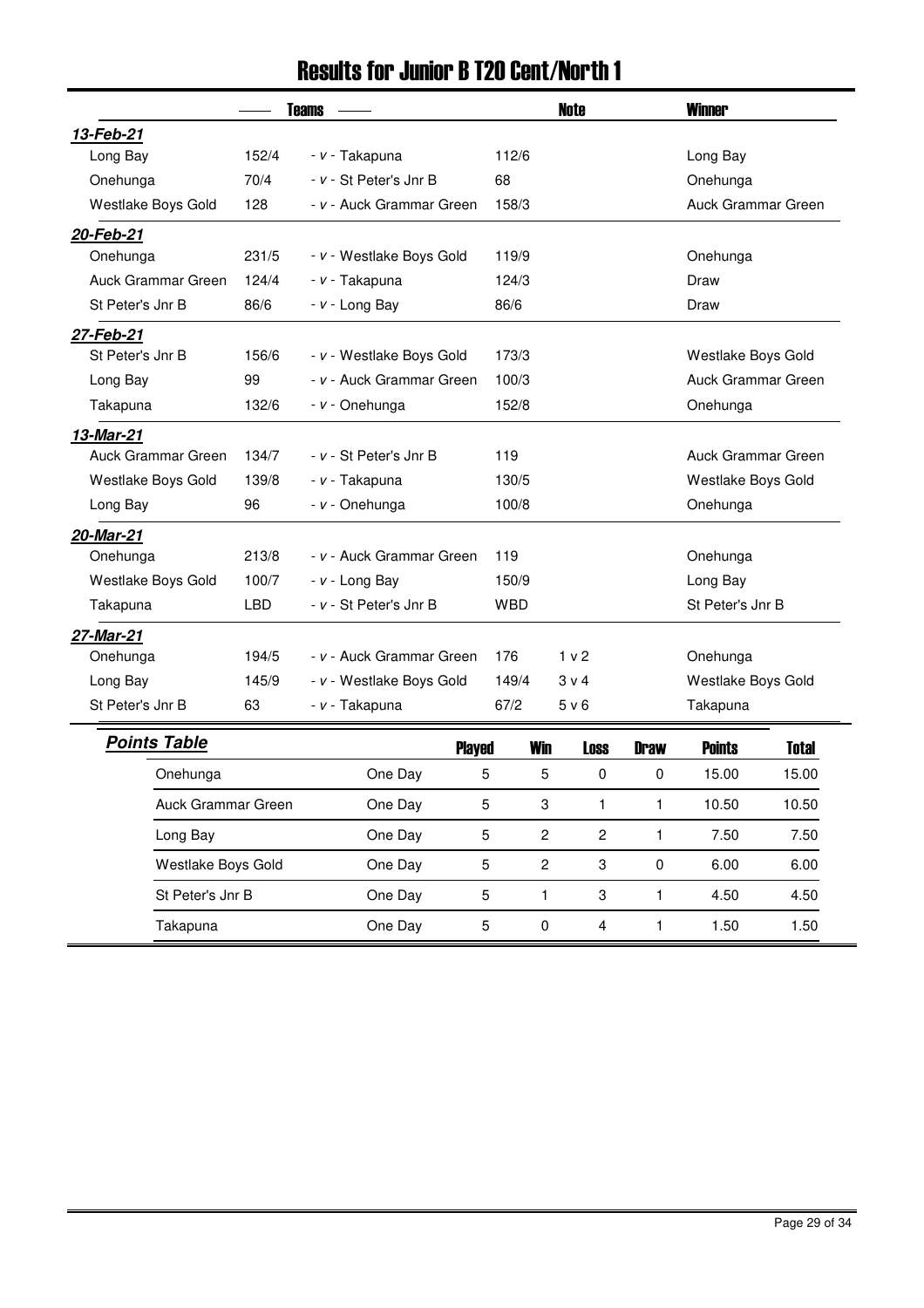### Results for Junior B T20 Cent/North 2

|                            |            | <b>Teams</b>               |            | Note      | <b>Winner</b>              |
|----------------------------|------------|----------------------------|------------|-----------|----------------------------|
| 13-Feb-21                  |            |                            |            |           |                            |
| <b>Auck Grammar Red</b>    | 132/7      | - v - Whangaparaoa         | 96/5       |           | <b>Auck Grammar Red</b>    |
| St Paul's                  | 158/9      | - v - Rosmini              | 126/3      |           | St Paul's                  |
| Westlake Boys Silver       | 88/9       | - v - Auck Grammar Yellow  | 89/4       |           | <b>Auck Grammar Yellow</b> |
| Orewa                      | <b>WBD</b> | - v - Rangitoto Colts 2    | <b>LBD</b> |           | Orewa                      |
| 20-Feb-21                  |            |                            |            |           |                            |
| <b>Auck Grammar Red</b>    | 109/7      | $- v - St$ Paul's          | 109/7      |           | Draw                       |
| Whangaparaoa               | 145/7      | - v - Westlake Boys Silver | 154/5      |           | Westlake Boys Silver       |
| Rosmini                    | 108/6      | - v - Orewa                | 100/8      |           | Rosmini                    |
| <b>Auck Grammar Yellow</b> | 191/3      | - v - Rangitoto Colts 2    | 51         |           | <b>Auck Grammar Yellow</b> |
| 27-Feb-21                  |            |                            |            |           |                            |
| Westlake Boys Silver       | 89         | $- v - St$ Paul's          | 90/4       |           | St Paul's                  |
| Orewa                      | 93         | - v - Auck Grammar Red     | 167/7      |           | <b>Auck Grammar Red</b>    |
| <b>Auck Grammar Yellow</b> | 194/4      | - v - Whangaparaoa         | 83         |           | <b>Auck Grammar Yellow</b> |
| Rosmini                    | 152/4      | - v - Rangitoto Colts 2    | 63/6       |           | Rosmini                    |
| 06-Mar-21                  |            |                            |            |           |                            |
| Orewa                      | Canc       | - v - Westlake Boys Silver | Canc       | Cancelled | Draw                       |
| St Paul's                  | Canc       | - v - Auck Grammar Yellow  | Canc       | Cancelled | Draw                       |
| Rosmini                    | Canc       | - v - Auck Grammar Red     | Canc       | Cancelled | Draw                       |
| Whangaparaoa               | Canc       | - v - Rangitoto Colts 2    | Canc       | Cancelled | Draw                       |
| 13-Mar-21                  |            |                            |            |           |                            |
| <b>Auck Grammar Yellow</b> | <b>WBD</b> | <i>- v -</i> Orewa         | <b>LBD</b> |           | <b>Auck Grammar Yellow</b> |
| Rosmini                    | 120/5      | - v - Westlake Boys Silver | 112/4      |           | Rosmini                    |
| St Paul's                  | 155/4      | - v - Whangaparaoa         | 103/7      |           | St Paul's                  |
| Auck Grammar Red           | 115/2      | - v - Rangitoto Colts 2    | 112/7      |           | Auck Grammar Red           |
| 20-Mar-21                  |            |                            |            |           |                            |
| <b>Auck Grammar Yellow</b> | 91/6       | - v - Rosmini              | 88         |           | <b>Auck Grammar Yellow</b> |
| Orewa                      | 118/9      | - v - Whangaparaoa         | 133/7      |           | Whangaparaoa               |
| Westlake Boys Silver       | 104/9      | - v - Auck Grammar Red     | 104        |           | Draw                       |
| St Paul's                  | 156/5      | - v - Rangitoto Colts 2    | 118/8      |           | St Paul's                  |
| 27-Mar-21                  |            |                            |            |           |                            |
| Whangaparaoa               | 74/9       | - v - Rosmini              | 76/4       |           | Rosmini                    |
| <b>Auck Grammar Red</b>    | 115/6      | - v - Auck Grammar Yellow  | 118/7      |           | <b>Auck Grammar Yellow</b> |
| St Paul's                  | 117/6      | $- v -$ Orewa              | 117/9      |           | Draw                       |
| Westlake Boys Silver       | 144/3      | - v - Rangitoto Colts 2    | 142/8      |           | Westlake Boys Silver       |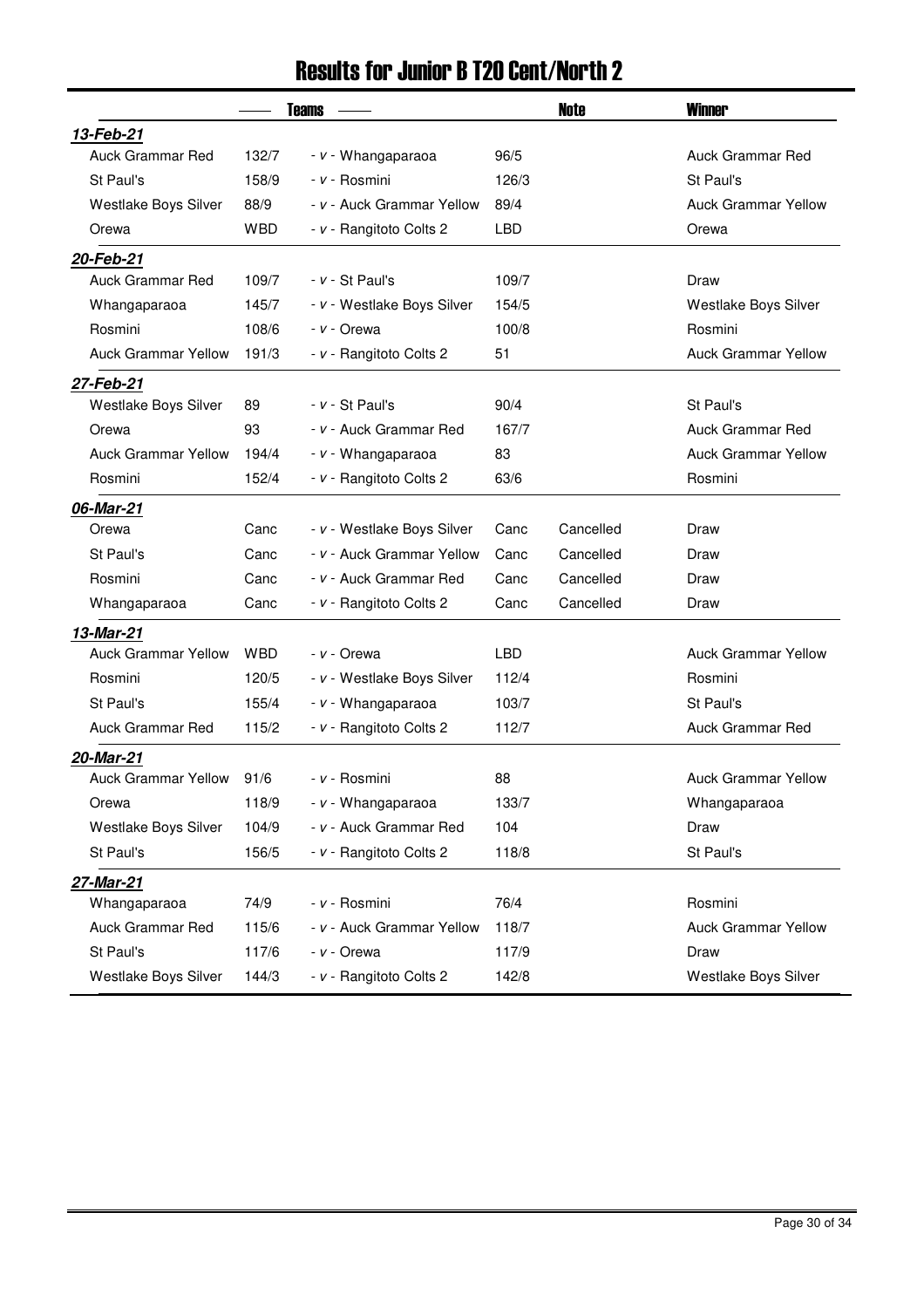| <b>Points Table</b>        |         | <b>Played</b> | <b>Win</b> | <b>Loss</b> | <b>Draw</b>    | <b>Points</b> | <b>Total</b> |
|----------------------------|---------|---------------|------------|-------------|----------------|---------------|--------------|
| <b>Auck Grammar Yellow</b> | One Day |               | 6          | 0           |                | 19.50         | 19.50        |
| St Paul's                  | One Day |               | 4          | $\Omega$    | 3              | 16.50         | 16.50        |
| Auck Grammar Red           | One Day |               | 3          |             | 3              | 13.50         | 13.50        |
| Rosmini                    | One Day | 7             | 4          | 2           |                | 13.50         | 13.50        |
| Westlake Boys Silver       | One Day | 7             | 2          | 3           | $\overline{c}$ | 9.00          | 9.00         |
| Orewa                      | One Day | 7             |            | 4           | 2              | 6.00          | 6.00         |
| Whangaparaoa               | One Day |               |            | 5           |                | 4.50          | 4.50         |
| Rangitoto Colts 2          | One Day |               | 0          | 6           |                | 1.50          | .50          |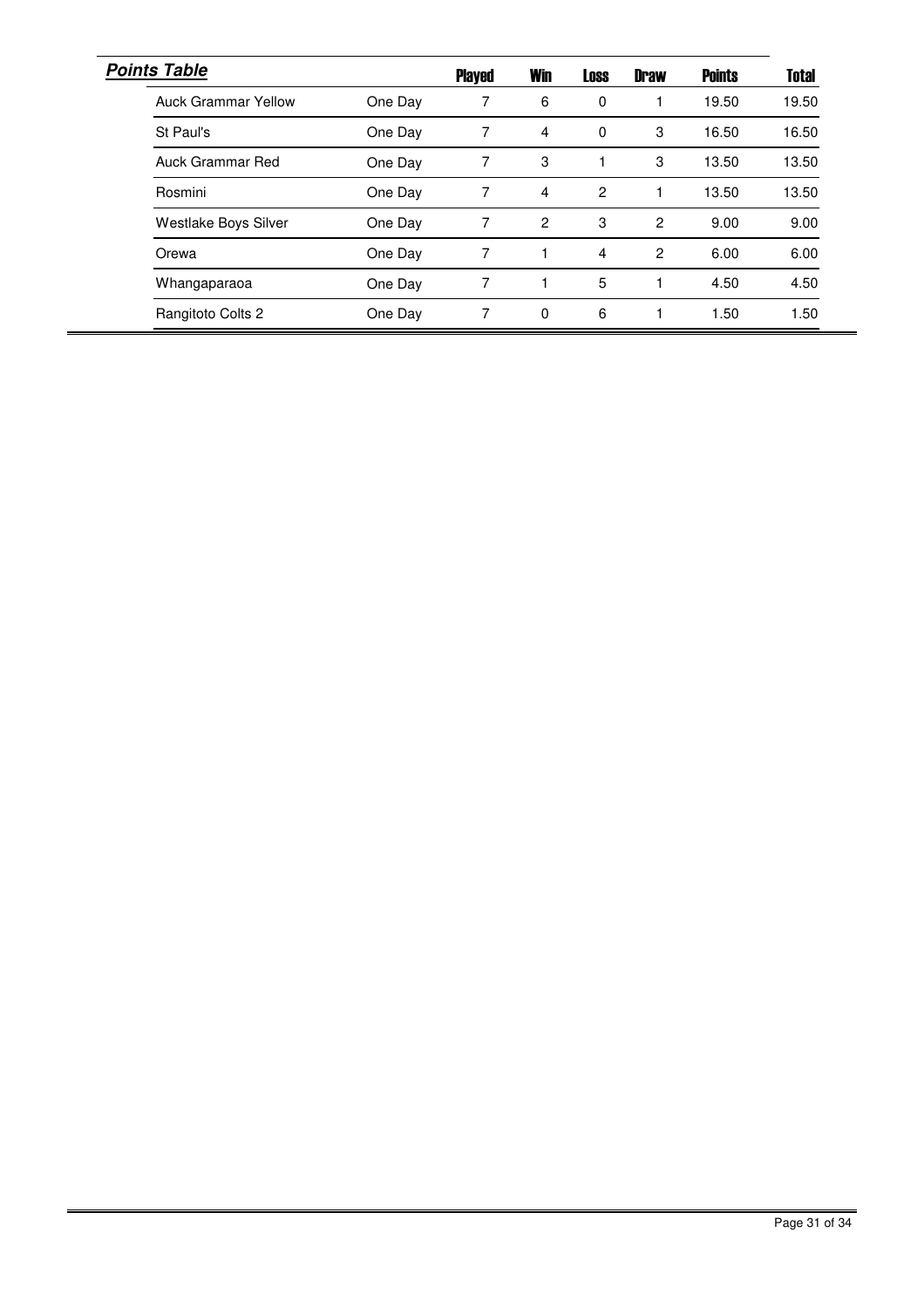## Results for Junior B T20 South/East

|                      |            | <b>Teams</b>               |                                                  | <b>Note</b>               | <b>Winner</b>        |
|----------------------|------------|----------------------------|--------------------------------------------------|---------------------------|----------------------|
| 13-Feb-21            |            |                            |                                                  |                           |                      |
| Sancta Maria / Elim  | 136/2      | $- v -$ King's Yr10        | 138/2                                            |                           | King's Yr10          |
| Saint Kentigern Grey | 117/7      | - v - Sacred Heart         | 155/2                                            |                           | Sacred Heart         |
| Macleans Jnr B       | 89         | - v - Saint Kentigern Navy | 108/7                                            |                           | Saint Kentigern Navy |
| De La Salle          |            | $- v - Bye$                |                                                  |                           |                      |
| 20-Feb-21            |            |                            |                                                  |                           |                      |
| Sancta Maria / Elim  | 120/2      | - v - Saint Kentigern Grey | 118/7                                            |                           | Sancta Maria / Elim  |
| King's Yr10          | 198/3      | - v - Macleans Jnr B       | 117<br>King's Yr10<br><b>LBD</b><br>Sacred Heart |                           |                      |
| Sacred Heart         | <b>WBD</b> | - v - De La Salle          |                                                  |                           |                      |
| Saint Kentigern Navy |            | $- v - Bye$                |                                                  |                           |                      |
| 27-Feb-21            |            |                            |                                                  |                           |                      |
| Macleans Jnr B       | 104/5      | - v - Saint Kentigern Grey | 156/6                                            | Saint Kentigern Grey      |                      |
| De La Salle          | 137        | - v - Sancta Maria / Elim  | 170/3                                            | Sancta Maria / Elim       |                      |
| Saint Kentigern Navy | 112/5      | $- v -$ King's Yr10        | 178/4                                            |                           | King's Yr10          |
| Sacred Heart         |            | $- v - Bye$                |                                                  |                           |                      |
| 06-Mar-21            |            |                            |                                                  |                           |                      |
| De La Salle          | Canc       | - v - Macleans Jnr B       | Canc                                             | Cancelled                 | Draw                 |
| Saint Kentigern Grey | Canc       | - v - Saint Kentigern Navy | Canc                                             | Cancelled                 | Draw                 |
| Sacred Heart         | Canc       | - v - Sancta Maria / Elim  | Canc                                             | Cancelled                 | Draw                 |
| King's Yr10          |            | $- v - Bye$                |                                                  |                           |                      |
| 13-Mar-21            |            |                            |                                                  |                           |                      |
| Saint Kentigern Navy | 94/7       | $- v - De$ La Salle        | 93/6                                             |                           | Saint Kentigern Navy |
| Sacred Heart         | 144/8      | - v - Macleans Jnr B       | 115                                              |                           | Sacred Heart         |
| King's Yr10          | 105/3      | - v - Saint Kentigern Grey | 97/4                                             | King's Yr10               |                      |
| Sancta Maria / Elim  |            | $- v - Bye$                |                                                  |                           |                      |
| 18-Mar-21            |            |                            |                                                  |                           |                      |
| King's Yr10          | 153/3      | <i>- v -</i> De La Salle   | 103                                              | Rescheduled from<br>20/03 | King's Yr10          |
| 20-Mar-21            |            |                            |                                                  |                           |                      |
| Saint Kentigern Navy | 126/8      | - v - Sacred Heart         | 128/3                                            |                           | Sacred Heart         |
| De La Salle          | Dfer       | $- v -$ King's Yr10        | <b>Dfer</b>                                      | Deferred to 18/03         | ?                    |
| Macleans Jnr B       | 124/7      | - v - Sancta Maria / Elim  | 202/5                                            |                           | Sancta Maria / Elim  |
| Saint Kentigern Grey |            | $- v - Bye$                |                                                  |                           |                      |
| 27-Mar-21            |            |                            |                                                  |                           |                      |
| King's Yr10          | 231/3      | - v - Sacred Heart         | 125                                              |                           | King's Yr10          |
| Sancta Maria / Elim  | 229/2      | - v - Saint Kentigern Navy | 137/4                                            |                           | Sancta Maria / Elim  |
| Saint Kentigern Grey | 122/6      | $- v - De$ La Salle        | 119                                              |                           | Saint Kentigern Grey |
| Macleans Jnr B       |            | $- v - Bye$                |                                                  |                           |                      |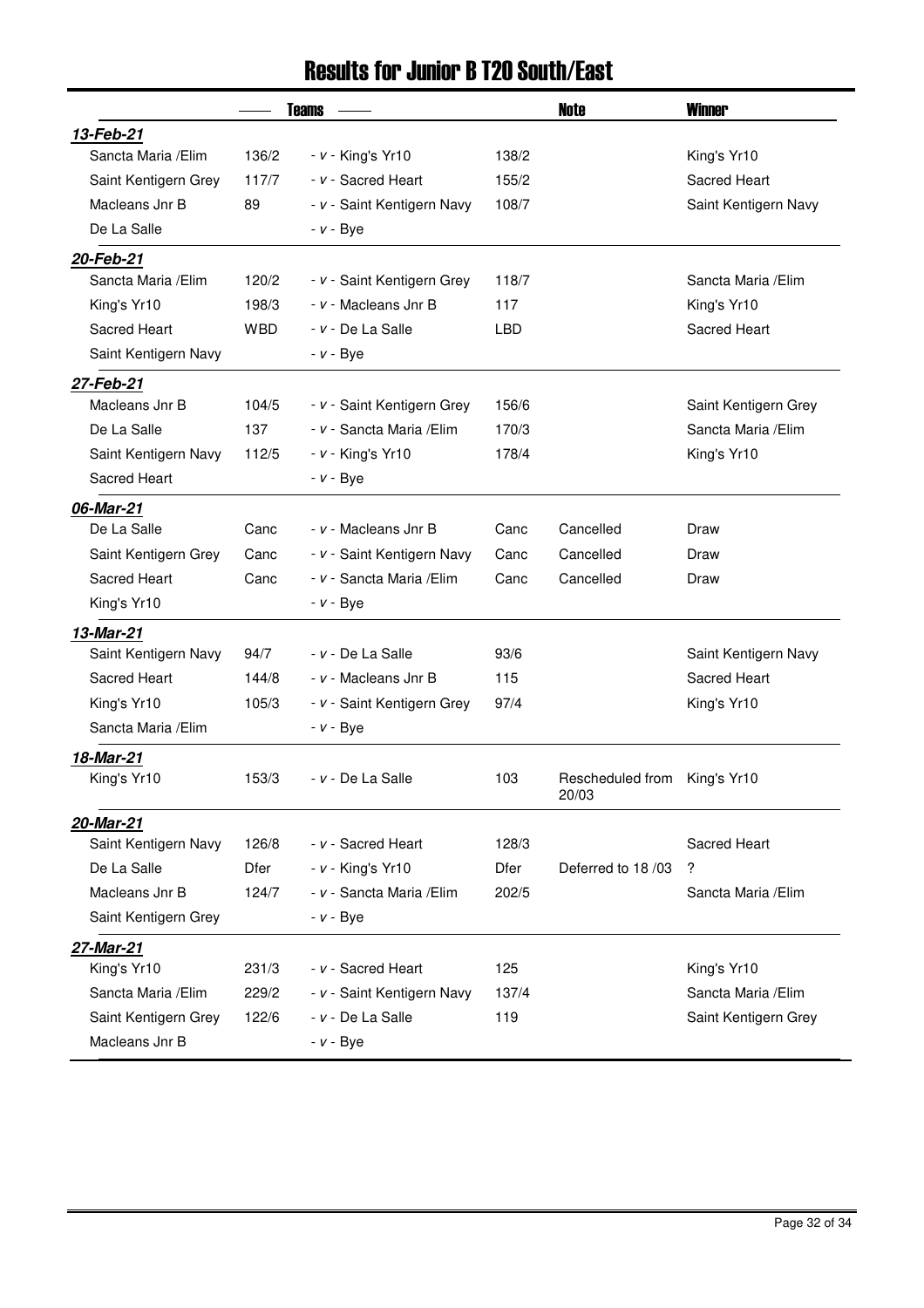| <b>Points Table</b>  |         | <b>Played</b> | <b>Win</b> | <b>Loss</b> | <b>Draw</b> | <b>Points</b> | <b>Total</b> |
|----------------------|---------|---------------|------------|-------------|-------------|---------------|--------------|
| King's Yr10          | One Day | 6             | 6          | 0           | $\Omega$    | 18.00         | 18.00        |
| Sacred Heart         | One Day | 6             | 4          |             |             | 13.50         | 13.50        |
| Sancta Maria / Elim  | One Day | 6             | 4          |             |             | 13.50         | 13.50        |
| Saint Kentigern Grey | One Day | 6             | 2          | 3           |             | 7.50          | 7.50         |
| Saint Kentigern Navy | One Day | 6             | 2          | 3           |             | 7.50          | 7.50         |
| De La Salle          | One Day | 6             | $\Omega$   | 5           |             | 1.50          | 1.50         |
| Macleans Jnr B       | One Day | 6             | 0          | 5           |             | 1.50          | 1.50         |

## Results for Junior B T20 West

|                        |            | <b>Teams</b>              |                                | <b>Note</b>    |                      | <b>Winner</b>              |              |
|------------------------|------------|---------------------------|--------------------------------|----------------|----------------------|----------------------------|--------------|
| 13-Feb-21              |            |                           |                                |                |                      |                            |              |
| <b>Liston Maroon</b>   | 168/5      | - v - Lynfield Jnr B      | 164/5                          |                |                      | <b>Liston Maroon</b>       |              |
| Waitakere Composite    | <b>WBD</b> | - v - Western Springs     | <b>LBD</b>                     |                |                      | <b>Waitakere Composite</b> |              |
| Green Bay              |            | $- v - Bye$               |                                |                |                      |                            |              |
| 20-Feb-21              |            |                           |                                |                |                      |                            |              |
| <b>Liston Maroon</b>   | 129/2      | - v - Waitakere Composite | 127/4                          |                |                      | <b>Liston Maroon</b>       |              |
| Lynfield Jnr B         | 136/7      | - v - Green Bay           | 130/8                          |                |                      | Lynfield Jnr B             |              |
| <b>Western Springs</b> |            | $- v - Bye$               |                                |                |                      |                            |              |
| 27-Feb-21              |            |                           |                                |                |                      |                            |              |
| Green Bay              | 181/6      | - v - Waitakere Composite | 147                            |                |                      | Green Bay                  |              |
| <b>Western Springs</b> | 92         | - v - Liston Maroon       | 93/2                           |                |                      | <b>Liston Maroon</b>       |              |
| Lynfield Jnr B         |            | $- v - Bye$               |                                |                |                      |                            |              |
| 13-Mar-21              |            |                           |                                |                |                      |                            |              |
| Lynfield Jnr B         | 162/5      | - v - Western Springs     | 48/9                           |                | Lynfield Jnr B       |                            |              |
| Green Bay              | 219/2      | - v - Liston Maroon       | 162/9                          |                |                      | Green Bay                  |              |
| Waitakere Composite    |            | $- v - Bye$               |                                |                |                      |                            |              |
| 20-Mar-21              |            |                           |                                |                |                      |                            |              |
| <b>Western Springs</b> | 110        | - v - Green Bay           | 113/3                          |                | Green Bay            |                            |              |
| Waitakere Composite    | 133/9      | - v - Lynfield Jnr B      | 142/7                          |                | Lynfield Jnr B       |                            |              |
| Liston Maroon          |            | $- v - Bye$               |                                |                |                      |                            |              |
| 27-Mar-21              |            |                           |                                |                |                      |                            |              |
| Green Bay              | 184/5      | - v - Liston Maroon       | 188/8                          | 1 <sub>v</sub> | <b>Liston Maroon</b> |                            |              |
| Lynfield Jnr B         | N/R        | - v - Waitakere Composite | N/R                            | 3 <sub>v</sub> |                      | ?                          |              |
| <b>Western Springs</b> |            | $- v - Bye$               |                                |                |                      |                            |              |
| <b>Points Table</b>    |            | <b>Played</b>             | <b>Win</b>                     | <b>Loss</b>    | <b>Draw</b>          | <b>Points</b>              | <b>Total</b> |
| Green Bay              |            | One Day                   | 3<br>4                         | 1              | 0                    | 9.00                       | 9.00         |
| Liston Maroon          |            | One Day                   | 3<br>4                         | 1              | $\pmb{0}$            | 9.00                       | 9.00         |
| Lynfield Jnr B         |            | One Day                   | 3<br>$\overline{4}$            | $\mathbf{1}$   | $\pmb{0}$            | 9.00                       | 9.00         |
| Waitakere Composite    |            | One Day                   | $\mathbf{1}$<br>$\overline{4}$ | 3              | $\pmb{0}$            | 3.00                       | 3.00         |
| <b>Western Springs</b> |            | One Day                   | 0<br>$\overline{4}$            | 4              | $\pmb{0}$            | 0.00                       | 0.00         |